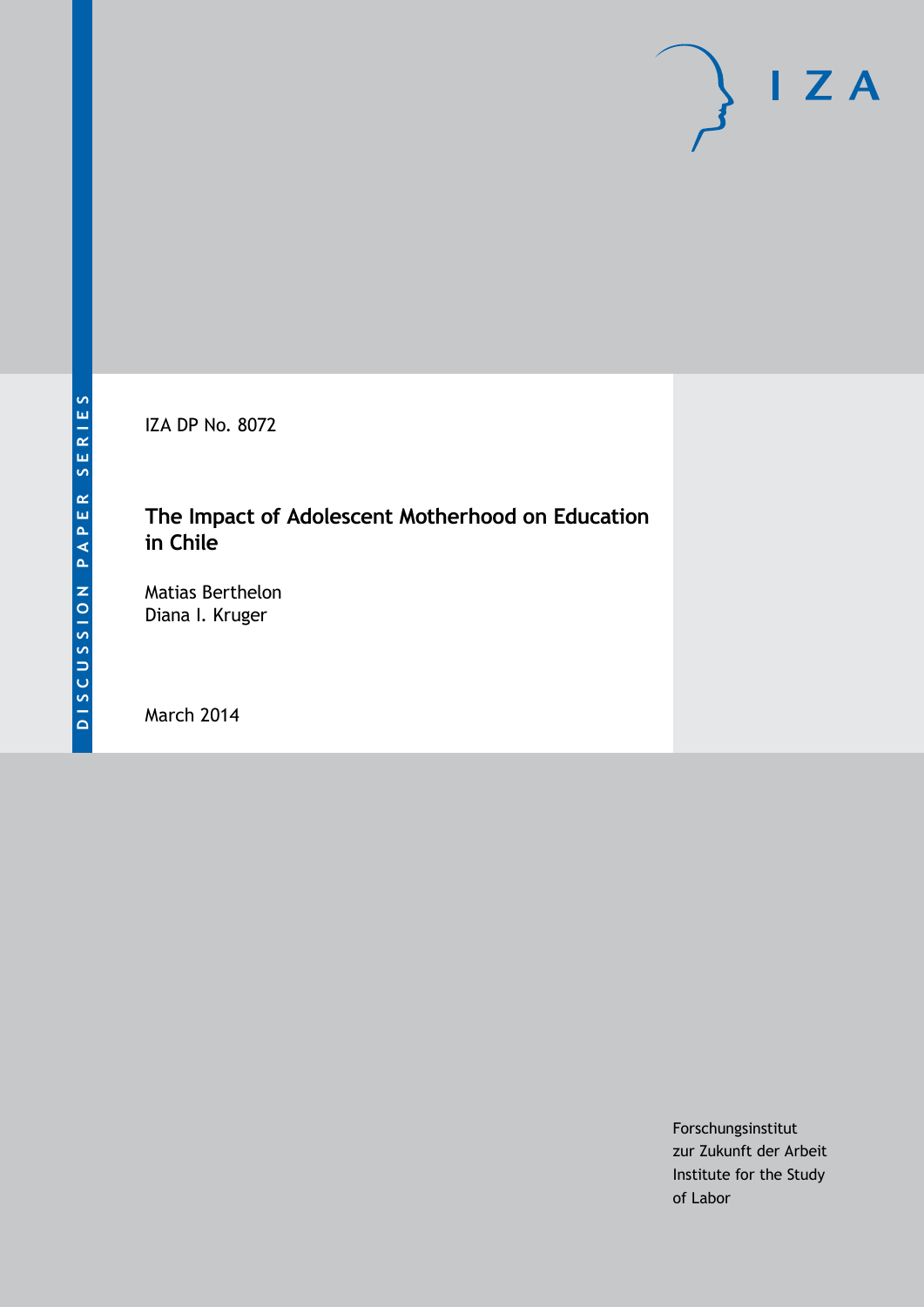# **The Impact of Adolescent Motherhood on Education in Chile**

# **Matias Berthelon**

*Universidad Adolfo Ibañez*

# **Diana I. Kruger**

*Universidad Adolfo Ibañez and IZA*

# Discussion Paper No. 8072 March 2014

IZA

P.O. Box 7240 53072 Bonn Germany

Phone: +49-228-3894-0 Fax: +49-228-3894-180 E-mail: [iza@iza.org](mailto:iza@iza.org)

Any opinions expressed here are those of the author(s) and not those of IZA. Research published in this series may include views on policy, but the institute itself takes no institutional policy positions. The IZA research network is committed to the IZA Guiding Principles of Research Integrity.

The Institute for the Study of Labor (IZA) in Bonn is a local and virtual international research center and a place of communication between science, politics and business. IZA is an independent nonprofit organization supported by Deutsche Post Foundation. The center is associated with the University of Bonn and offers a stimulating research environment through its international network, workshops and conferences, data service, project support, research visits and doctoral program. IZA engages in (i) original and internationally competitive research in all fields of labor economics, (ii) development of policy concepts, and (iii) dissemination of research results and concepts to the interested public.

<span id="page-1-0"></span>IZA Discussion Papers often represent preliminary work and are circulated to encourage discussion. Citation of such a paper should account for its provisional character. A revised version may be available directly from the author.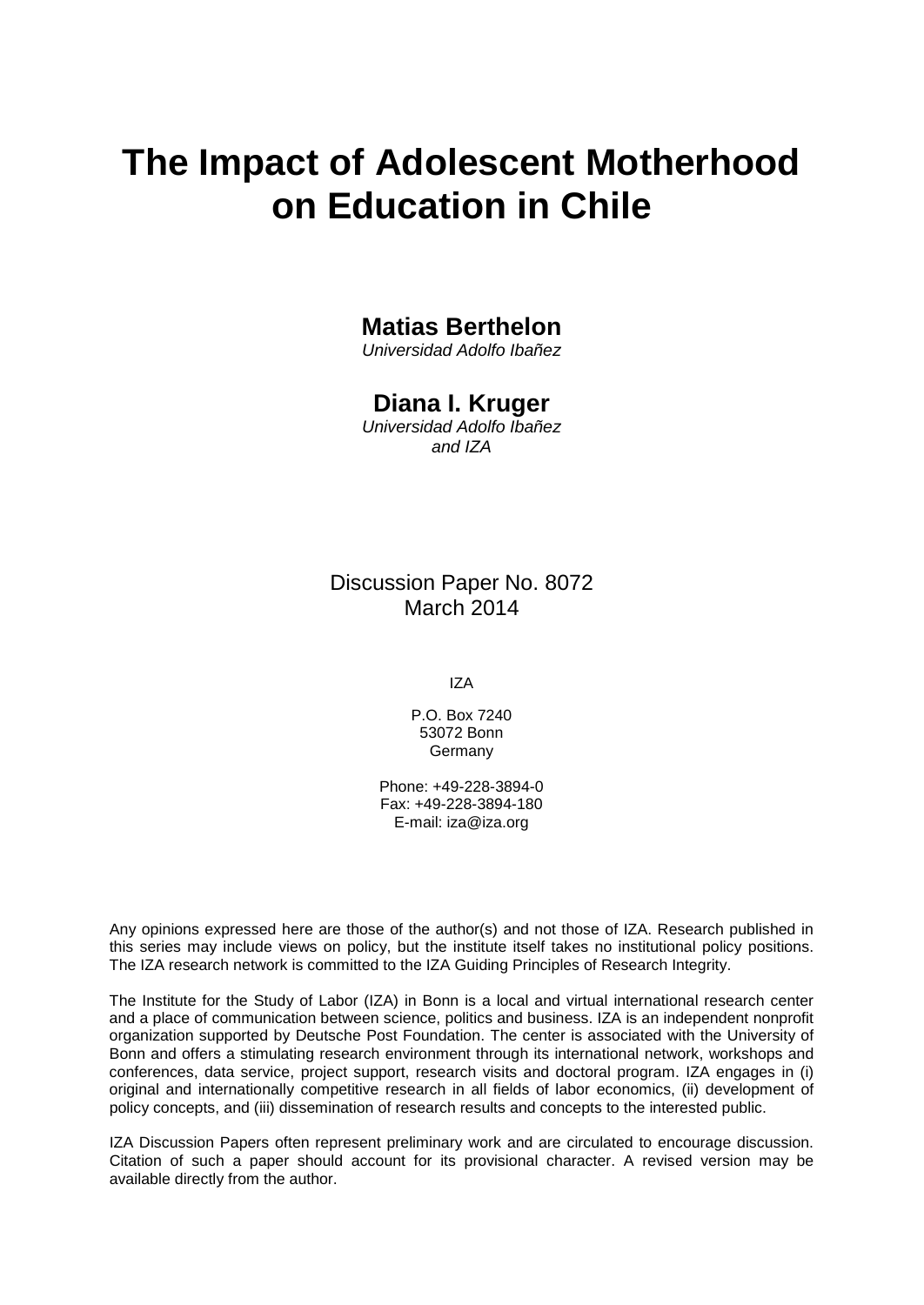IZA Discussion Paper No. 8072 March 2014

# **ABSTRACT**

# **The Impact of Adolescent Motherhood on Education in Chile[\\*](#page-1-0)**

We analyze the effect of having a child in adolescence on high school completion, educational attainment, and college enrollment in a developing country setting using nine repeated rounds of Chilean household surveys that span the 1990–2009 period. We control for selection bias and household unobservables of teen motherhood with two approaches: different estimation methods – propensity score matching and family fixed effects for a large sub-sample of sisters – and three different samples. Results reveal that adolescent motherhood reduces the probability of high school completion by between 18 to 37 percent. Furthermore, effects are heterogeneous across education groups: teen motherhood has larger negative effects on high school completion and years of schooling among poor and low-education households. Our results imply that policies aimed at reducing early childbearing will have important short-term effects on young women's education outcomes.

JEL Classification: O15, J13, I25

Keywords: education, teen pregnancy, adolescent motherhood, youth, high school, Chile

Corresponding author:

Diana Kruger Adolfo Ibañez Business School Avenida Padre Hurtado 750 Viña del Mar Chile E-mail: [diana.kruger@uai.cl](mailto:diana.kruger@uai.cl)

\* The authors received financial support from Chile's *Comisión Nacional de Investigación Científica y Tecnológica* (CONICYT), through FONDECYT Projects No.1070447 and 1120882. The authors would like to thank Melanie Oyarzun for diligent research assistance, as well comments received from seminar participants at the Universidad de Chile, Universidad Católica de Chile, and Universidad Alberto Hurtado. All errors and omissions are our own.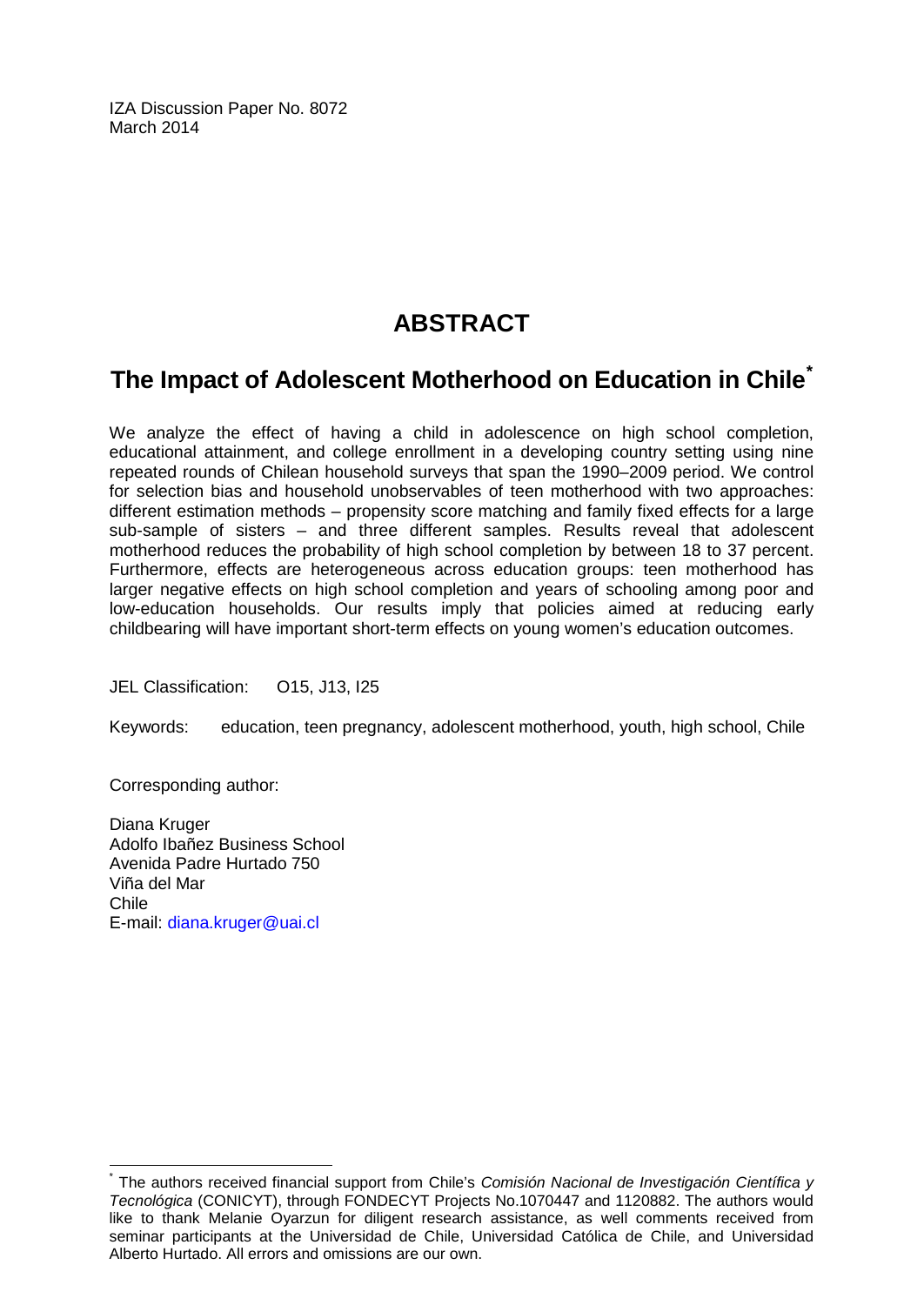#### **1. Introduction**

The relationship between adolescent motherhood and a woman's future human capital (HC) outcomes has been analyzed by sociologists and economists for decades, mostly in the United States and Great Britain.<sup>1</sup> Early studies analyzing the effects of teenage childbearing found that it has negative impacts on women's outcomes such as educational attainment, various labor market outcomes, incidence of poverty, single motherhood, and dependence on state welfare programs.

However, some of the results of the early findings were challenged on methodological grounds as it has been widely documented that teens who become mothers are different than those who delay childbirth in both observable and unobservable characteristics, so that the differences in their adult economic outcomes are not necessarily due to the young age of their first birth but to unmeasured variables.<sup>2</sup> Some identification strategies that have been implemented to address this problem include comparison of sisters' outcomes (Geronimus and Korenman, 1992, 1993; Hoffman et al. 1993); comparing outcomes of teens who gave birth to twins vs. singleton births (Grogger and Bronars, 1993), quasi natural experiments such as miscarriages (Hotz, McElroy and Sanders, 2005; Ashcraft, Fernández and Lang, 2013; Fletcher and Wolfe, 2009), and propensity score matching based on observables (Levine and Painter, 2003; Lee, 2010). Most studies that applied the identification strategies mentioned above found that OLS estimates that do not account for selection had over-stated the effects of teenage childbearing on human capital outcomes; however, even after accounting for the selection bias

<sup>1</sup> Most of the literature has focused on U.S. data due to data availability, and to the fact that, among high-income OECD countries, it is one with the highest rate of teen pregnancy: 54 per 1,000 women aged 15-19 years, followed by Great Britain, with 28 births per 1,000 adolescent women (Muñoz, 2005.)

 $2^{2}$  For a clear summary of the methodological issues, see Hoffman 1998.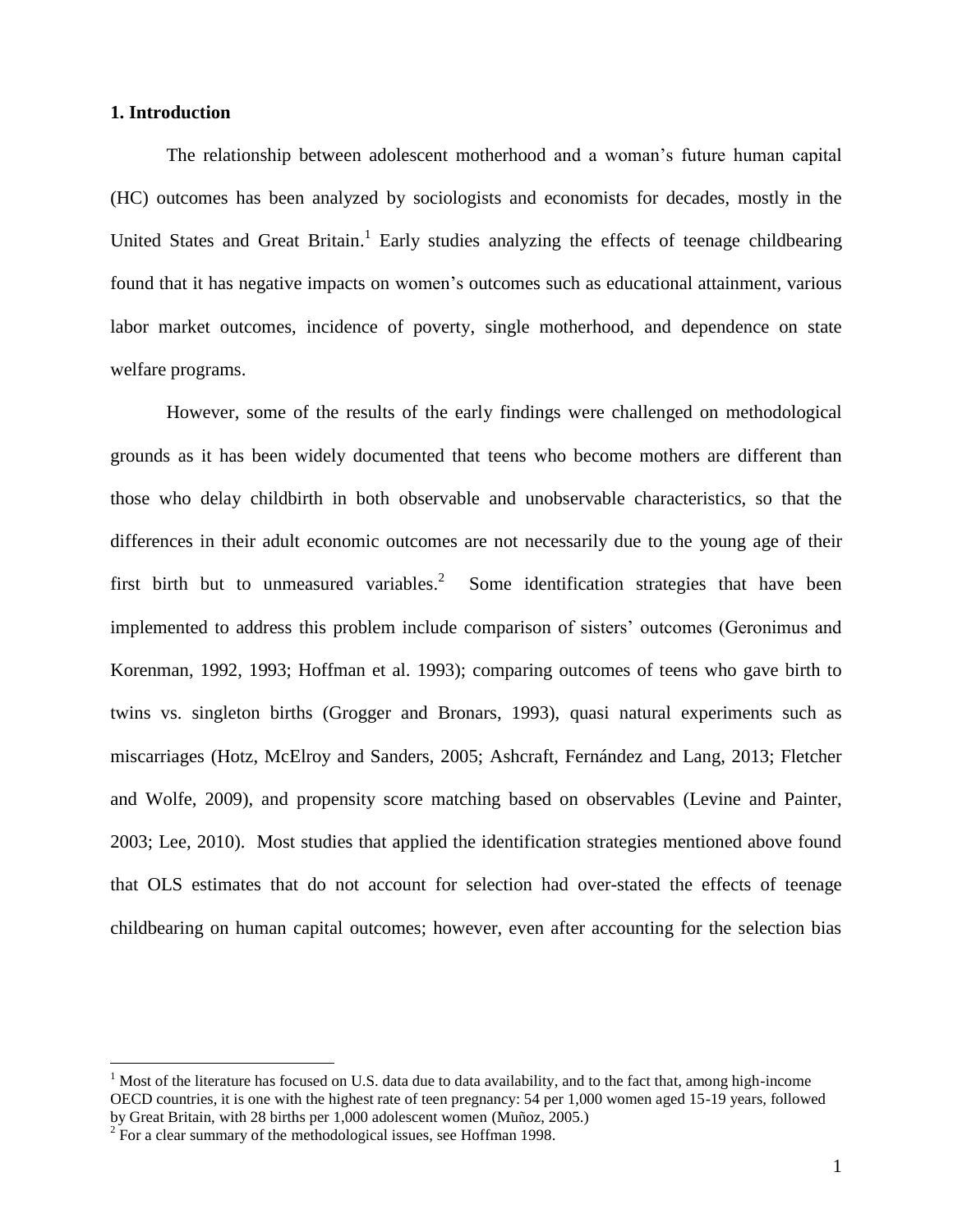the effects of motherhood are not zero.<sup>3</sup> And although the methodological debate is far from over, findings in the literature confirm that giving birth as an adolescent has negative effects on high school completion, years of schooling, and income and that it increases the likelihood of participating in public poverty assistance programs (Fletcher and Wolfe, 2009).

Studies that estimate the effects of early childbearing on women's schooling and future socio-economic outcomes in Latin American countries are scarce, despite the fact that it is an issue of serious public policy concern. $4\,$  In an international survey of 43 developing countries during the 1990s, Singh (1998) finds that despite increasing coverage of secondary education in Latin America, the decline in adolescent motherhood has been small, with some countries experiencing increases in teenage childbearing.

This paper aims to contribute to the literature by estimating the effects of adolescent childbearing on young women's education outcomes in a developing country setting. Chile has gained international recognition for important reductions in poverty since 1990, and for large increases in education coverage. Nonetheless, high school desertion rates remain high among older teens and among lower-income youths, with almost one third of teens aged 18–19 years not attending high school.<sup>5</sup> At the same time data from household surveys shows that 31 percent of high school-aged girls (15 to 18 years) cited maternity as the most important reason for not attending high school in 2009.

Estimating the effect of an adolescent birth on the young mother's future outcomes is difficult to establish. Human capital theory predicts that a teenage birth interferes with the mother's education, because it increases the opportunity cost of obtaining an education. Furthermore, due to time constraints, child rearing activities interfere with time required by

 $3$  Exceptions are Hotz et al. (2005) and Azevedo et al. (2012), which find slightly better adult outcomes among women who became mothers as teens relative to those that miscarried. However, en earlier version of Hotz et al. (2005) was challenged due to small sample size (Hoffman, 1998).

Exceptions are Buvinic (1998) and Azevedo et al. (2012).

 $<sup>5</sup>$  MIDEPLAN, 2003.</sup>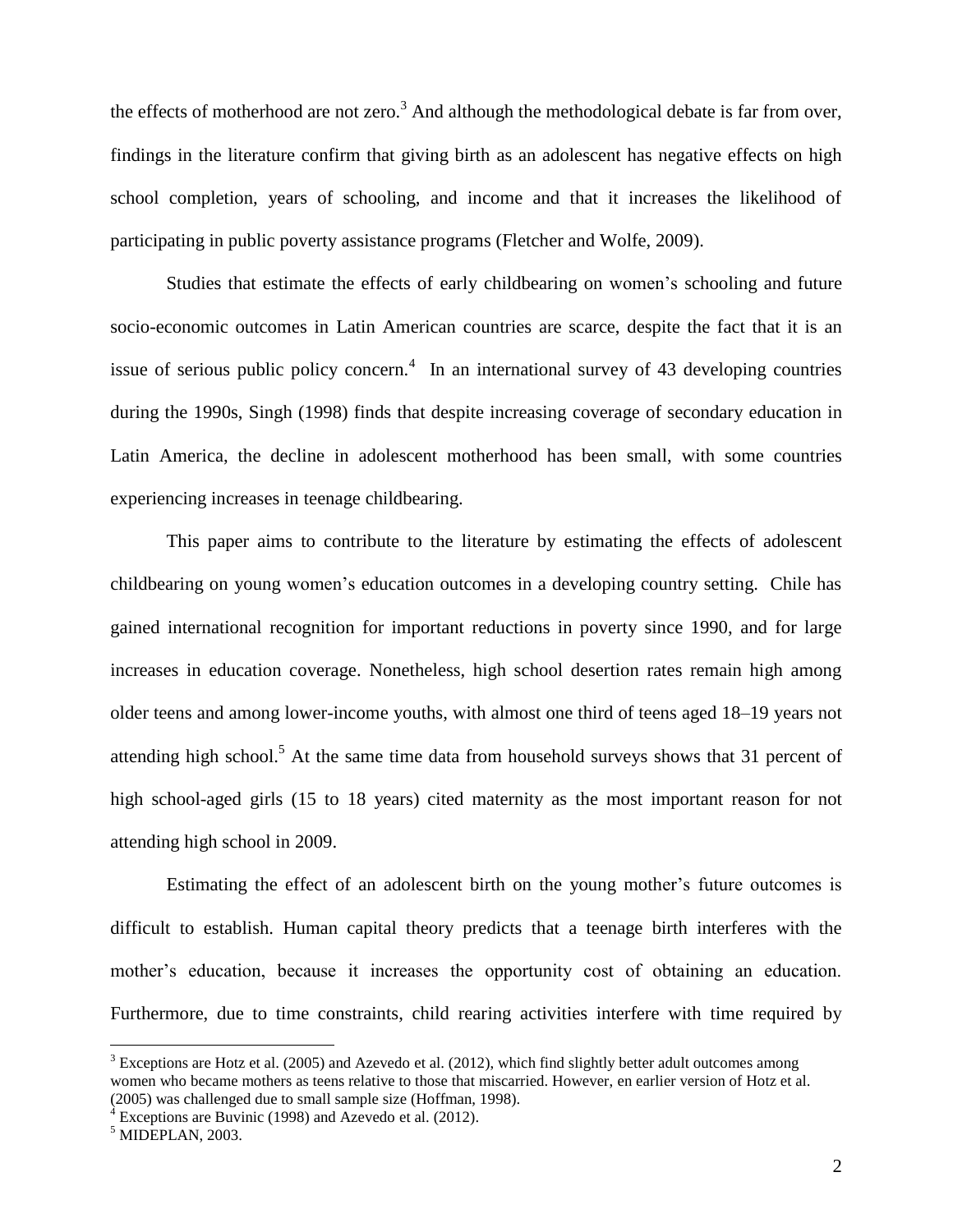education activities, so that having a child as a teen would reduce human capital accumulation. Early studies estimated the effect of a teen birth on the mother's human capital outcomes empirically by estimating OLS (or limited dependent variable) regressions of the variable of interest on a set of explanatory variables, one of which was whether the woman gave birth as a teen. However, as many researchers—sociologists and economists alike—began to point out since the early 1990s, the estimated coefficient in such estimations does not consider selfselection into motherhood. A teen birth is not a random event: young women who become mothers in adolescence are different, in terms of observable characteristics, from those that do not—they are usually from poorer and more disadvantaged households and neighborhoods. Thus, it is probable that girls who became mothers as teens would have had a different education and labor market trajectory relative to girls who delay motherhood into adulthood, even if they had not become mothers.

Additionally, adolescents who become mothers are probably different in terms of unobservable characteristics as well. For example, fertility and educational decisions may both be determined by a girl's ability in school, which is not usually observed: girls with lower academic skills are likely to face more challenges in school than girls with higher ability and are more likely to drop out, thus, they face lower costs of becoming mothers during their teenage years (Levine and Painter,  $2003$ ).<sup>6</sup>

Recent studies on the effects of teen pregnancy address both observable and nonobservable selection through various methodologies. One approach is to control for unmeasured environmental factors by controlling for within-family fixed effects (Geronimus and Korenman, 1992 and 1993; Hoffman et al., 1993; Rosenzweig and Wolpin, 1995). These studies compare outcomes of sisters who timed their births at different stages—i.e., they compare sisters who

<sup>&</sup>lt;sup>6</sup> In Chile, almost 10% of girls who drop out of high school say they did so because they are not interested in attending high school, and 4.1% do not attend because of academic difficulties (see Table 1).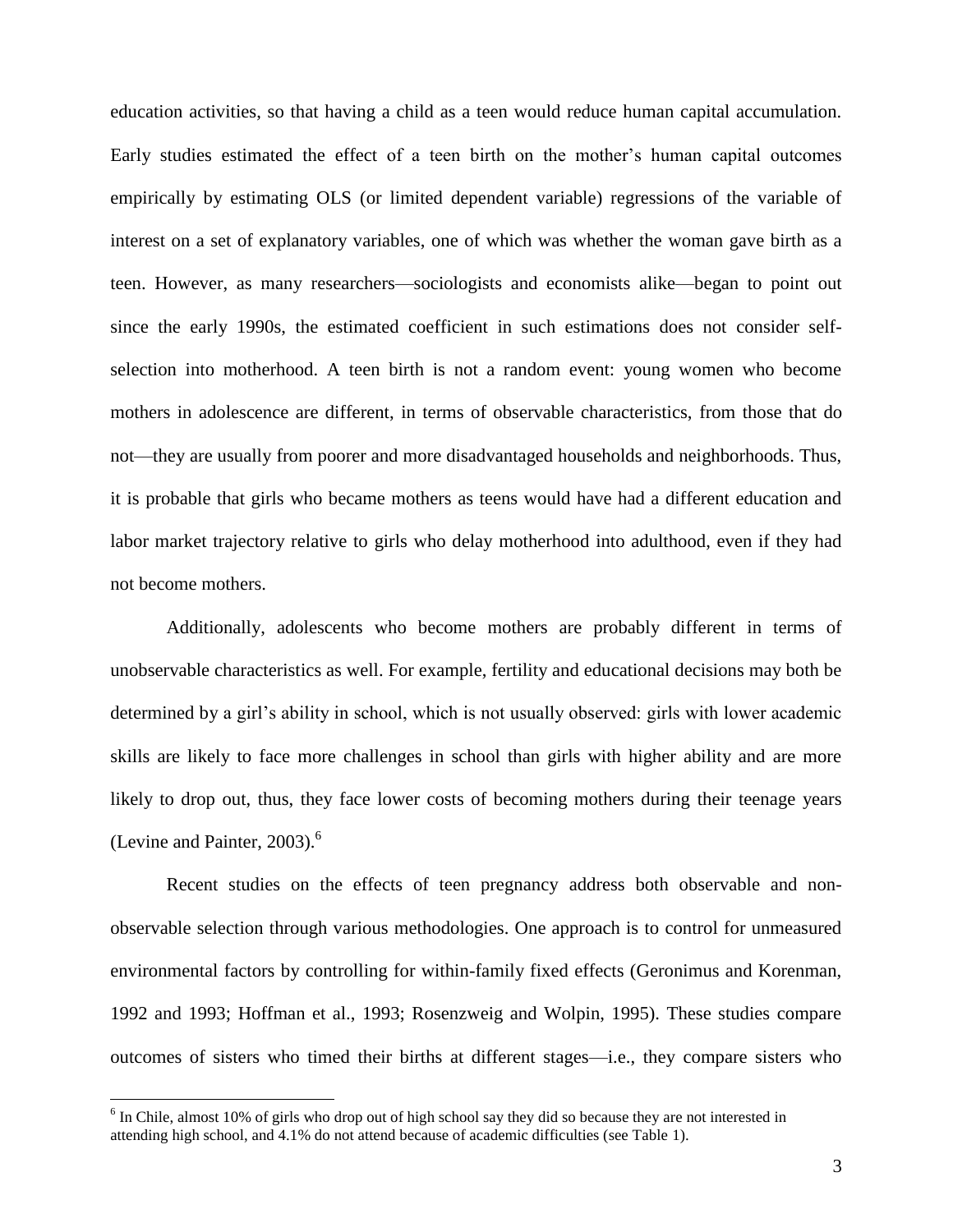were adolescent mothers with those that were not. The studies find that cross-sectional estimates from OLS-type regressions overestimate the effect of a teen birth, and depending on the data used, the effect disappears altogether.

Another methodological approach that controls for selection is instrumental variables, where estimations measure the impact of the exogenous variation in teen motherhood on the outcomes of interest. The practical challenge is to find data on variables that affect teenage motherhood and not the socioeconomic outcome under study. Instruments that have been analyzed in previous research are age at menarche and access to abortion (in the U.S. and Great Britain), which are likely correlated to a teen birth but not to education outcomes of young women. The findings of these studies are mixed—some find no effects of a teen birth on mothers' future outcomes (Ribar, 1994; Olsen and Farkas, 1989) while others find that the negative effect subsists even after taking the endogeneity into account (Klepinger et al., 1999).

Other researchers have constructed artificial control groups for teenage mothers through propensity score matching (Levine and Painter, 2003; Chevalier and Viitanen, 2003), where women who were teenage mothers are considered the "treated" group and a "control" group of women with similar observed characteristics is constructed. Lee (2010) goes one step further and analyzes the extent of the selection bias due to unobservable characteristics. These studies find that giving birth as a teen reduces future education outcomes of mothers, and Lee (2010) additionally finds that the selection bias based on unobservables would have to be stronger than the effects of observable covariates to nullify the effect of a teen pregnancy on high school completion and college enrollment.

A final methodological approach that has been applied in the literature is to take advantage of quasi-natural experiments. An early study was Grogger and Bronars (1993), which compared the effects of a twin birth relative to singleton births to adolescent mothers. The study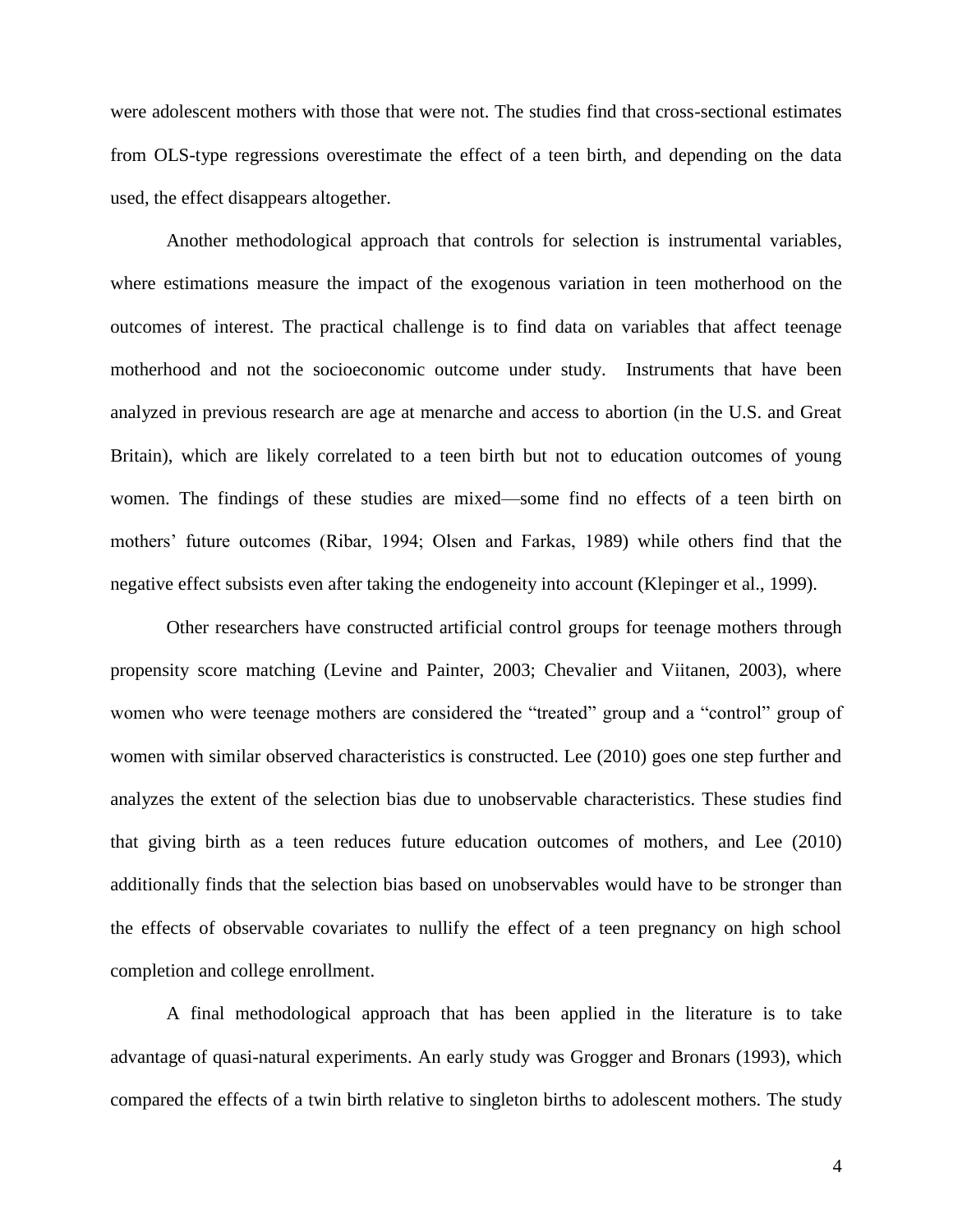found that women who had twins as adolescents had lower education and socio-economic outcomes than those who gave birth to one child in adolescence, but the effects are modest and are present only among blacks in the U.S. The innovative premise of their study is that by analyzing only adolescent mothers, selection into motherhood is no longer a methodological issue, and that the (mostly) random incidence of twins identifies the effects of teenage motherhood.

Hotz, McElroy and Sanders (2005) follow a similar quasi-experimental approach and compare outcomes of women who became pregnant as teenagers and gave birth, with those of women who became pregnant and had miscarriages.<sup>7</sup> The idea is that miscarriages are random events, and all the women analyzed became pregnant as teenagers so they are probably similar in terms unobservables. Ashcraft, Fernández and Lang (2013) and Fletcher and Wolfe (2009) take into account the possibility that women have an induced abortion before they miscarry, and they adjust the estimates through various assumptions of the timing of abortions and miscarriages. In these latter studies, the authors find that after controlling for observable and unobservable selection bias and accounting for the timing of a miscarriage vis-à-vis an abortion, a teenage birth reduces the mother's high school completion and years of schooling.

Attempts to estimate the causal effect of a teen birth on mothers' future socioeconomic outcomes are in an early stage in less developed countries. Following a similar approach as Hotz et al., Azevedo et al. (2012) estimate the effect of adolescent motherhood on mothers' socioeconomic outcomes in Mexico by comparing women who gave birth as teens with women who became pregnant but miscarried during adolescence. They found that conditional on becoming pregnant during adolescence, having a child as a teen does not reduce mothers'

<sup>&</sup>lt;sup>7</sup> More recently, Ashcraft, Fernández and Lang (2013) and Fletcher and Wolfe (2009) take into account the possibility that women have an abortion before they miscarry.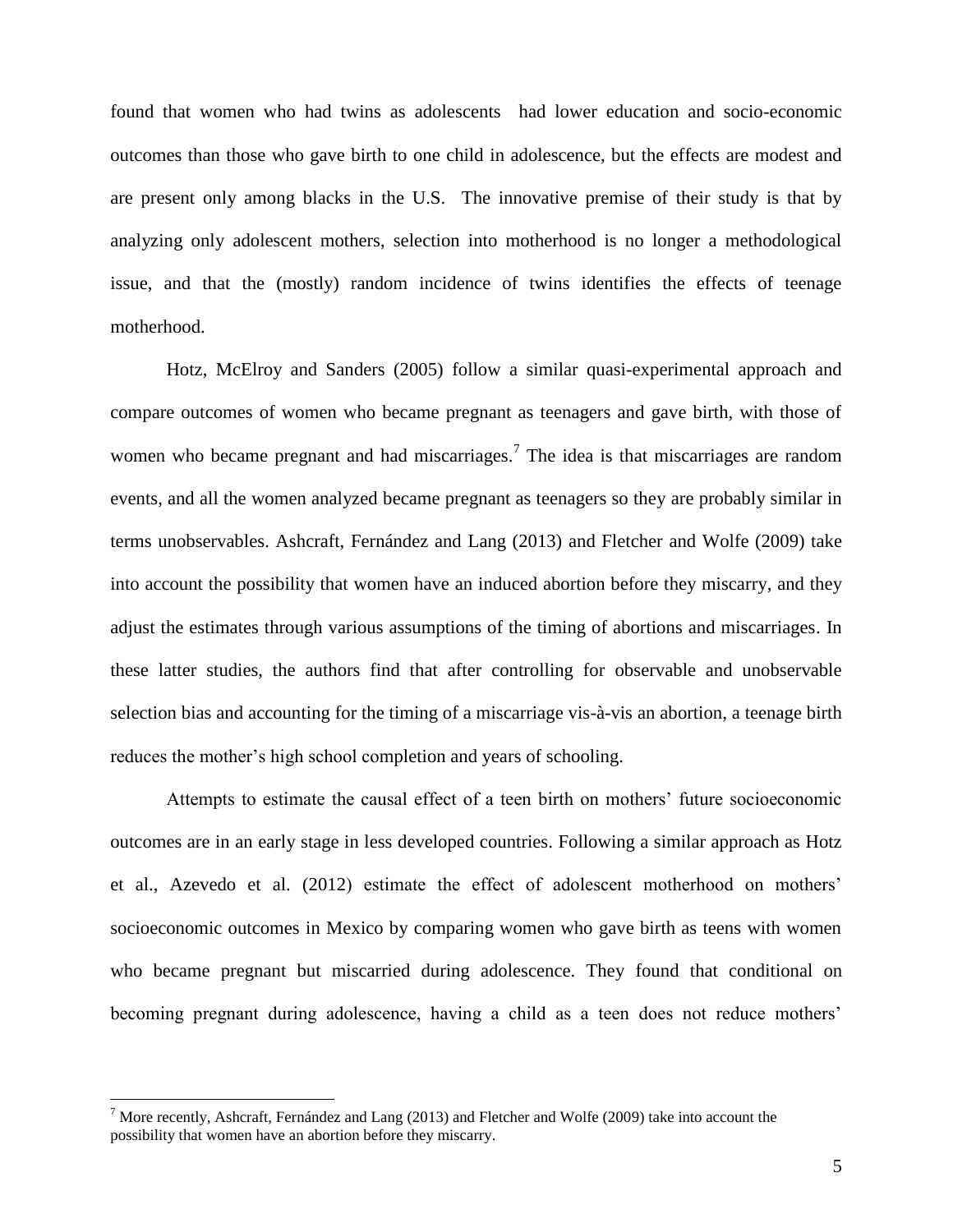education—in fact, women who give birth have slightly more years of schooling than those who miscarried.

In this paper, we estimate the effects of adolescent motherhood on education outcomes in Chile. Given that in Chile there is no data set that can be used to implement a quasi-natural experiment, we control for selection bias with the two empirical methodologies that our data permits: first, we construct a control group with propensity score matching and second, we control for environmental unobservable factors by including family fixed effects among a large sample of sisters. As an additional attempt to control for selection, we also estimate whether conditional on becoming mother before age 25, the timing of birth—during or after adolescence—affects the mother's education outcomes.

Our results reveal that in Chile, adolescent motherhood reduces the mother's future education outcomes, even after controlling for unobservable characteristics. As a baseline, we estimate cross-section estimates that control for individual, family and environmental characteristics, and find that women who gave birth as teens have one less year of schooling, are 31% less likely to graduate from high school, and are 49% less likely enroll in post-secondary education, compared to women of similar backgrounds who did not have a teen birth. Our estimates from propensity score matching are almost identical to those from OLS.

Once we control for unobserved family-level and environmental factors, the effects of teen motherhood are reduced in half: sisters who had a teen birth had half a year less education, and were 17% less likely to graduate from high school and 28% less likely to enroll in postsecondary schooling, compared to sisters that did not have a teen birth. These results reveal that selection into motherhood is important, but that giving birth during adolescence reduces future education outcomes. If we further condition our results on being a mother, i.e., compare outcomes of sisters who gave birth before 25 years of age, we find that the timing of a birth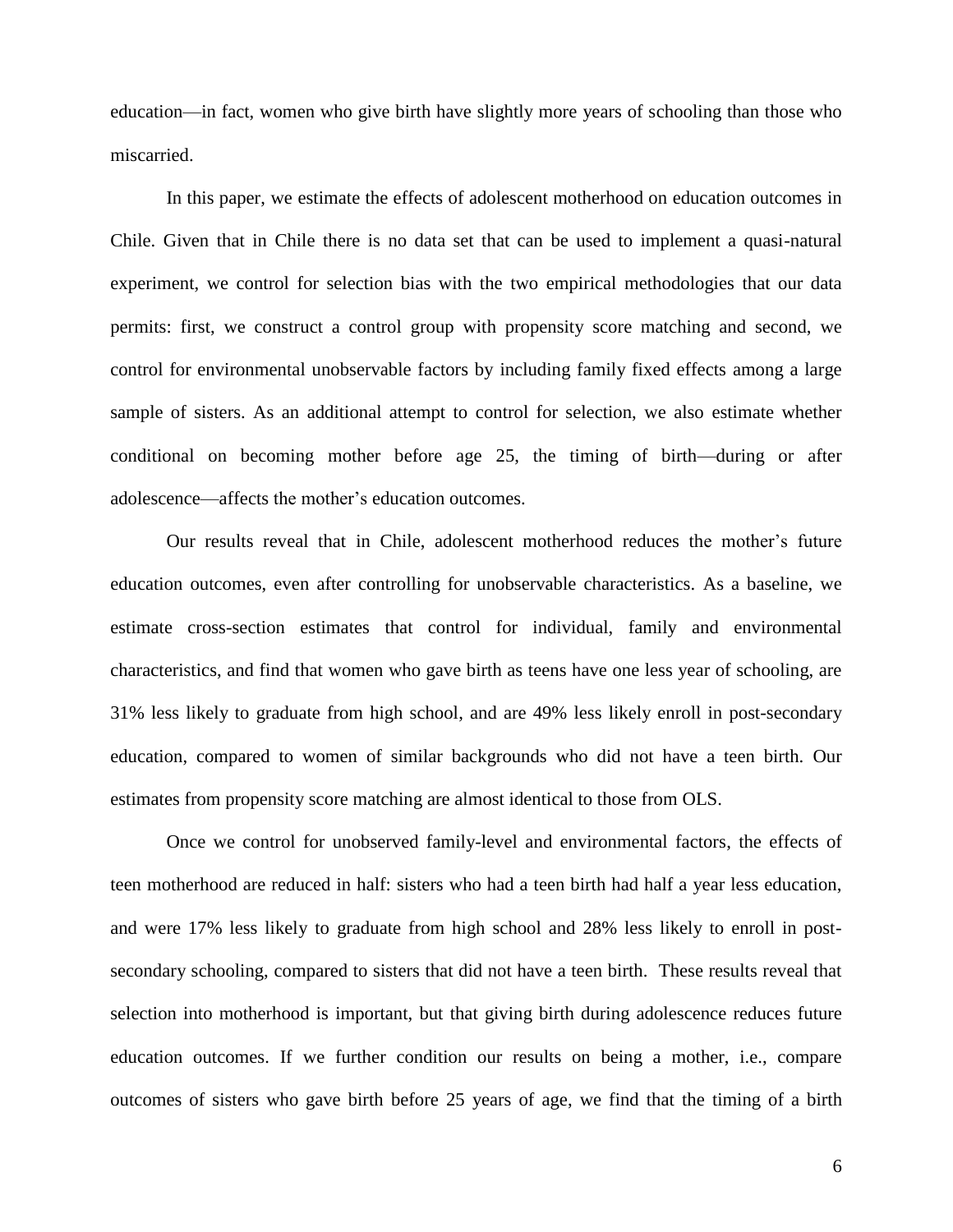matters: giving birth in adolescence has an important, negative effect on high school completion. Finally, we perform estimations across two observable dimensions of in the data: household poverty status and educational attainment of the grandmother in the household. We find that the negative effects of teen motherhood are concentrated among groups that are particularly vulnerable: poor and low educated households.

The following section contains background information regarding recent trends in teenage births and high school completion in Chile. In section 3 we describe the empirical methodologies, while the data and variables constructed are described in section 4. Section 5 presents our empirical findings, and we close the paper with a section of concluding comments and policy implications.

#### **2. Adolescent motherhood and education outcomes in Chile**

 $\overline{a}$ 

Chile has made important advances regarding secondary school attendance and completion. During the 1990–2009 period, the rate of high school attendance among adolescents increased from 70 to 83 percent, with only slight differences by sex (Table 1). This can be attributed to large increases in educational investment and to compensatory programs targeted at the more vulnerable population, which is reflected by the narrowing gap between the poor and non-poor over the 20-year period.<sup>8</sup>

#### [TABLE 1 HERE]

Despite large public expenditures to increase households' demand for secondary education, Table 1 also reveals that high school completion remains a challenge. Almost 83 percent of high-school aged teens attend school, yet only 74.5 percent complete their secondary education by age 20. A greater proportion of girls complete high school relative to boys (77.5

<sup>&</sup>lt;sup>8</sup> Source: World Bank (2006). Total educational expenditure increased from 4 to 7.6 percent of GDP between 1990 and 2002.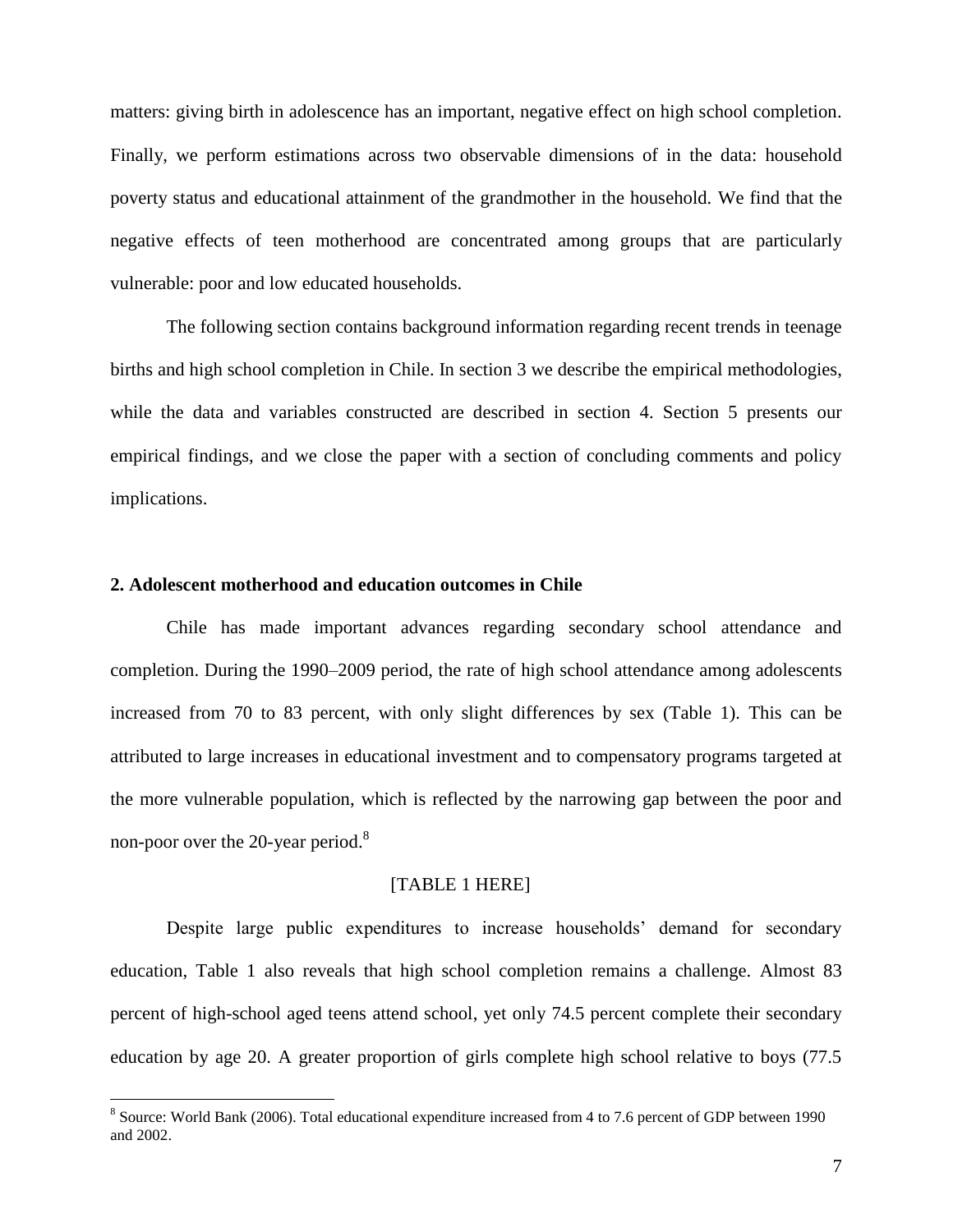percent vs. 71.5 percent), and even though it has been substantially reduced during the last 20 years, a gap still remains between the poor and non-poor: only 67.1 percent of poor youths finish high school, compared to 80.3 percent of those from non-poor families.

Among girls, attendance and high school completion are related to pregnancy. According to the CASEN surveys during the 1990-2009 period, when asked what was the most important reason for not attending school, almost 21 percent of valid responses among high-school aged girls were motherhood or pregnancy, followed by economic problems (Table 2). In the 2009 survey, 30 percent of girls cite pregnancy and motherhood as the most important reason for leaving school. $9$ 

#### [TABLE 2 HERE]

During the period we analyzed, an average of 21.1 percent of adolescent girls became mothers by age 19 (Table 3), although the incidence of teen motherhood showed an increasing trend during the 1990s before it declined: between 1990 and 1998, the share of adolescent motherhood increased from about 22 to 25 percent, followed by a rapid decline to 17 percent by 2009. As is the case in other countries, in Chile the incidence of teen motherhood is closely related to poverty: 30.1 percent of poor girls were mothers by age 19, compared to about 18 percent of non-poor girls, an incidence rate that is 70 percent higher among the poor.

#### [TABLE 3 HERE]

In this paper, we analyze the short-term consequences of teen motherhood on mother's education outcomes among women aged 20 to 24 years. During this age period, a high proportion of young women become mothers. In fact, by the time they reach 24 years of age, 57 percent of women are mothers in Chile, with sharp differences between income groups (Table 4): 76 percent

<sup>&</sup>lt;sup>9</sup> Source: author's estimates based on the 2009 CASEN.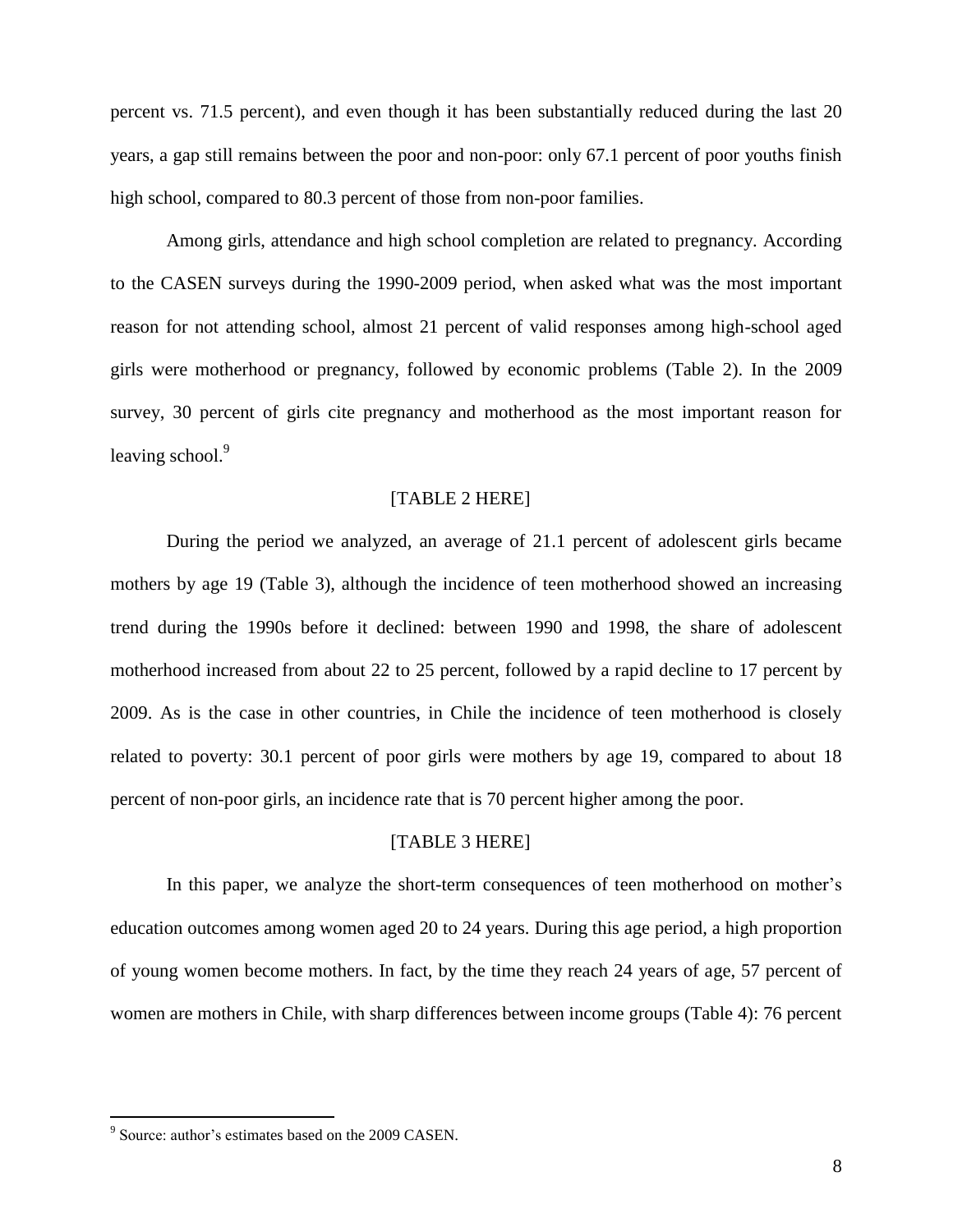of poor women are mothers by age 24, compared to 50 percent of non-poor women of the same age. The gap across poverty groups, however, has declined rapidly in recent years.

#### [TABLE 4 HERE]

Young motherhood is negatively correlated to education outcomes (Table 5). Women who delay motherhood beyond age 24 are more likely to complete their secondary education relative to those who become mothers by age 24: data reveals that 76 percent of women that are not yet mothers finish high school, compared to 45 percent of young mothers. Also, women who are not mothers at age 24 are four times more likely to enroll in post-secondary education: 42 percent compared to 11 percent of young mothers, and they obtain 2.3 years of additional years of schooling on average.

Conditional on becoming a mother by age 24, women who delay childbirth beyond adolescence have better education outcomes than those who had their first child in their teens. As observed in Table 5, relative to adolescent mothers, a higher share of young mothers completed high school (55 vs. 32 percent), enrolled in post-secondary schooling (14 vs. 5 percent), and completed an additional 1.3 years of schooling by age 24. These stylized facts suggest that (i) becoming a mother by age 24 is costly in terms of education outcomes, and (ii) that having a child during adolescence has higher costs than delaying motherhood by 5 years.

#### [TABLE 5 HERE]

But does delaying birth beyond the teenage years have a causal negative effect on women's human capital? Or are young mothers different from young women who are not moms in their youth? As discussed earlier, this is a difficult question to answer empirically due to both methodological challenges and, in the case of less developed countries, lack of ideal data. Nonetheless, in the following section we discuss the methodologies that we employ to answer this question.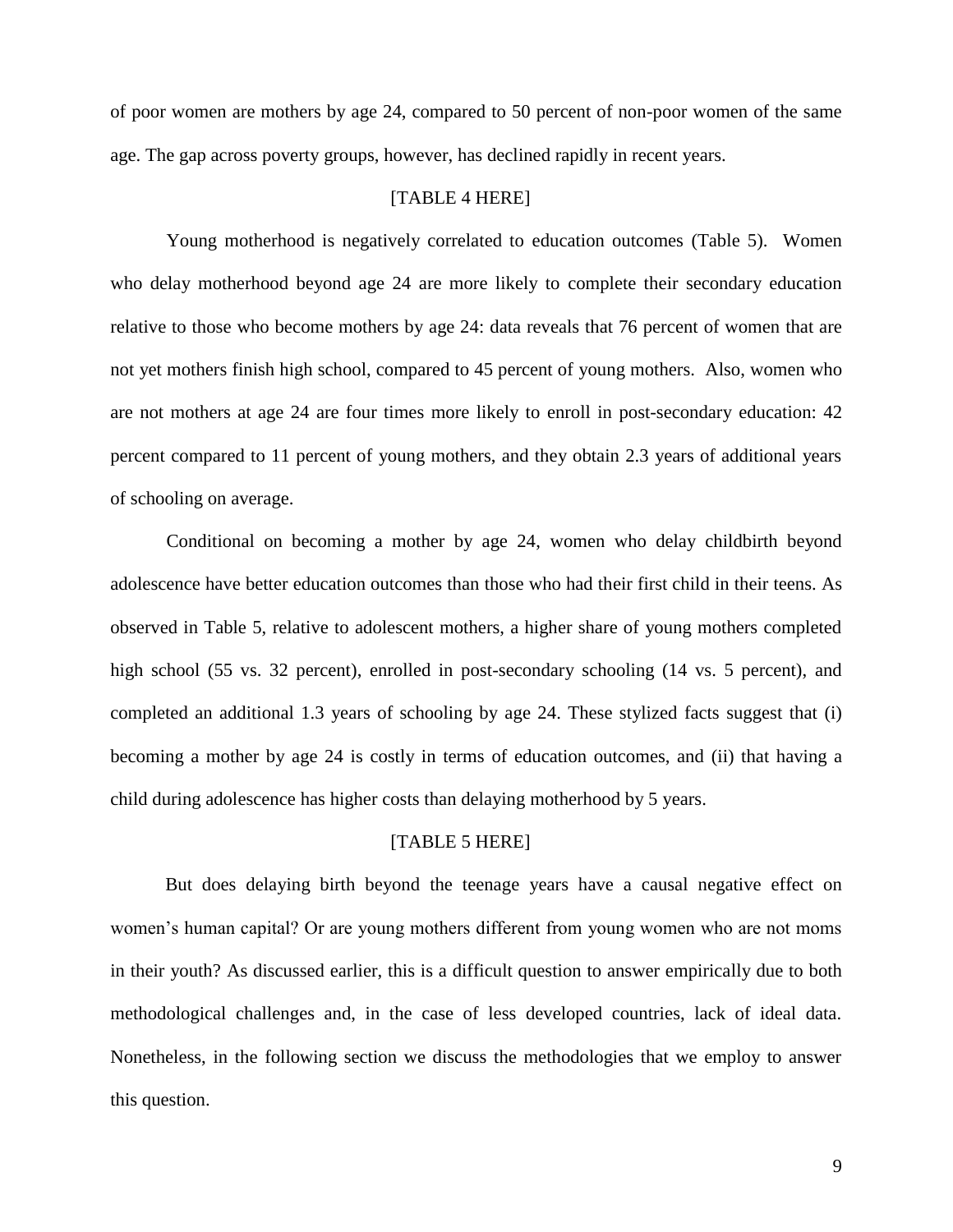#### **3. Empirical Methodology**

We are interested in estimating the effect of giving birth as an adolescent on the mother's education outcomes. Establishing causality is difficult because adolescent motherhood is not a random event, and because one cannot observe the counterfactual—i.e., what the mother's education outcome would have been had if she had not given birth. Previous research has found that girls who become mothers in adolescence are different from girls that postpone motherhood until later in life in terms of observable characteristics (socio-economic backgrounds and community characteristics), and possibly in terms of unobservables.

If teenage motherhood was a random event, the estimation would be straightforward:

$$
Y_i = \alpha + \beta M_i + \phi X_i + \varepsilon_i \tag{1}
$$

where  $Y_i$  is the outcome of interest, and  $M_i$  is an indicator variable that equals one if the woman gave birth as a teen, and  $X_i$  includes variables that measure individual characteristics such as age, background factors such as the family's socio-economic status, community characteristics, rural location, etc. To the extent that motherhood requires time (for child care duties) that detracts from academic activities, being a mother  $(M<sub>i</sub>)$  is also a determinant of education outcomes, and  $\beta$  captures the effect of having a child as a teen on these outcomes.

One could estimate (1) with least squares or Probit or Logit regressions. However, if unobservable characteristics (such as women's motivation, ability, or preferences towards fertility) are correlated both with the likelihood of becoming a teen mother and with education outcomes then  $\beta$  is a biased estimate of teen motherhood effects.

In this paper, we first estimate equation (1) with OLS to obtain a baseline estimate of  $\beta$ , which captures the conditional correlation between teenage motherhood and the mother's education outcomes, conditional on her age and on family and community characteristics. Then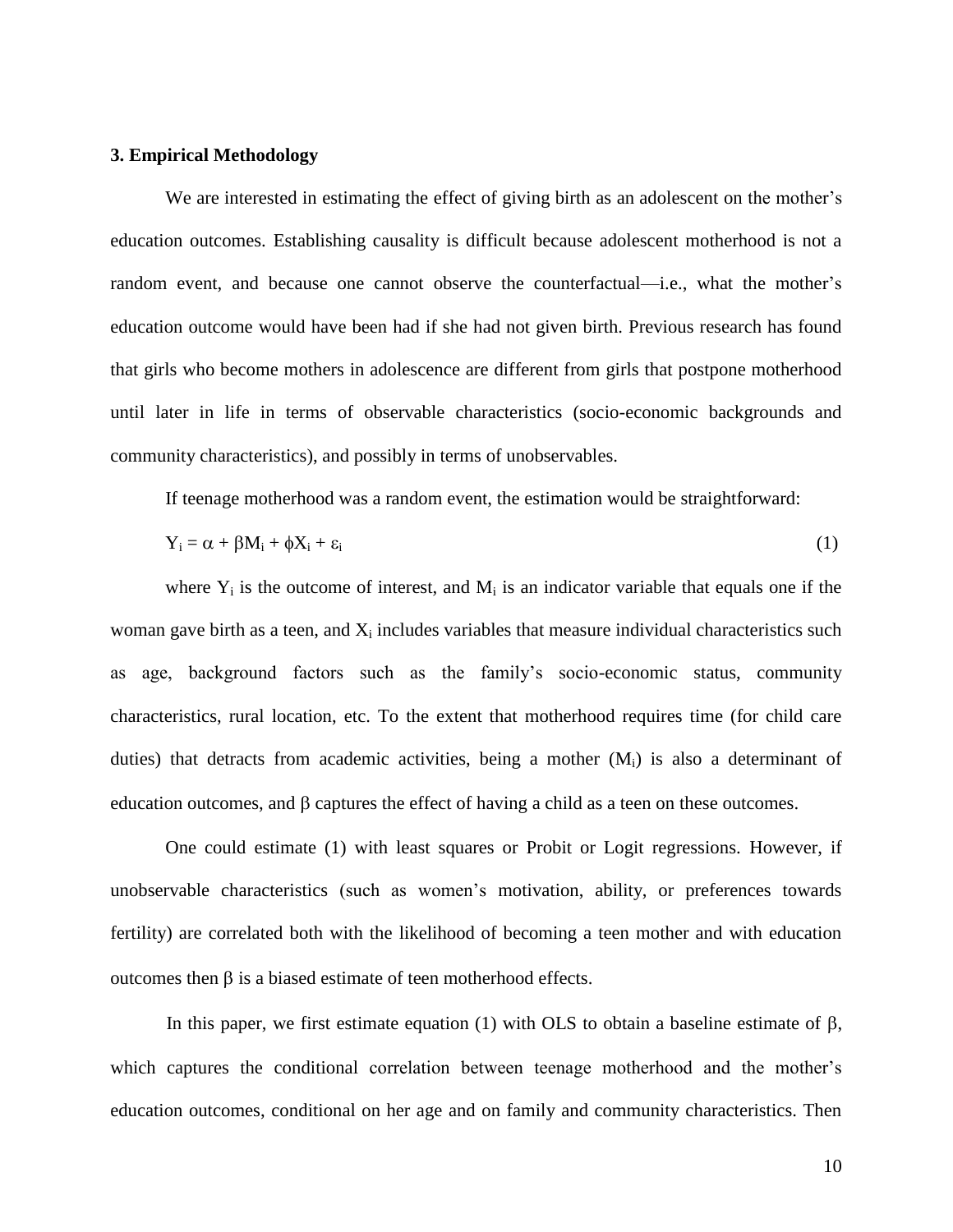we control for selection with two different methodologies: first, we construct a better control group than all other available woman using propensity score matching. As a second methodology, we control for selection bias into motherhood by comparing education outcomes of sisters that were adolescent mothers with those that were not, by including a family fixed effect in our regressions.

The most recent research on the effects of teen motherhood compares outcomes of women who became pregnant as teens and gave birth, with those of women who miscarried. The premise behind these papers is that women who become pregnant are different from those who don't, so that analyzing outcomes of those who were potential mothers controls for selection into motherhood. Our data does not have information on pregnancies that end in miscarriage or abortion,  $10$  but we attempt to follow the notion behind this line of research by analyzing the effect of the timing of a birth among young mothers' outcomes—i.e., we compare education outcomes of all women aged 20 to 24 who are mothers, controlling for whether their first birth occurred in adolescence. Limiting the analysis to young mothers (aged 14 to 24) controls for selection into motherhood—at least partially and up to age 24—since this sub-group of women has selected into early motherhood. $11$ 

#### **4. Data, variables, and sample constructed**

 $\overline{a}$ 

To estimate the short-run effects of becoming a mother in adolescence, we need information about a young woman's family background characteristics when she was an

 $10$  Abortion is illegal in Chile, and no systematic data is collected regarding its incidence. However, unofficial estimates suggest that between 27.3 and 63.6 induced abortions per 1,000 women aged 15-49 take place in Chile each year (about 96,000 to 224,000 induced abortions in total), making it the second highest abortion rate in Latin America (Singh and Wulf, 1994).

 $11$  Birth control is provided for zero cost at public health centers beginning at age 14, so that all women are able to avoid a pregnancy if they so desire. The most recent National Youth Survey (INJUV, 2010) reports that over 75% of young, sexually active women used birth control in their most recent sexual encounter and among those that did not (aged 24 or less), only 8% did so intentionally to become pregnant and only 2.5% they do not know how to avoid pregnancy or how to obtain birth control methods (Source: Graph 173 and Table 130 in INJUV, 2010. The age-group average is weighted by the age group distribution.)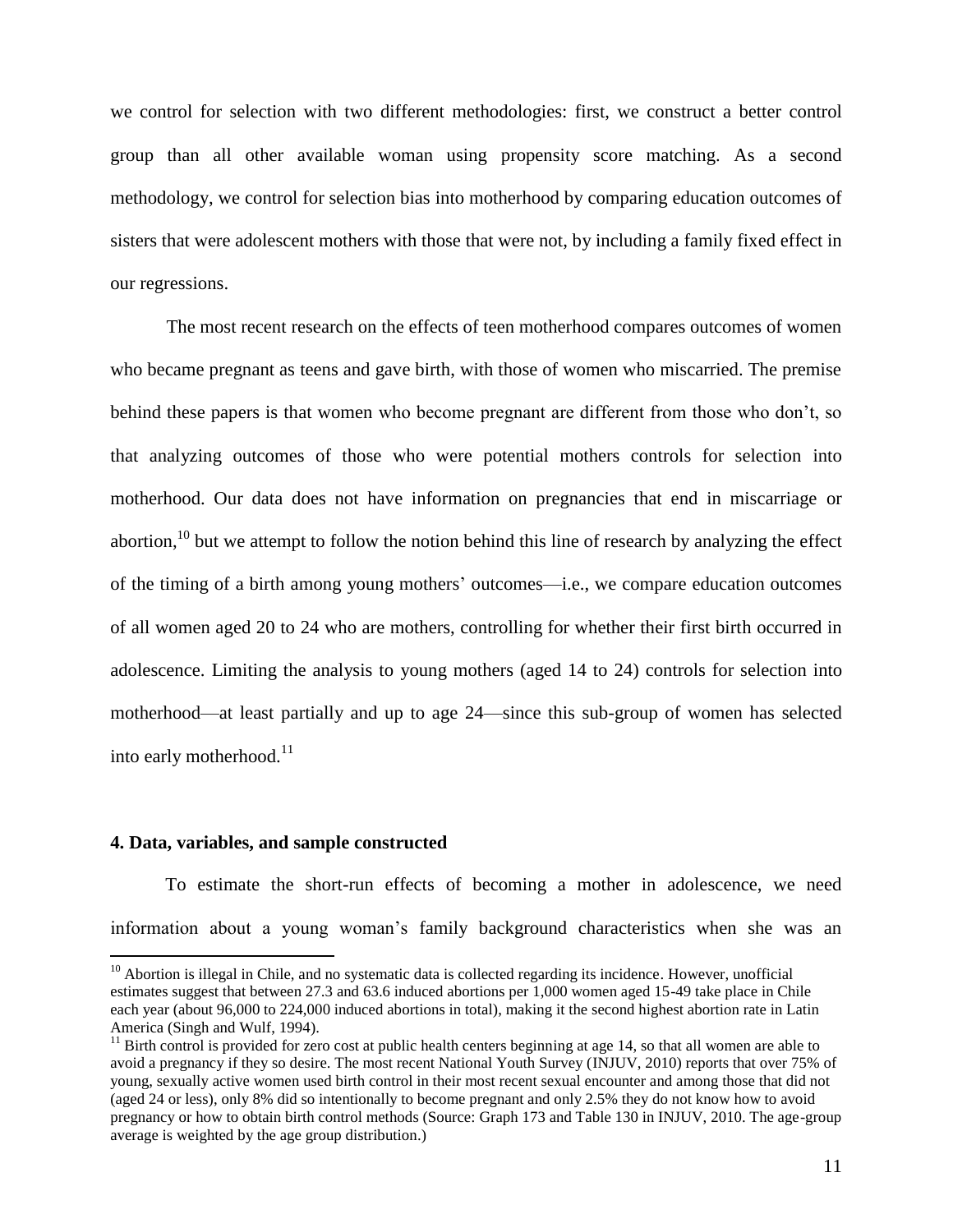adolescent, the age when she first became a mother, and her subsequent education and labor market outcomes. Ideally, this information would come from longitudinal data where the woman and her family are observed when she was a teenager, and again when the woman is an adult and her motherhood status is observed. In Chile, we do not have longitudinal data with such rich information on the young woman and her family, so we constructed a retrospective family history for young women aged 20-24 who still live with their parents (specifically, their mothers) so that we are able to observe individual as well as family-level characteristics. We construct a large sample from nine repeated rounds of Chilean CASEN household surveys that span the 1990-2009 period,<sup>12</sup> which contains individual and family-level information about education, health, employment and income as well as the household's demographic composition.

Limiting the sample to young women aged 20 to 24 years that still live with their parents could be problematic in the empirical estimations for various reasons. First, youths living in their parents household might be different from those who have moved away, and if so, how are they different? In addition, how do young women living at home fare relative to all women in that age group? In the Latin American context, it is very common for young men and women to live with their parents until their mid- to late 20s. According to the Chilean National Survey of Youth fielded in 2009, 74 percent of youth aged 20 to 24 live with their parents, only 12 percent live independently in their own home, and the remaining 14 percent live with either other relatives, in-laws, or friends (INJUV, 2010). Among those that still live with their parents, more than 30 percent has never considered the possibility moving away from home.

Nonetheless, a potential empirical problem regarding the sample constructed is that young women who move away from home may be different from those that stay, especially if her decision is correlated to whether she has a child or not. Our empirical estimations would be

<sup>12</sup> CASEN is the abbreviation for National Socioeconomic Characterization surveys (*Caracterización Socioeconómica Nacional*). This paper uses CASENs household surveys fielded in 1990, 1992, 1994, 1996, 1998, 2000, 2003, 2006 and 2009.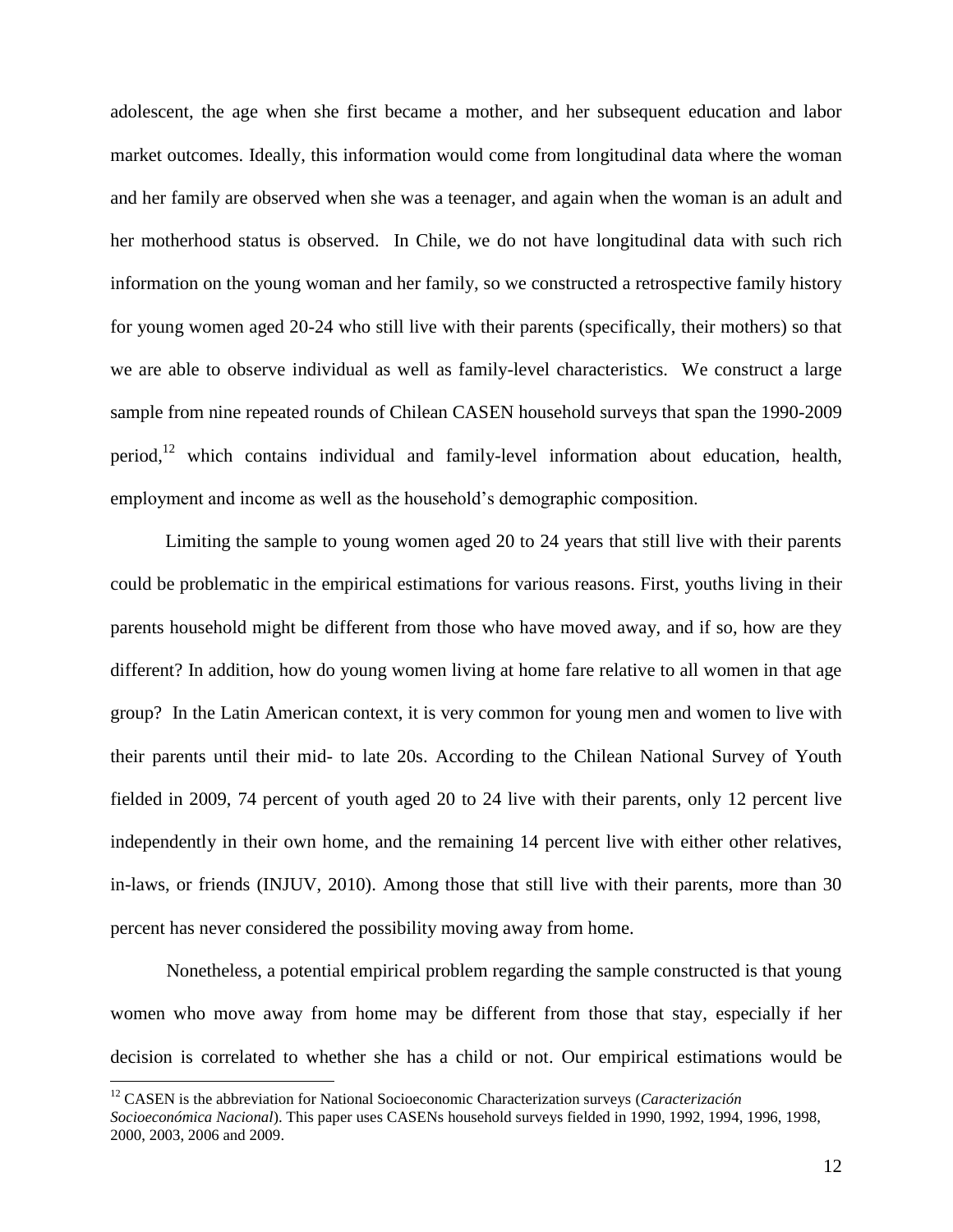biased if relative to those that leave their parents' home, girls that remain living with their parents have "worse" unobservable characteristics: if girls that stay are less motivated, less assertive or less independent than those that move away, then they are also more likely to do poorly in school and in the work force, and would have worse observed education and labor outcomes, so that part of the estimated "effect" of being a teen mother is due to these unobservable characteristics.

Table 6 reveals that among young women who are not mothers by age 24, only 7.7 percent have moved away and live on their own, while among those who are moms—both adolescent and young moms—about 42 percent live with their parents, and 58 percent live independently.<sup>13</sup> This reveals that motherhood is correlated to whether girls live with their parents, which is not surprising given that the most important reason for moving away from parents' homes is to form a family: according to the 2009 National Youth Survey, 68 percent of young women that moved away from home did so to form their own home (INJUV, 2010).<sup>14</sup>

These stylized facts confirm that there is selection bias in the decision of remaining to live with one's parents. However, unlike more developed countries, in Chile the young women that remain living with their parents—including those who are mothers—have better education outcomes relative to girls who move away: they are more likely to graduate from high school, enroll in college or a university, and have more years of schooling (Table 6). These results reveal that the women in our sample have better observed human capital outcomes than those excluded from the sample—both on average and among mothers. Thus, if there is a selection bias from including only women who live with their parents, the negative effect of motherhood is probably underestimated in our sample: the young women we include have the economic, logistic, and personal support of their parents and other family members, which ameliorates the detrimental

 $13$  Living independently means the young woman is either the head of her own household or the spouse of the head of the household.

<sup>&</sup>lt;sup>14</sup> Own estimates based on valid responses in Table 106 of INJUV (2010). Additionally, the National Youth Survey finds that among youths still living at home, almost 80 percent of those who have one child wish to move away from their parents' home, compared to 58 percent of those who do not have children (see Table 103 of INJUV, 2010).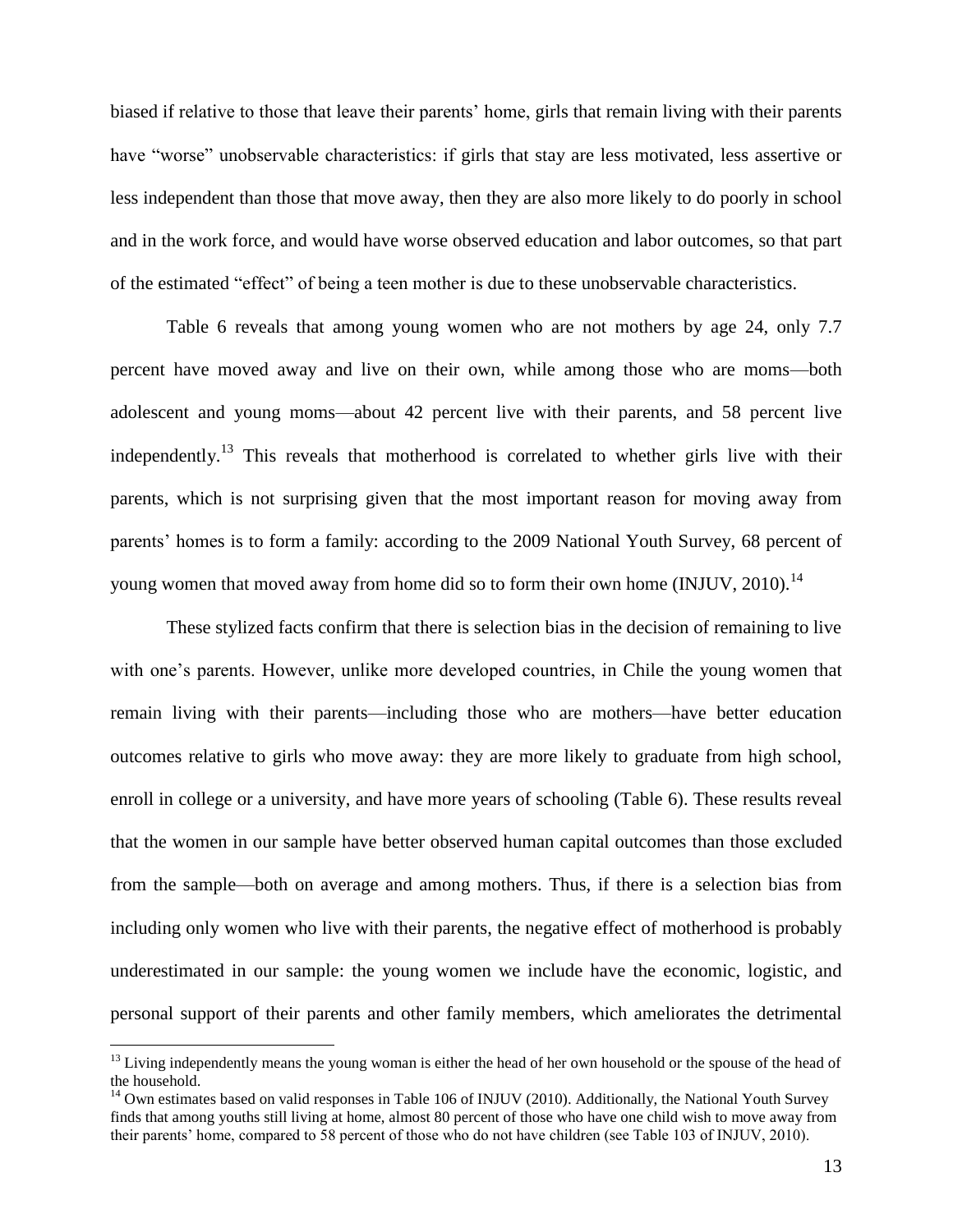effect of motherhood on education outcomes.

#### [TABLE 6 HERE]

#### *Individual Variables*

The dependent variables we analyze are (i) high school completion, which is a binary variable that equals one if the woman finished her high school education; (ii) whether she has ever enrolled in a post-secondary education program (either at a college, university, or technical institute); and (iii) years of education completed.

The CASEN survey is designed to measure socio-economic status and access to various social programs in Chile, but it does not contain a woman's complete fertility history. We construct a woman's motherhood status from the survey's household composition section. Multifamily households are common in Chile,<sup>15</sup> so that individuals are asked to identify their relationship to the head of the household and to the head of their nuclear family unit. Mothers are women aged 20 to 24 years of age who are either: (i) the head of their household (or spouse) and sons or daughters are present, or (ii) they are the head of their nuclear family within a larger household, and sons/daughters are present in their nuclear family unit. We also estimate the woman's age at first birth,<sup>16</sup> so we define a teenage mother if her first child was born before age 20. We also include the young woman's age in the estimations and set of dummies for the year of birth of the mother to control for cohort effects.

#### *Family characteristics*

 $\overline{a}$ 

Family variables include information about the household's demographic composition (number of teenagers, number of other young adults aged 20-24, number of adults and number of

 $15$  In Chile, 17% of households had more than one family unit.

 $16$  This is estimated from the difference between the young woman's age and the age of the child (or oldest child, if she has more than one), as this information is not directly reported in the data.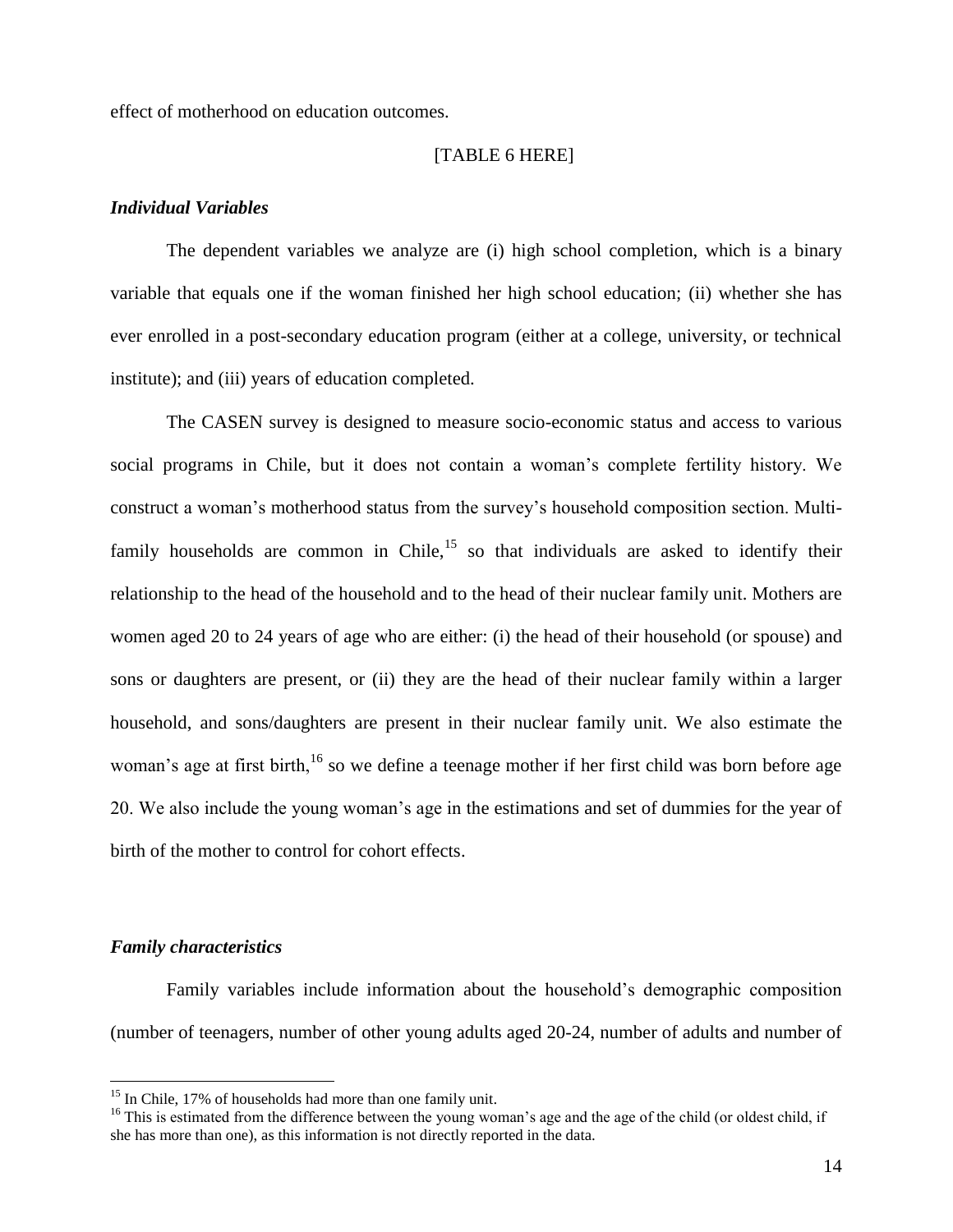elderly in the household).<sup>17</sup> We also control for education attainment of the head of the household and of the woman's mother, henceforth referred to as the grandmother, a variable for whether the head of the household is female, total adult household income and whether the household is poor. We also include two variables that describe the grandmother: her age at first birth, $^{18}$  and her age when she gave birth to the woman in our sample.<sup>19</sup>

We also controlled for household density (defined as the number of persons in the household per number of bedrooms) as a proxy for household wealth.<sup>20</sup> Variables that capture environmental characteristics included a dummy for rural location and municipality fixed effects.<sup>21</sup> Additionally, to control for changes in economic conditions as well as for long-term trends in school enrollment and motherhood, we included a set of region-year effects in all estimations.

#### *Sisters*

 $\overline{a}$ 

We implement a sister´s fixed effect model to control for unobservables at the household level. One concern of this exercise is the external validity of the findings as the group of sisters, and thus households with more than one sibling, might differ systematically from the average household. Table 7 reports summary statistics of outcomes and observed characteristics for all women in our data set as well as for our sample of sisters, and by their maternity status. They indicate that women in the sample of sisters have slightly lower educational attainments. In terms of their observed characteristics differences are mixed. As expected they come from larger

 $17$  We exclude number of young children aged 12 or younger because this is potentially endogenous to the motherhood variable.

<sup>&</sup>lt;sup>18</sup> Grandmother's age at first birth is estimated as the difference between the age of the young woman's mother (grandmother) and the age of the oldest child in the household, so that the variable underestimates the grandmother's age at first birth if older sons or daughters have moved away from the household at the time of the survey (the survey does not collect any information of people living outside the household).

<sup>&</sup>lt;sup>19</sup> Age of the grandmother when she gave birth to the woman in our sample is estimated as the difference in the age of the young woman and her mother at the time of the survey.

 $^{20}$ Studies have found that household density and sexually promiscuous behaviors are correlated and prevalent in Chile's public housing (ECLAC 2005).

 $21$  Chile is divided into 15 administrative regions, which is each then sub-divided into provinces and a total of 345 municipalities.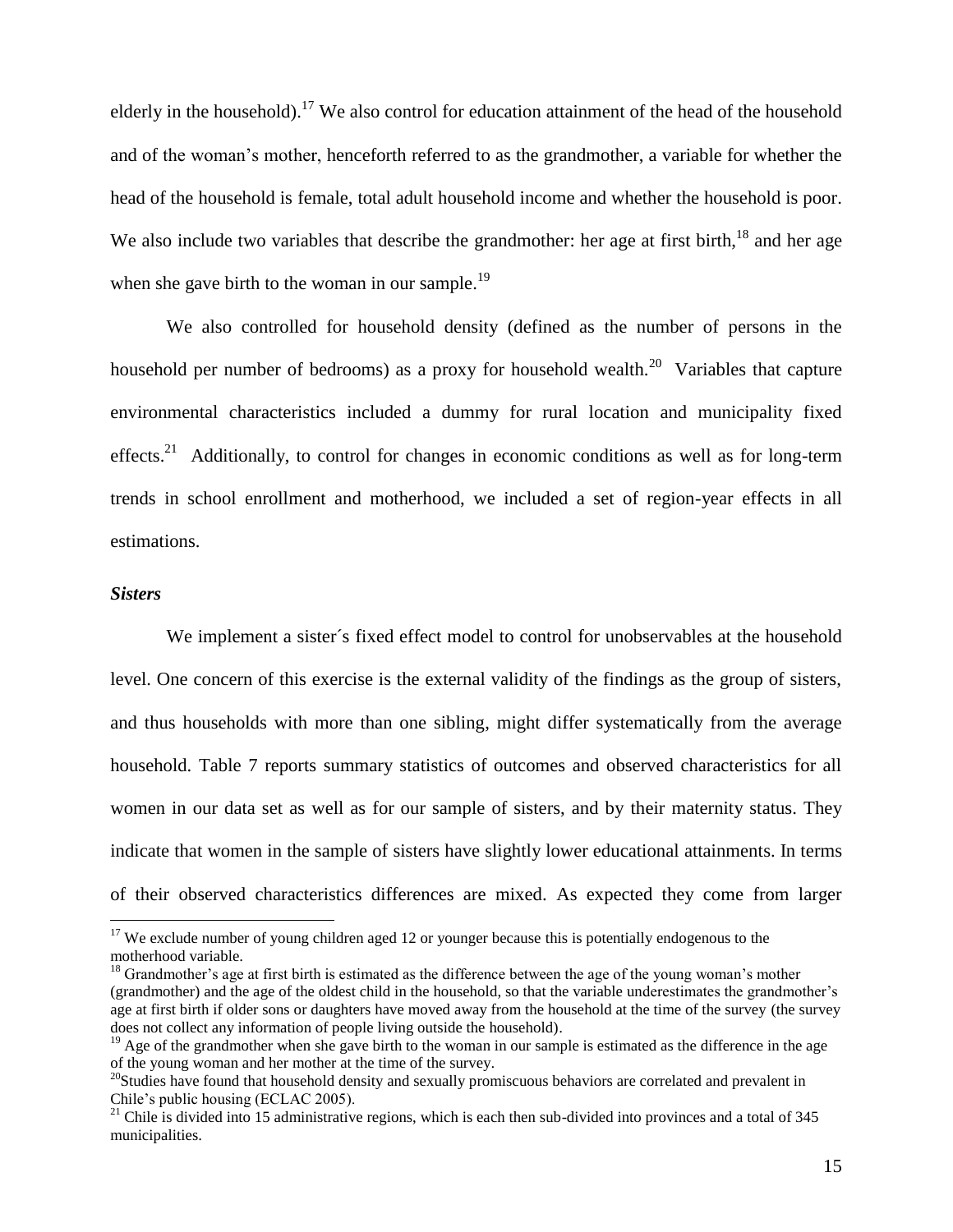households. Their head of the household and their mother has more education, and they are less likely to have a female as head of the household, but they have a lower per capita income and thus come from poorer households. Therefore, it is not clear how this sample might bias our estimates in any specific direction, and secondly, differences are small across these two samples.

#### [TABLE 7 HERE]

#### **5. Empirical Results**

 $\overline{a}$ 

The methodological challenge of estimating the effect of motherhood on schooling (and other human capital) outcomes is identification, disentangling the causality of being a mother from an adolescent's unobserved characteristics that may be driving both the motherhood and schooling decisions. Given that we want to focus our discussion on the impact of motherhood on educational outcomes, we report only the estimates for the impact of motherhood status in Tables 8 through 10.<sup>22</sup> In all tables, columns labeled OLS report results from a linear estimation of the correlation of motherhood and each outcome controlling for individual, family, and community characteristics. The set control variables includes a woman's age, years of education of the head of household, years of education of the grandmother, the grandmother's age at first birth, grandmother's age when the woman in our sample was born, a dummy variable for femaleheaded households, number of teens in the household, number of other youth aged 20-24 in the household, number of adults (aged 25-59) in household, number elderly (age 60+) in the household, a measure of household density (persons per bedroom), a dummy for rural location, the woman's year of birth to control for cohort effects, municipality fixed effects, and full set of region-year controls.

In Tables 8 through 10 we report the results from three different empirical methodologies and for three different samples. In all tables, columns labeled "OLS" report the conditional

 $^{22}$  Results for other control variables have the expected sign and available upon request.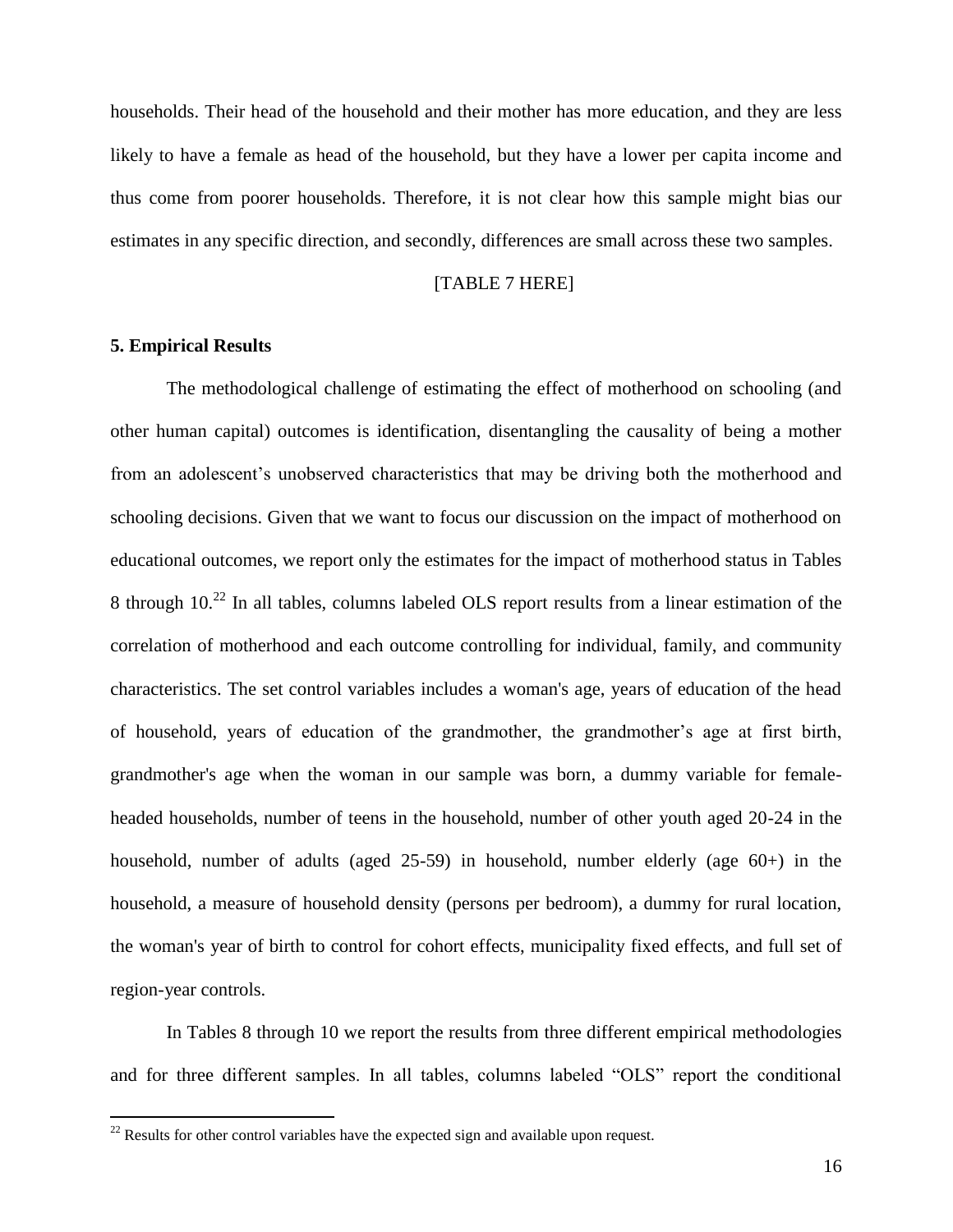correlation between adolescent motherhood and educational outcomes. If there is selection bias, the OLS coefficients over-estimate the true effect of teen motherhood. Columns labeled ―Matching‖ include results from the propensity score matching estimate of the average treatment effect for the treated performed using the five nearest-neighbors.<sup>23</sup> Matching estimates attempt to generate a better control group for adolescent mothers than the standard regression analysis. Finally, columns labeled "Sisters" report within-family fixed effects estimates, which also control for the woman's age and year of birth, which reduce the bias do to unobservables at the family level.

We perform each estimation for three different samples. The first sample (Full sample) includes all women aged 20-24 that live with their mothers. This is the largest sample  $(N=41,516)$  and serves as the benchmark estimate that does not control for any selection bias; it's intended to obtain the average effect of teen motherhood. The second sample (Mothers) includes only women that are mothers by age 24—both women who became mothers as teens or between ages 20 and 24. This allows us to reduce the bias arising from selection into motherhood, and to estimate a whether the timing of motherhood is relevant on educational outcomes. The third sample (Teen mothers and non-mothers) excludes women that became mothers between ages 20 to 24, and is used to compare adolescent mothers with woman that are not yet mothers.

#### $[TABLE 8]$

Similar to previous findings in the literature, column 1 of Table 8 reveals that the conditional correlation of adolescent motherhood and the three education outcomes we analyze is negative. The probability of obtaining a high school diploma is 0.22 lower—31 percent—for women aged 20 to 24 who were adolescent mothers compared to those women that were not. We

 $^{23}$  In order to estimate the propensity score we performed a estimation of the probability of becoming and adolescent mother controlling on the same observables as described for the OLS estimates, and then constructed the control group using five nearest-neighbors procedure. Results are robust to other matching procedures such as single nearestneighbor and kernel matching. Appendix A reports estimates of the propensity score and results of the covariate balancing test and the absolute bias reduction achieved with the five nearest-neighbors matching procedure.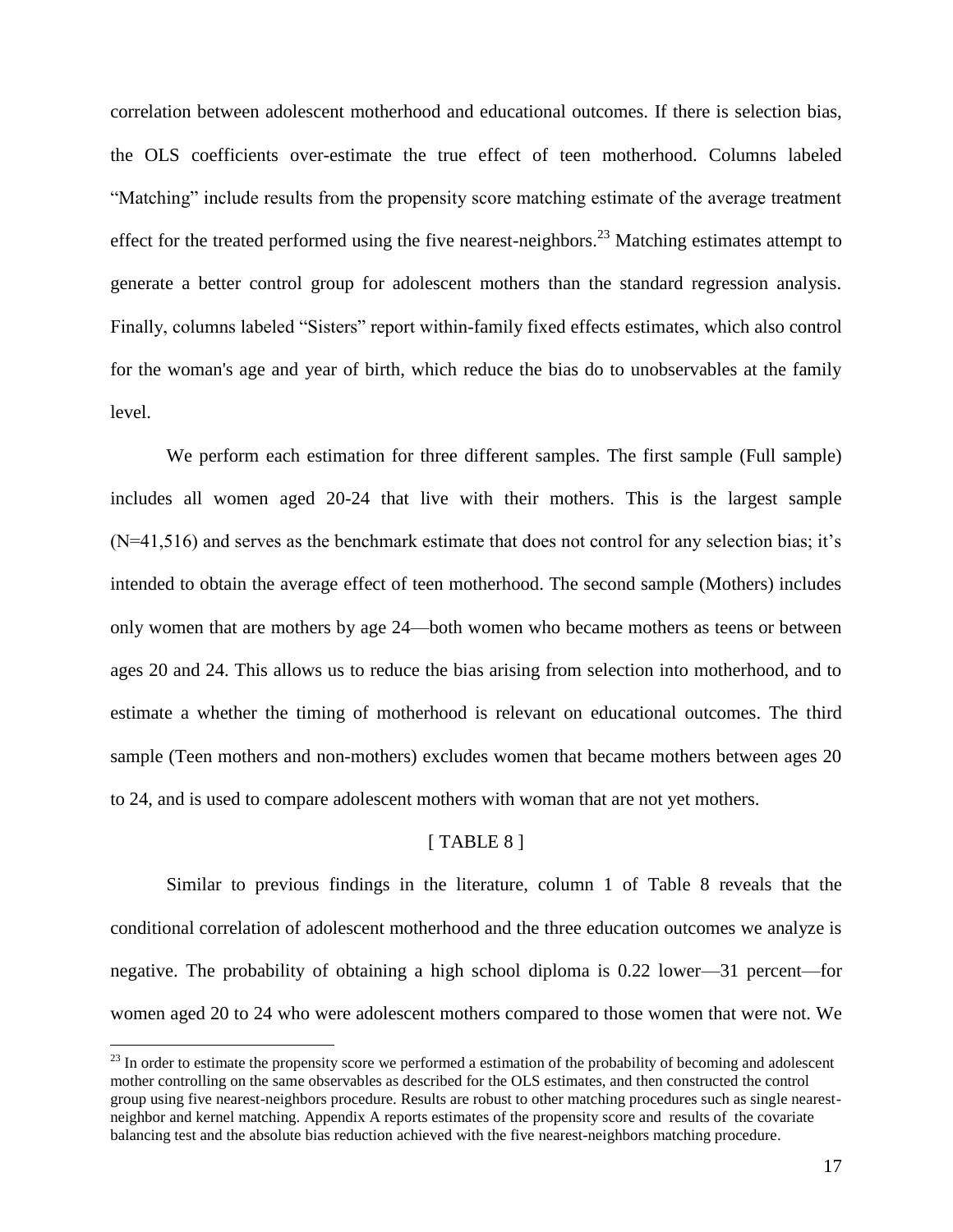estimated and discuss below the marginal effects, which we estimate by dividing the coefficient with the mean of the dependent variable  $(x 100)$ . For instance, in the case of high school diploma, the marginal effect is  $-0.2214 \div 0.704 \times 100 = 31\%$  (Table 8, column 1). Women who were teen moms are also 49 percent less likely to be enrolled in post-secondary education, and they have 1.1 less years of schooling, which represent 9 percent less education attainment.

Column 2 reports matching estimates, showing that conditional on the observables that we use to estimate the propensity score and to construct the comparison group, the effect of adolescent motherhood is slightly lower—and not significantly different from—than the one obtained using a linear estimate. One of the reasons that might explain the small reduction in the bias using a matching estimator comes from the difficulty of obtaining a large and comprehensive set of pre-treatment variables. As CASEN surveys collect mainly contemporaneous information about household members, we are unable to account for all the covariates that affect the likelihood of becoming and adolescent mother and that affect educational outcomes. The Sisters estimates in column 3, which reduce the bias by accounting for contemporaneous and pretreatment unobservables at the family level, show that the impact of teen motherhood is about half of the effect estimated with OLS and matching. Teen mothers are 17.5 percent less likely to have completed high school relative to other women, they are 28 percent less likely to be enrolled in post-secondary education, and they have 0.45 less years of schooling.

Our second sample includes only mothers (only women that become mothers at any age before turning 25), and results show smaller point estimates of the effect of teen motherhood. The OLS and matching estimates of this sample (columns 4 and 5) find that teen motherhood reduces the likelihood of high school completion by 30 percent, reduces the probability of being enrolled in post-secondary education by 38 percent, and decreases years of schooling by 6.8 percent relative to a woman that became mother between ages 20 and 24. Column 6 presents the results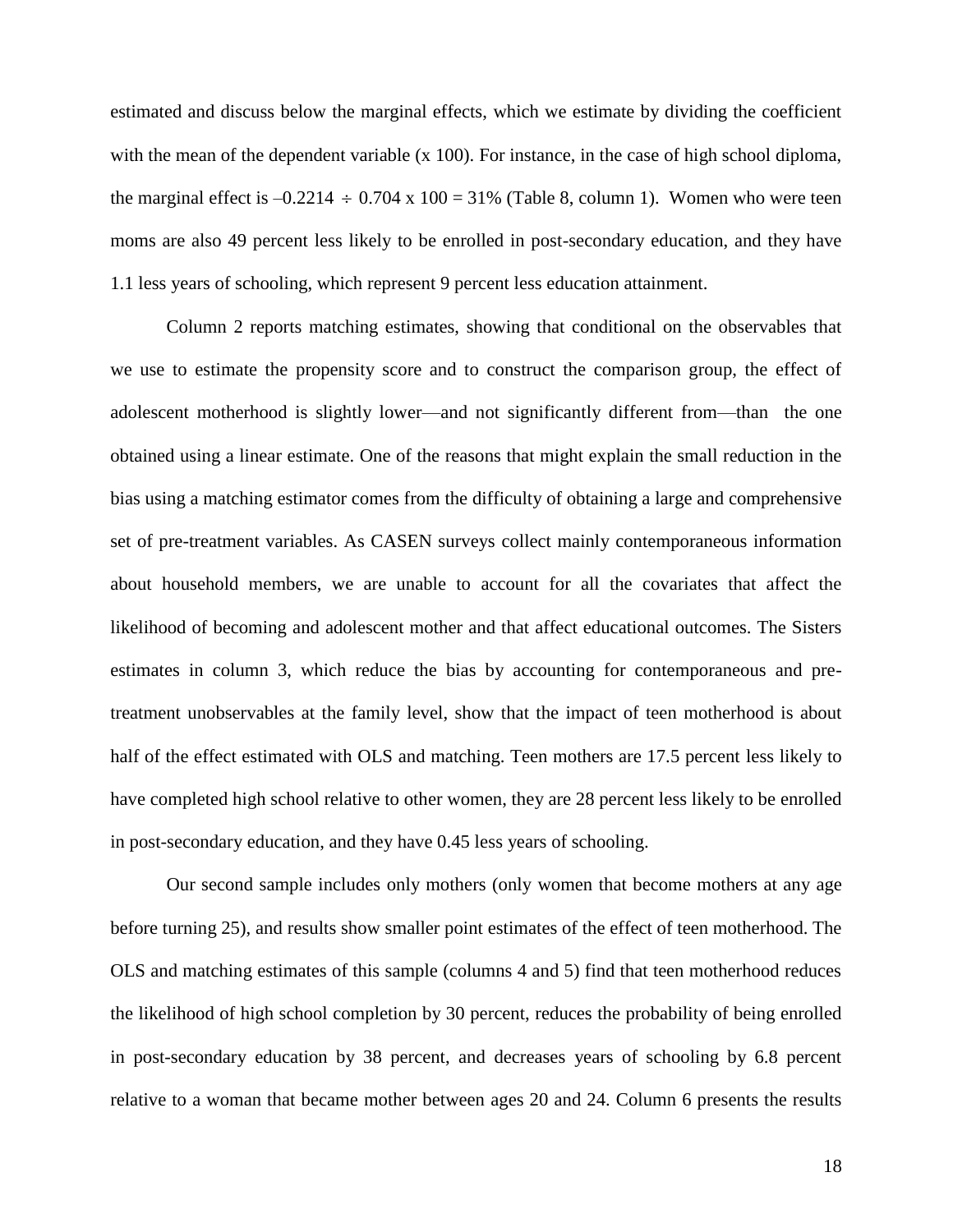that compare Sisters who are both mothers but who timed their births differently, i.e. pairs of sisters in which one of them became an adolescent mother and the other became a mother when she was between 20 and 24 years old. This estimation controls for unobservables at the family level and for selection into motherhood. Results indicate that teen mothers are 18 percent less likely to have completed high school, but that the impact on post-secondary education and years of schooling is no longer distinguishable from zero. A possible explanation for the lack of statistical significance on these estimates could be the relatively smaller sample size, as we are reducing the sample only to sisters that are also mothers.

In the third sample (columns 7 through 9) we compare outcomes of teen mothers with women that have not yet become mothers by age 24. We use this sample to corroborate that there is a selection bias into motherhood, as we are comparing outcomes of teen mothers with the group of women against whom the selection bias into motherhood should be stronger. As expected, we observe a small increase in both the point estimates and the marginal effect, relative to the Full sample (and also to the Mothers´ sample). Here the effects seem again to be better identified as the sample size increases significantly with respect to the sample of mothers.

Overall, results are in line with what previous literature has found in developed countries. As we control for the selection into motherhood and family unobservables, a large fraction of the negative effect is eliminated for all three outcomes. However, sizeable large and negative effects are still present as a result of adolescent motherhood. Particularly strong is the effect on high school completion, while somewhat less clear effects on post-secondary education and total years of schooling completed. As our study includes only women aged 20 to 24 years, and they are still in phase in their life cycle in which tertiary education is a more contemporaneous outcome (and thus also years of schooling), it would be natural to expect a stronger effect of adolescent motherhood on past outcomes, such as high school completion, than in more contemporaneous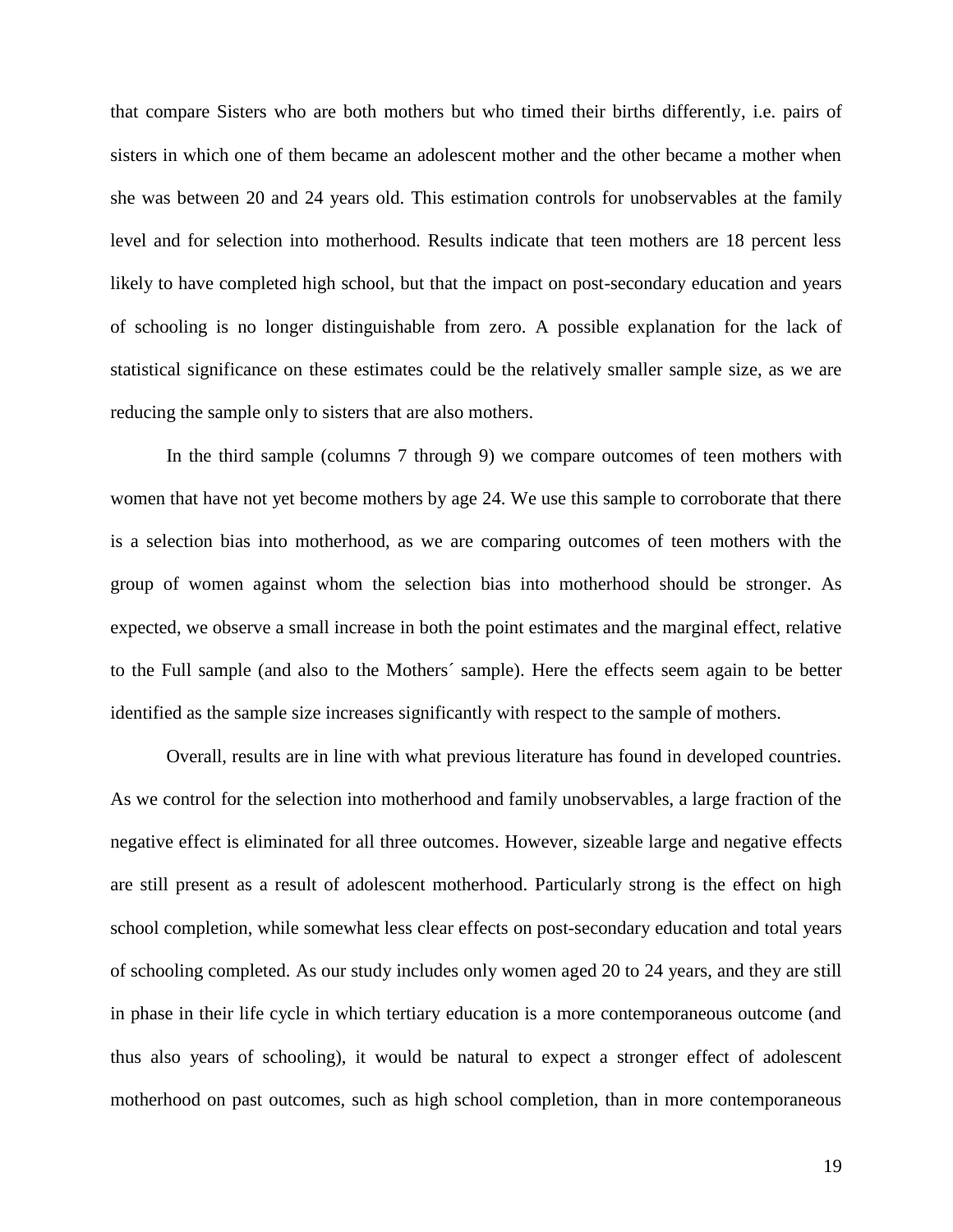ones.

#### *Heterogeneous Effects of Teen Motherhood*

In addition to estimating the average effect of adolescent motherhood, we estimate the impacts on different subsamples to see if there are heterogeneous effects of teen motherhood. We performed estimates across poverty status (Table 9), and by educational attainment of the grandmother (Table 10). Households where the grandmother has 12 or more years of education were classified as having a High education level, and all other households were classified as Low education.

Our analysis across poverty groups (Table 9) finds that high school completion is more affected among poor families than non-poor ones. Once family unobservables are controlled for, we find that having a child in adolescence reduces the likelihood of completing high school by 32 percent in poor households, compared to a 13 percent in non-poor households (columns 3 and 4). The negative effect for poor household still holds if we also control for selection into motherhood as well as for family unobservables (column 7): a teen birth reduces high school completion probability by 31 percent, but only among the poor.

For enrollment in post-secondary education, the effect is larger for non-poor families both in term of point estimates, but the marginal effect is greater among poor women, who are 54% less likely to enroll in college as a result of a teen birth compared to non-poor women who are 26% less likely to enroll (columns 3 and 4). This result is not surprising when we account for the fact that post-secondary education in Chile is more expensive and thus more easily accessible to wealthier families, so that the negative marginal effect of adolescent motherhood should have a stronger impact among those families with less financial resources. Once we control for selection into motherhood and family unobservables (columns 7 and 8), point estimates decrease substantially rendering the effect insignificant. A similar situation is obtained for years of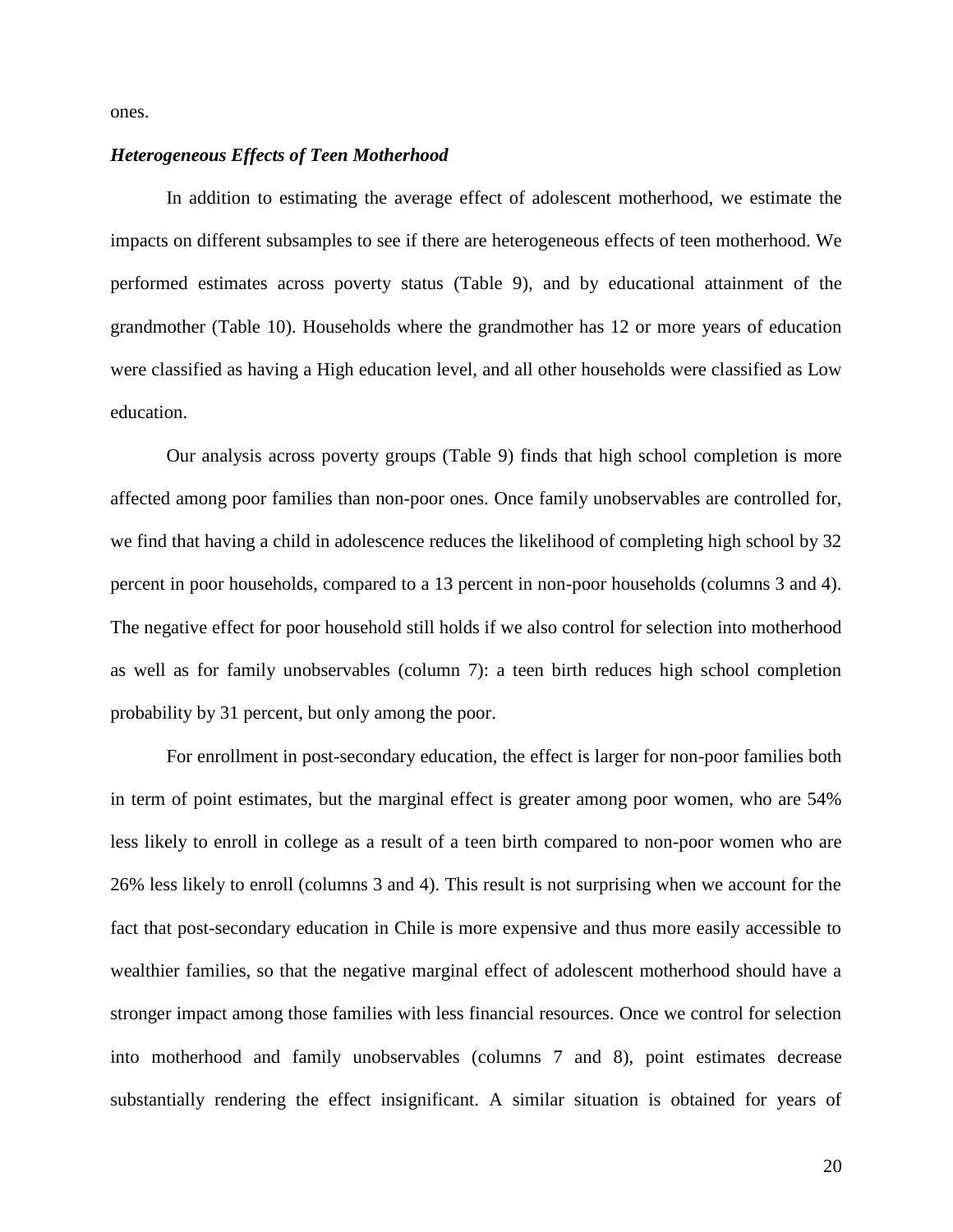schooling.

The analysis across education levels of the grandmother (Table 10) yield similar results than those by poverty status. The impact on high school completion is significant for families with lower educational levels in both samples. A teen mother from a household with low educational level is 26 percent less likely to have completed high school (column 7) than a sister that became mother later in her youth. The negative effect is also present in terms of years of schooling, with 0.44 fewer years of schooling (4.4 percent less) as a result of a teen birth among poor sisters. For post-secondary education the effect is not significant.

#### **6. Concluding Comments**

This paper analyzed the effect of teen motherhood on education outcomes of women aged 20 to 24 years during the 1990-2009 period in Chile. Taking advantage of a large data set we constructed from repeated rounds of nine household surveys, we are able to estimate the impact of teen motherhood on high school completion, post-secondary enrollment, and years of schooling. As the literature on the impacts of motherhood on human capital accumulation recognizes, there are important difficulties estimating the causal effect as motherhood as it cannot be treated as a completely random event. In order to overcome the selection bias in our data set we follow a twofold strategy. First we implement three different estimation procedures: linear regression, matching, and a sister fixed effect model. The linear regression model estimates the conditional correlation of teen motherhood on education outcomes, while matching estimations are performed in order to construct a better comparison group than the overall sample that is used in the OLS estimates as a counterfactual. The sisters fixed effects estimation controls for family level unobservables, thus reducing the selection bias present in OLS and matching estimations. Second, we perform estimations on three different samples. First we use all women aged 20 to 24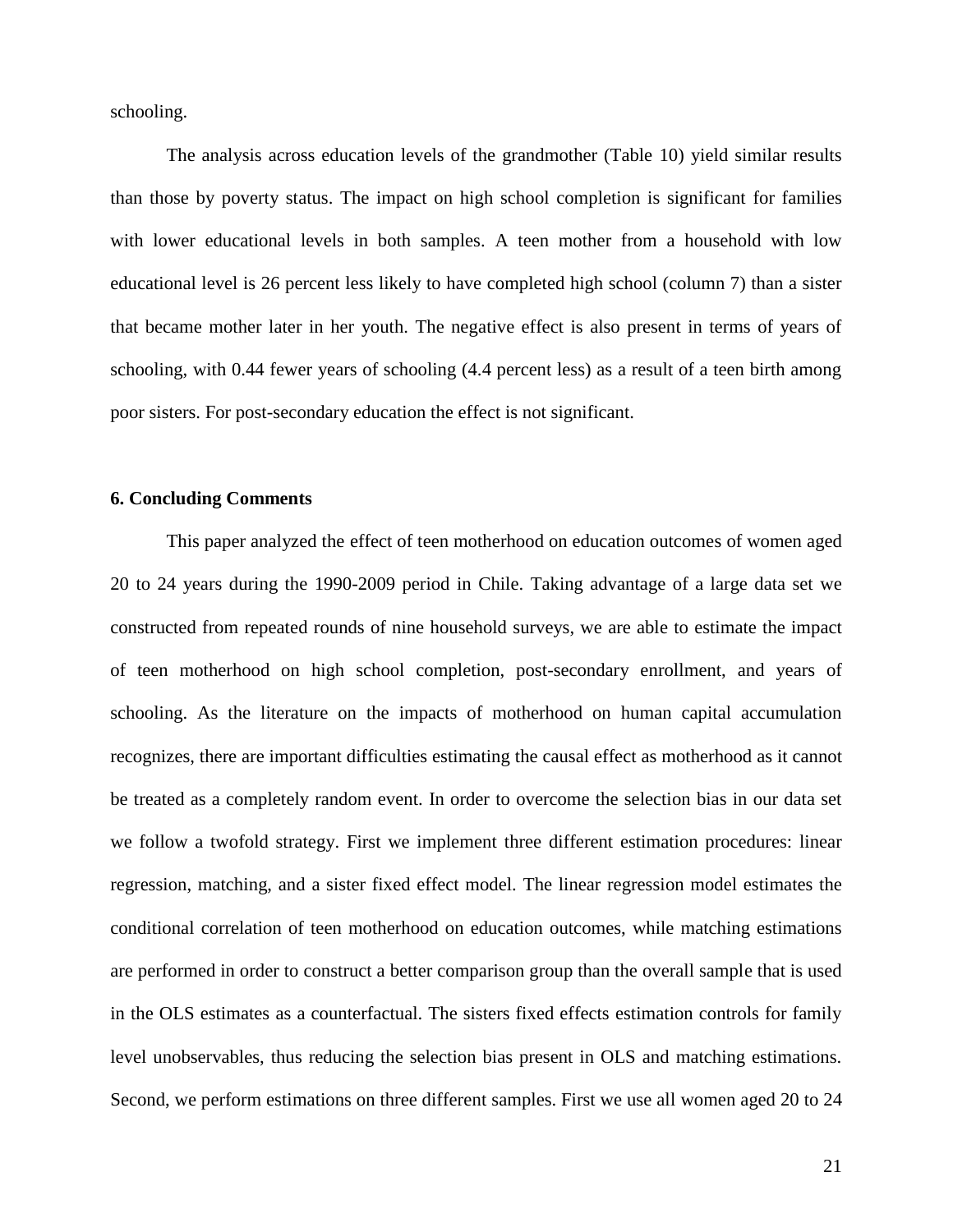years as a benchmark for our estimates. Then we estimate the effects on a sample composed of only those women that are mothers. We argue that this sample reduces the selection bias into motherhood—at least up to the upper bound of our sample, i.e. age 24. The third and last sample includes teen mothers and those that have not yet become mothers, and helps us to check whether there is a selection bias into motherhood as we eliminate later mothers from our sample.

Our results are in line with the existing literature: when we control for family unobservables and selection into motherhood by estimating a model with sisters fixed effect on the sample of mothers, there are significant and sizeable negative effects on educational outcomes, particularly on high school completion: conditional on becoming a mother, teenage childbirth reduces the likelihood of obtaining a high school diploma by 18 percent. Also as expected, in as much as there exists a significant role of unobservables, linear estimates cannot be viewed as capturing the causal effect of teen motherhood.

In addition, we analyze whether there are heterogeneous effects across poverty status and education of level of the grandmother in the household. Our analysis across poverty groups indicates that a teenage birth reduces high school completion by about 31 percent, and the effect is present only among women living in poor households. There are also heterogeneous effects across education levels: women living in household with lower levels of educational attainment of the grandmother experience significant negative effects from a teen birth on high school completion and years of education, and the effects are large. A teen mother from a household with low educational level is 26 percent less likely to have completed high school than a sister that became mother later in her youth, and would have 0.44 fewer years of schooling.

Overall our study shows that early motherhood in Chile has significantly negative effects on at least high school completion and possibly on years of schooling, and that conditional on motherhood, the timing of a birth matters, as adolescent mothers are less likely to finish high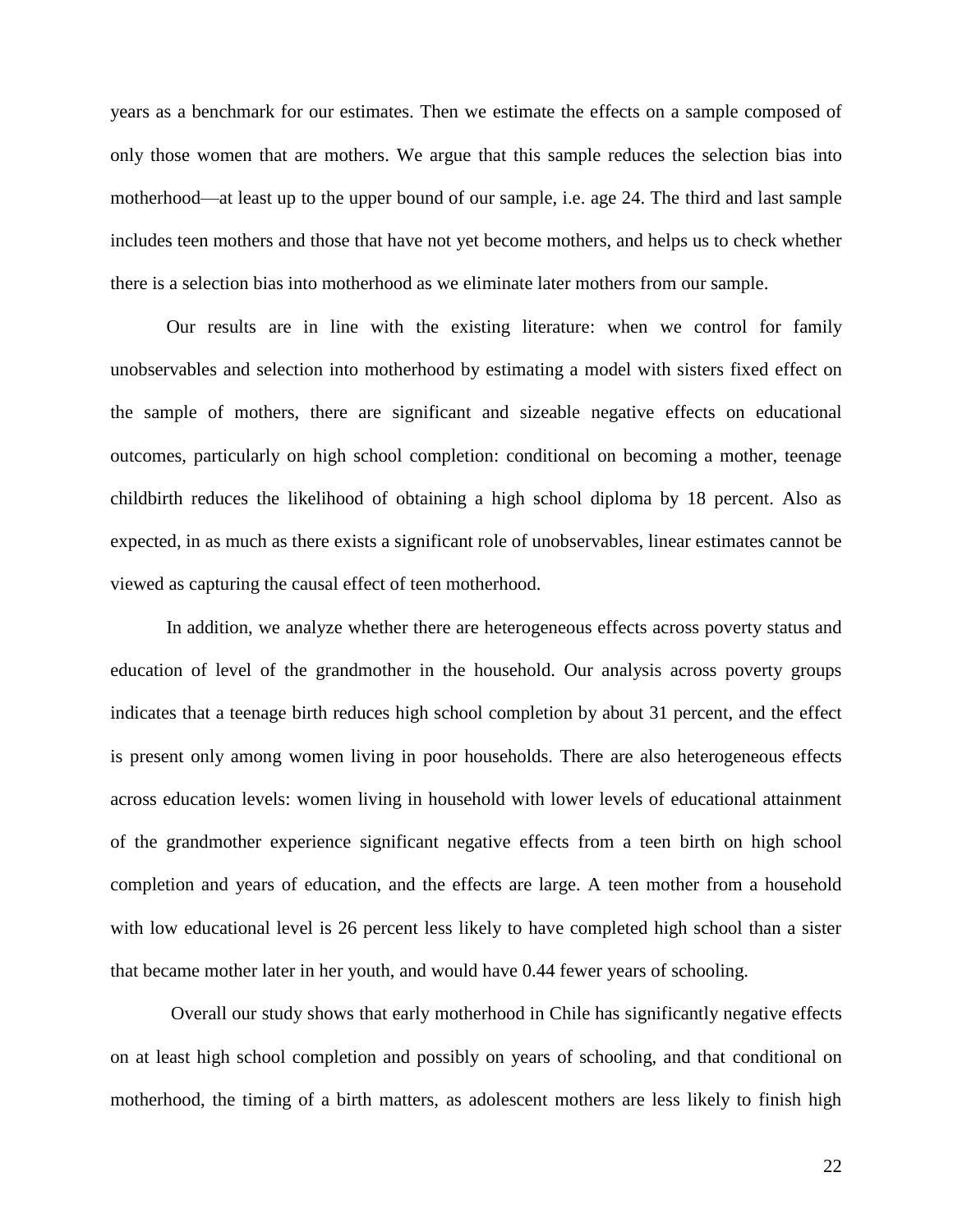school that those women that gave birth later in youth. The negative effects from adolescent motherhood are concentrated among poor and less educated households. Our findings suggest that public policies aimed at reducing teenage motherhood should have positive effects on women's education outcomes, especially among the poor.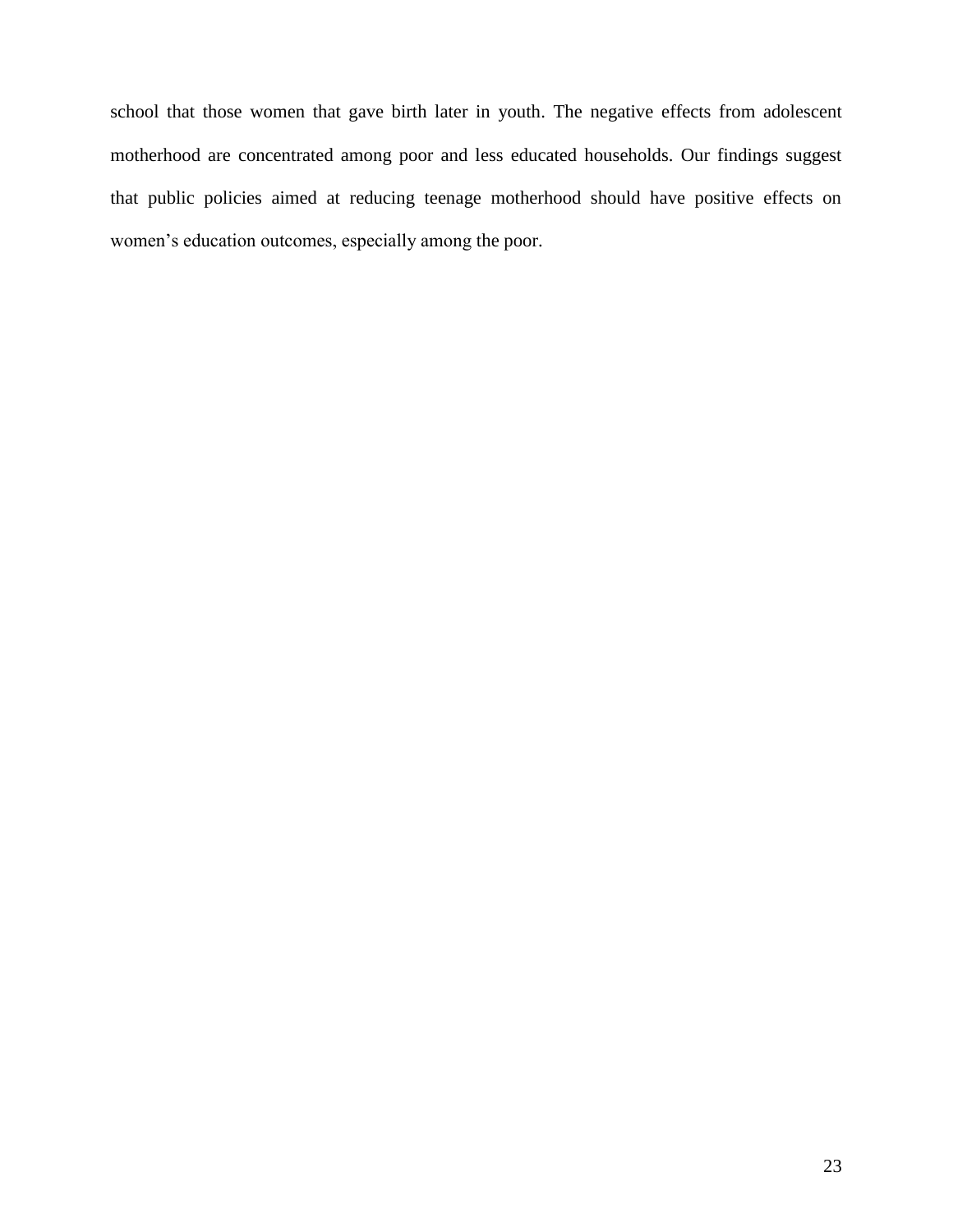### **References**

- Ashcraft, A., Fernández-Val, I., Lang, K. 2013. The Consequences of Teenage Childbearing: Consistent Estimates When Abortion Makes Miscarriage Non-random. The Economic Journal, Vol. 123, Issue 571, pp.875-905.
- Azevedo, J.P., Lopez-Calva, L.F., Perova, E. 2012. Is the baby to blame? An inquiry into the consequences of early childbearing. Policy Research Working Paper Series 6074. The World Bank.
- Buvinic, M. 1998. The Costs of Adolescent Childbearing: Evidence from Chile, Barbados, Guatemala and Mexico. *Studies in Family Planning*, 29(2), pp. 201-209.
- Chevalier, A., Viitanen, T.K. 2003. The long-run labour market consequences of teenage motherhood in Britain. *Journal of Population Economics* 16(2), pp.323–343.
- ECLAC (Economic Commission for Latin America and the Caribbean). 2005. Políticas sociales de vivienda, pobreza y ciudadanía en Chile: Un estudio de caso desde la etnografía. Mimeo, Proyecto Regional de Población CELADE-UNFPA.
- Fletcher, J.M., Wolfe, B.L. 2009. Education and Labor Market Consequences of Teenage Childbearing: Evidence Using the Timing of Pregnancy Outcomes and Community Fixed Effects. Journal of Human Resources. Vol. 44(2), pp. 303-325.
- Geronimus, A.T., Korenman, S. 1992. The Socioeconomic Consequences of Teen Childbearing Reconsidered. *Quarterly Journal of Economics*. 107(4), pp.1187-1214.
- Geronimus, A.T., Korenman, S. 1993. The Socioeconomic Consequences of Teen Childbearing: Evidence and Interpretation. *Demography*. 30(2), pp.281-290.
- Grogger, J., Bronars, S.G. 1993. The socioeconomic consequences of teenage childbearing: findings from a natural experiment. *Family Planning Perspectives*, 25(4), pp.156-161,174.
- Hoffman, S.D. 1998. Teenage Childbearing is not So Bad After All…Or Is It? A Review of the New Literature. *Family Planning Perspectives*, 30(5), pp.236-239,243.
- Hoffman, S.D., Foster, E.M., Furstenberg, F.F. 1993. Reevaluating the Costs of Teenage Childbearing. *Demography*. 30(1), pp.1-13.
- Hotz, V. J., McElroy, S.W., Sanders, S.G. (2005). Teenage Childbearing and Its Life Cycle Consequences: Exploiting a Natural Experiment. *Journal of Human Resources*, 40(3), pp.683-715.
- Instituto Nacional de la Juventud (INJUV). 2010. *6ª Encuesta Nacional de la Juventud*.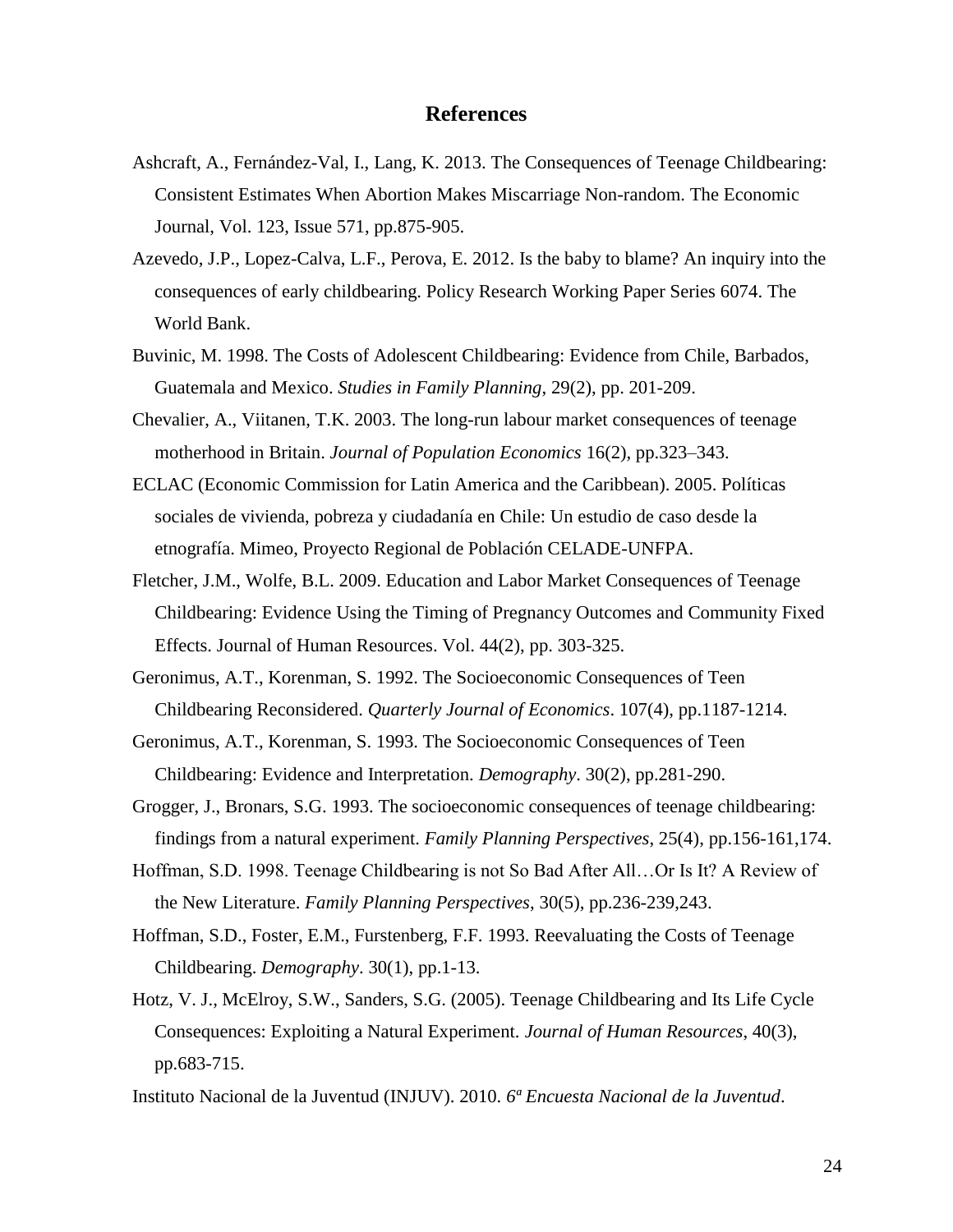Available from http://www.injuv.gob.cl/injuv2010/encuestas\_juventud

- Klepinger, D., Lundberg, S., Plotnick, R. 1999. How Does Adolescent Fertility Affect the Human Capital and Wages of Young Women? *The Journal of Human Resources* 34(3), pp. 421-448
- Lee, D. 2010. The early socioeconomic effects of teenage childbearing: A propensity score matching approach. *Demographic Research* 23, pp 697-736.
- Levine, D.I., Painter, G. 2003. The Schooling Costs of Teenage Out-of-Wedlock Childbearing: Analysis with a Within-School Propensity-Score-Matching Estimator. *Review of Economics and Statistics*, 85(4), pp.884-900.
- MIDEPLAN (Ministerio de Planificación). 2003. Adolescentes y jóvenes que abandonan sus estudios antes de finalizar la enseñanza media: Principales tendencias. Mimeo. http://www.mideplan.cl/casen/pdf/desercionescolar.pdf
- Olsen, Randall J. and George Farkas. 1989. Endogenous Covariates in Duration Models and the Effect of Adolescent Childbirth on Schooling. *Journal of Human Resources* 24(1), pp. 39-53.
- Ribar, D. 1994. Teenage Fertility and High School Completion. *The Review of Economics and Statistics* 76(3), pp.413-424.
- Rosenzweig, Mark R., and Wolpin, Kenneth I. 1995. Sisters, Siblings, and Mothers: The Effect of Teen-Age Childbearing on Birth Outcomes in a Dynamic Family Context. *Econometrica* , 63 (March), pp. 303–26.
- Singh, S. 1998. Adolescent childbearing in developing countries: a global review. *Studies in Family Planning*, 29(2), pp.117-36.
- Singh, S., Wulf, D. 1994. Estimated Levels of Induced Abortion in Six Latin American Countries. *International Family Planning Perspectives*, 20(1), pp. 4-13.
- The World Bank. 2006. Chile Development Policy Review, Volume II. Report No. 33501-CL. Washington, D.C.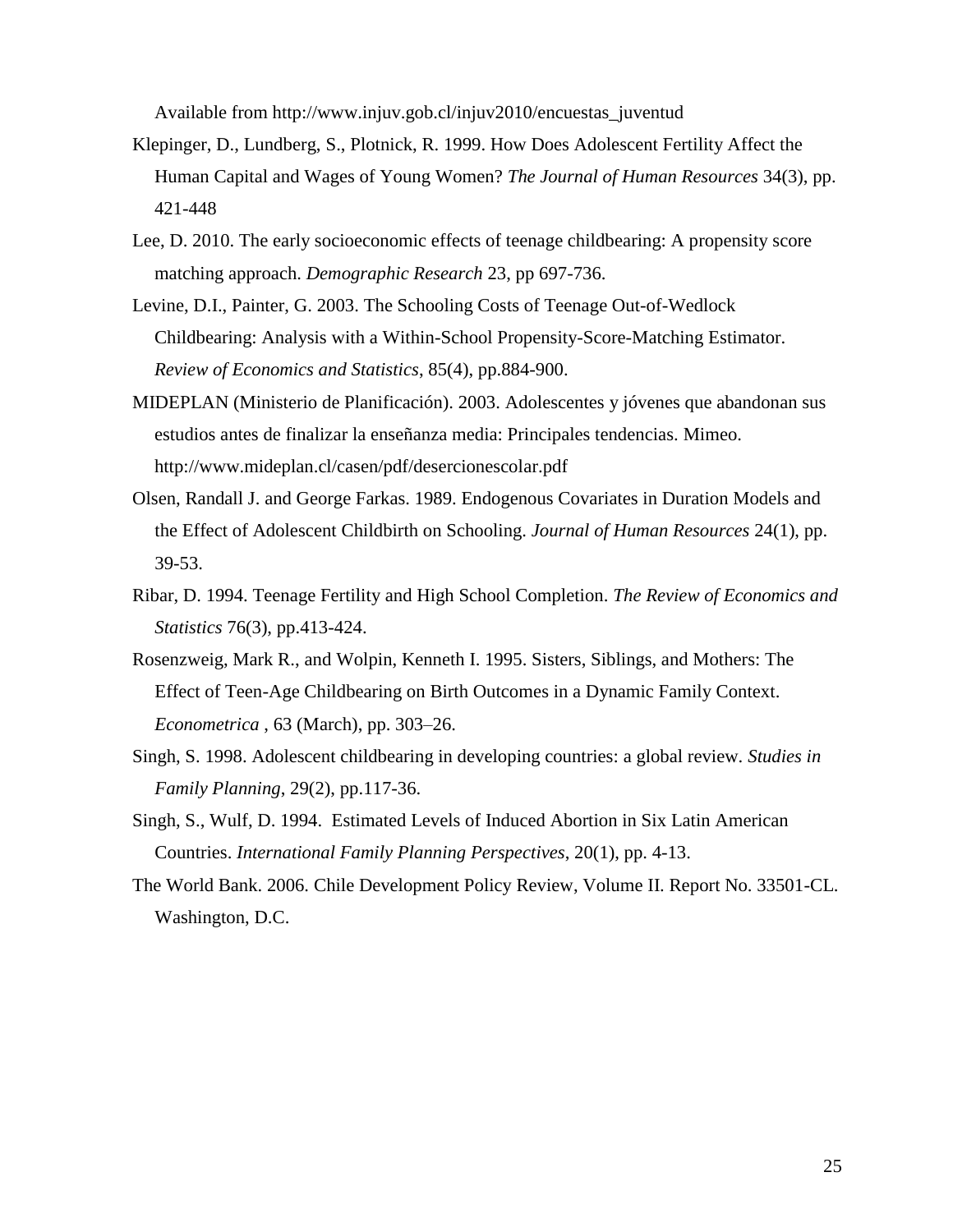|      |         |      |       | High school attendance |      |                   | High school completion |      |       |          |      |                   |
|------|---------|------|-------|------------------------|------|-------------------|------------------------|------|-------|----------|------|-------------------|
| Year | Average | Men  | Women | Not poor               | Poor | Poor/non-<br>poor | Average                | Men  | Women | Not poor | Poor | Poor/non-<br>poor |
|      |         |      |       |                        |      |                   |                        |      |       |          |      |                   |
| 1990 | 70.4    | 69.8 | 71.0  | 73.1                   | 67.0 | 0.92              | 40.5                   | 39.3 | 41.7  | 54.2     | 23.5 | 0.43              |
| 1992 | 68.9    | 68.3 | 69.6  | 71.5                   | 65.1 | 0.91              | 43.1                   | 39.5 | 46.7  | 54.8     | 33.1 | 0.60              |
| 1994 | 70.1    | 69.6 | 70.6  | 72.1                   | 67.0 | 0.93              | 45.9                   | 43.6 | 48.1  | 57.3     | 32.2 | 0.56              |
| 1996 | 74.9    | 74.4 | 75.4  | 78.1                   | 68.3 | 0.87              | 50.0                   | 46.6 | 53.4  | 60.8     | 31.8 | 0.52              |
| 1998 | 76.9    | 76.2 | 77.6  | 79.4                   | 70.9 | 0.89              | 52.9                   | 50.0 | 55.8  | 63.4     | 34.4 | 0.54              |
| 2000 | 77.8    | 77.0 | 78.7  | 79.4                   | 74.7 | 0.94              | 54.2                   | 50.1 | 58.5  | 64.6     | 42.6 | 0.66              |
| 2003 | 82.7    | 82.6 | 82.8  | 83.5                   | 80.9 | 0.97              | 63.5                   | 59.5 | 67.5  | 73.3     | 48.7 | 0.66              |
| 2006 | 83.5    | 82.3 | 84.8  | 84.3                   | 80.5 | 0.96              | 71.0                   | 68.3 | 73.8  | 77.3     | 53.0 | 0.69              |
| 2009 | 82.8    | 81.8 | 83.9  | 83.4                   | 80.8 | 0.97              | 74.5                   | 71.5 | 77.5  | 80.3     | 67.1 | 0.84              |
|      |         |      |       |                        |      |                   |                        |      |       |          |      |                   |

| Table 1. Chile: High school attendance and completion 1990 - 2009, by sex and poverty status |  |  |
|----------------------------------------------------------------------------------------------|--|--|
|----------------------------------------------------------------------------------------------|--|--|

*Source: CASEN surveys. Attendance: percent of high school-aged youths (15-18 years old) that attend high school. Completion: percent of youths aged 20 years that finished high school. Poverty status based on poverty line defined by the Ministry of Social Development.*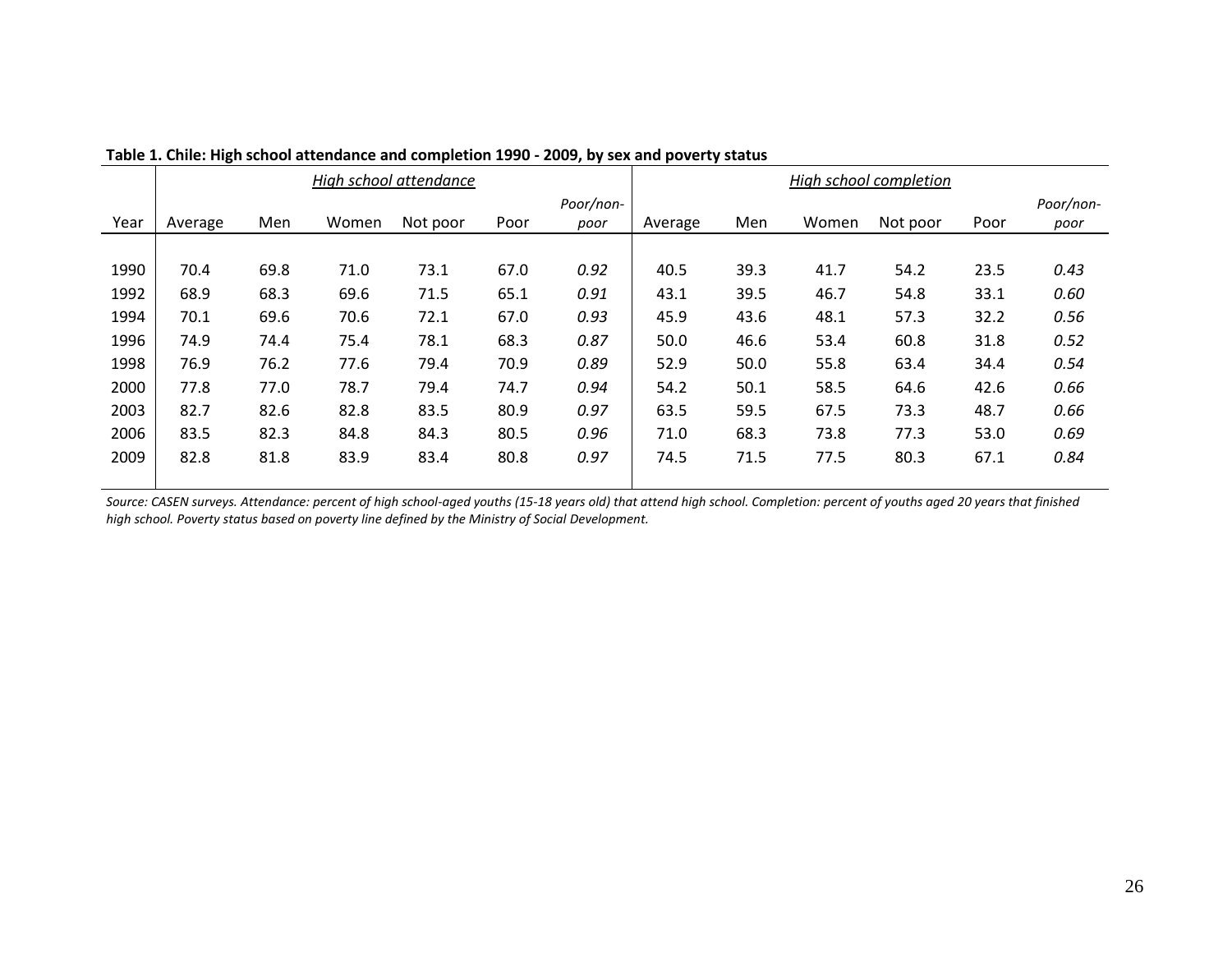| Reason                                | % Valid responses |
|---------------------------------------|-------------------|
| Maternity/pregnancy                   | 20.9              |
| Economic difficulty                   | 18.3              |
| Helps with domestic chores            | 16.6              |
| Works/seeks employment                | 16.2              |
| Not interested                        | 9.5               |
| Other                                 | 6.0               |
| Personal or academic problems         | 5.8               |
| Disability, illness, or special needs | 4.0               |
| No schools/difficult access           | 2.8               |

**Table 2. Adolescent girls: Reasons for not to attend to school , 1990 - 2009**

*Source: CASEN surveys 1990-2009. Most important reason for not attending high school among high-school aged girls (15 to 18 years.)*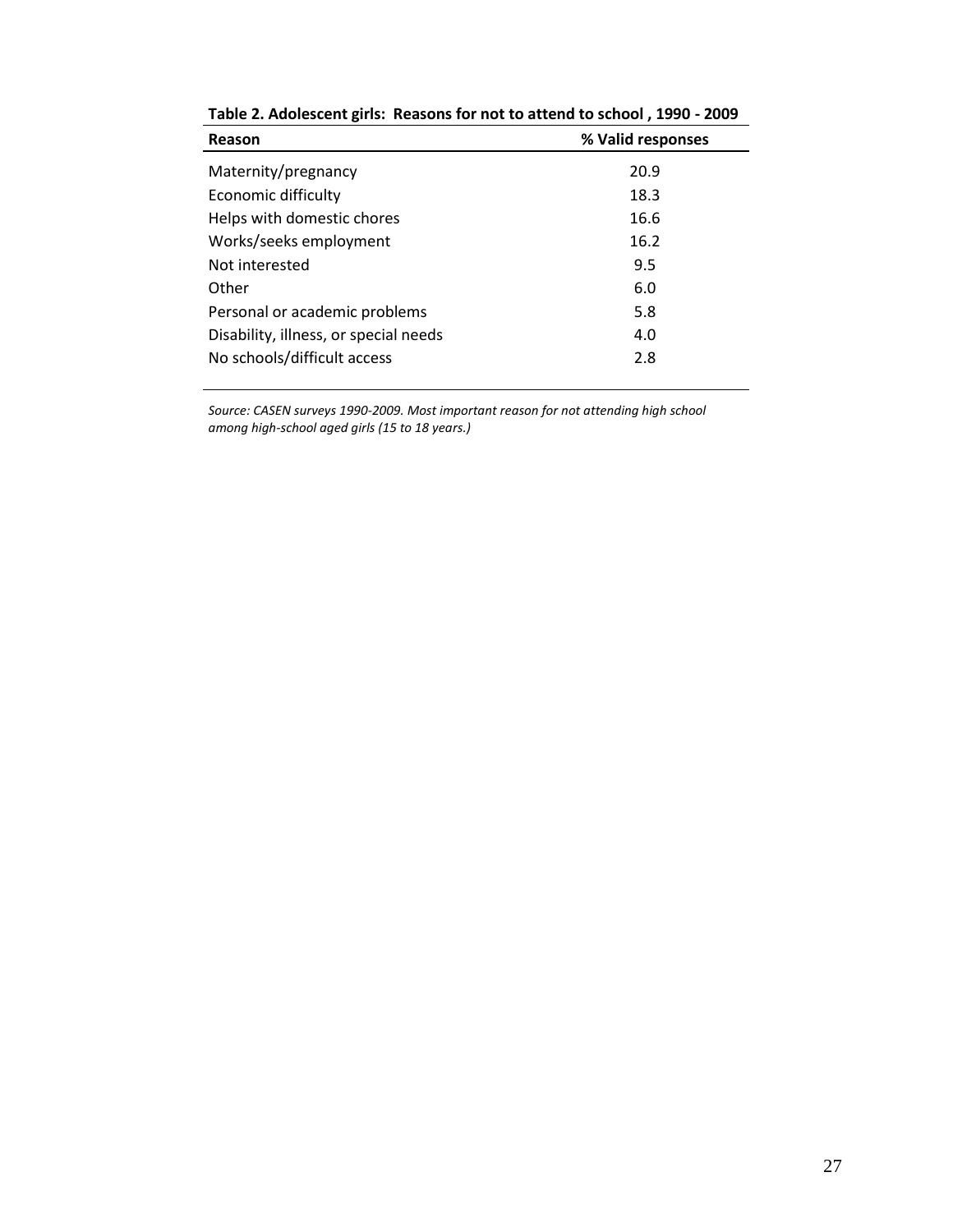|         |           | .        |      |
|---------|-----------|----------|------|
| Year    | All women | Not poor | Poor |
| 1990    | 21.8      | 16.0     | 30.1 |
| 1992    | 22.7      | 18.0     | 29.9 |
| 1994    | 22.8      | 18.2     | 30.7 |
| 1996    | 21.1      | 17.2     | 31.8 |
| 1998    | 24.8      | 21.6     | 34.1 |
| 2000    | 23.8      | 19.7     | 33.5 |
| 2003    | 21.5      | 18.0     | 31.4 |
| 2006    | 18.2      | 16.3     | 26.3 |
| 2009    | 16.8      | 15.0     | 23.6 |
| Average | 21.1      | 17.7     | 30.1 |

**Table 3. Adolescent motherhood 1990 - 2009, by poverty status**

*Source: CASEN surveys. Percent of adolescent girls aged 19 years old that are mothers. Poverty status based on poverty line defined by the Ministry of Social Development.*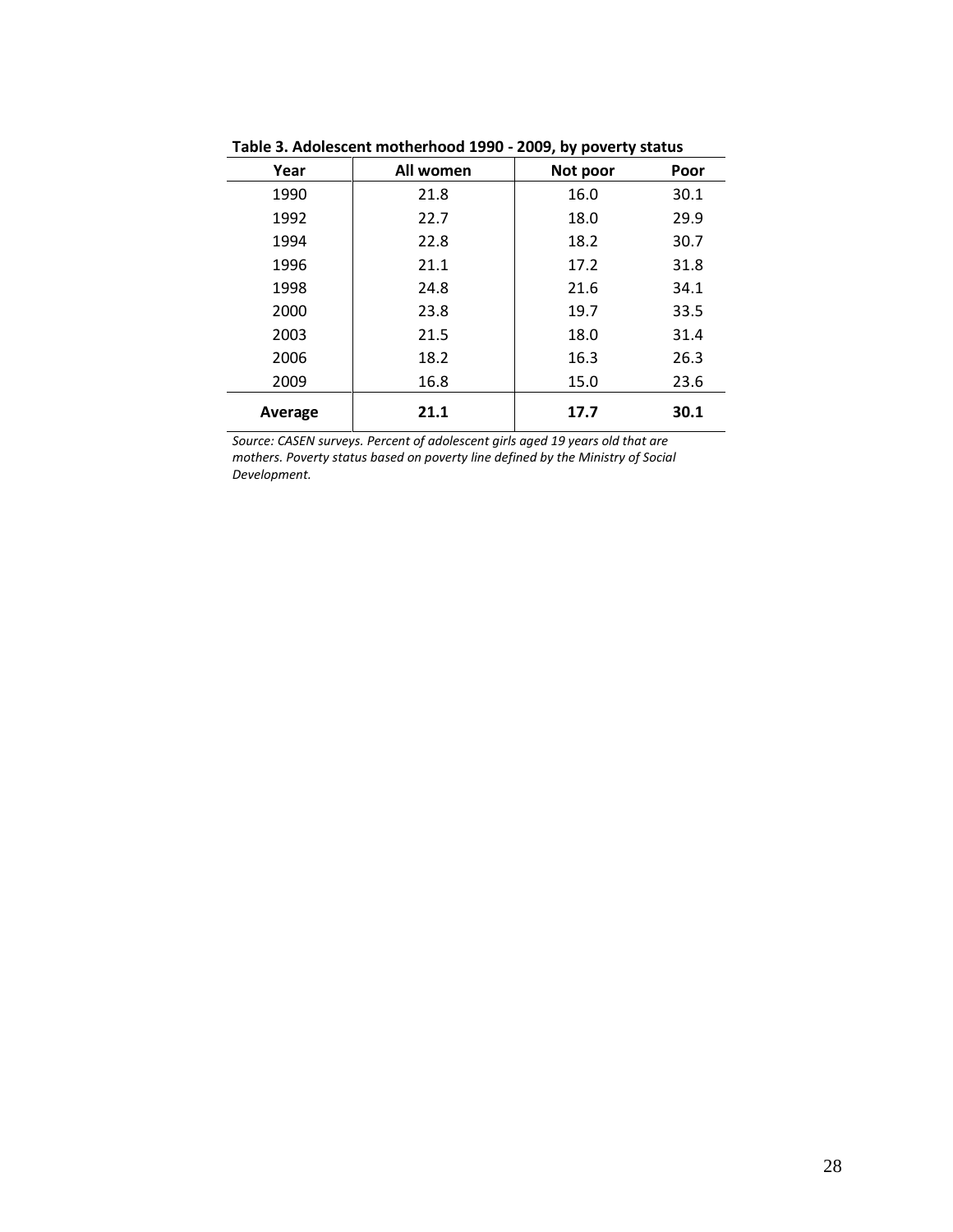|         |           |          |      | Poor/Non- |
|---------|-----------|----------|------|-----------|
| Year    | All women | Not poor | Poor | poor      |
| 1990    | 57.9      | 46.1     | 76.9 | 1.67      |
| 1992    | 57.8      | 46.1     | 78.6 | 1.70      |
| 1994    | 60.2      | 49.3     | 79.4 | 1.61      |
| 1996    | 58.8      | 53.2     | 75.1 | 1.41      |
| 1998    | 61.1      | 55.8     | 78.5 | 1.41      |
| 2000    | 58.7      | 53.3     | 74.8 | 1.40      |
| 2003    | 58.2      | 53.1     | 74.9 | 1.41      |
| 2006    | 53.1      | 49.5     | 75.8 | 1.53      |
| 2009    | 47.4      | 45.1     | 59.9 | 1.3       |
| Average | 56.7      | 50.4     | 75.6 | 1.5       |

#### **Table 4. Young motherhood 1990 - 2009, by poverty status**

*Source: CASEN surveys. Percent of young women aged 24 years old that are mothers. Poverty status based on poverty line defined by the Ministry of Social Development.*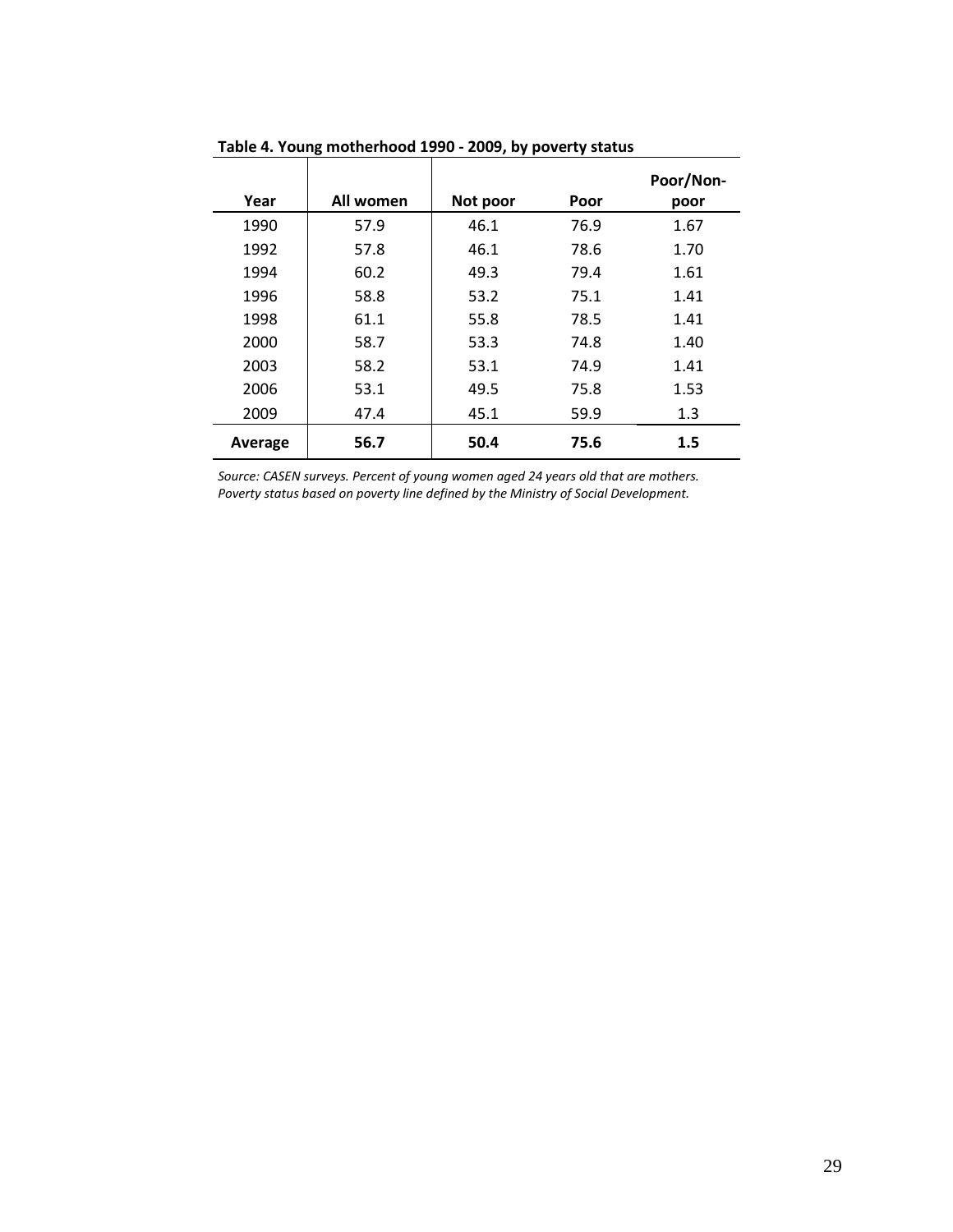|                                  | Is not a | ls a   | Became mother |          |  |  |
|----------------------------------|----------|--------|---------------|----------|--|--|
| Variable                         | mother   | mother | …as           |          |  |  |
|                                  |          |        | youth         | …as teen |  |  |
| Obtained high school diploma     | 0.76     | 0.45   | 0.55          | 0.32     |  |  |
| Enrolled in post-secondary educ. | 0.42     | 0.11   | 0.14          | 0.05     |  |  |
| Years of schooling               | 12.4     | 10.1   | 10.6          | 9.3      |  |  |

**Table 5. Education outcomes of young women, by motherhood status**

*Source: CASEN surveys. Includes women aged 24 years old that are (i) not mothers, (ii) became mothers as youths aged 20-24, or (iii) who became mothers in adolescence.*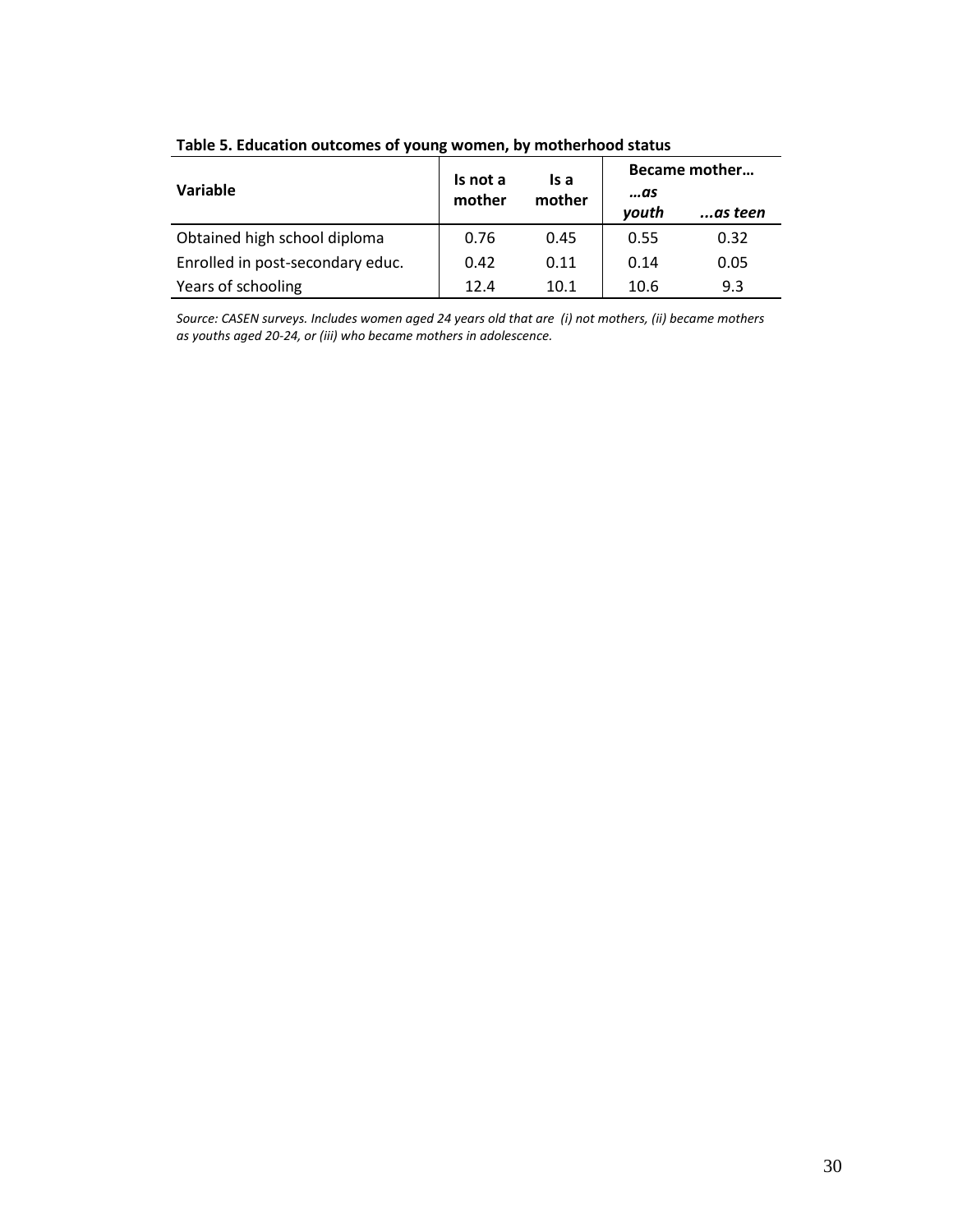|                                            |            | Women who are: |          | Women who:           |         | Mothers who: |         |
|--------------------------------------------|------------|----------------|----------|----------------------|---------|--------------|---------|
| Variable                                   |            |                | Mothers  |                      | Live on |              | Live on |
|                                            | <b>Not</b> |                |          | Live with            | their   | Live with    | their   |
|                                            | mothers    | As teen        | As youth | parents <sup>a</sup> | own     | parents      | own     |
| <b>Motherhood and living status</b>        |            |                |          |                      |         |              |         |
| Lives with parents                         | 0.923      | 0.421          | 0.447    |                      |         |              |         |
| Lives indpendently (own hhold.)            | 0.077      | 0.579          | 0.553    |                      |         |              |         |
| Is a mother                                |            |                |          | 0.274                | 0.849   |              |         |
| Became mother as teen                      |            |                |          | 0.144                | 0.496   | 0.526        | 0.584   |
| Became mother between ages 20-24           |            |                |          | 0.130                | 0.353   | 0.474        | 0.712   |
| <b>Outcomes</b>                            |            |                |          |                      |         |              |         |
| Obtained high school diploma               | 0.75       | 0.32           | 0.55     | 0.70                 | 0.39    | 0.52         | 0.34    |
| Enrolled in post-secondary education       | 0.39       | 0.06           | 0.13     | 0.33                 | 0.09    | 0.13         | 0.05    |
| Years of schooling                         | 12.10      | 9.42           | 10.60    | 11.72                | 9.74    | 10.57        | 9.44    |
| <b>Observed characteristics</b>            |            |                |          |                      |         |              |         |
| Age                                        | 21.7       | 22.0           | 22.6     | 21.8                 | 22.4    | 22.1         | 22.4    |
| Education-Head of Hhold. (years)           | 8.4        | 8.0            | 8.5      | 7.7                  | 9.8     | 6.6          | 9.5     |
| Education-Grandmother (years)              | 7.9        | 7.9            | 8.5      | 7.6                  | 9.4     | 6.5          | 9.4     |
| Grandmother's age at first birth (years)   | 24.9       | 20.4           | 22.8     | 24.9                 | 19.0    | 24.7         | 19.0    |
| Grandmother's age at woman's birth (years) | 27.1       | 10.9           | 12.5     | 26.9                 |         | 26.6         |         |
| Female-headed hhold.                       | 0.210      | 0.166          | 0.158    | 0.222                | 0.107   | 0.266        | 0.079   |
| Adult income per capita b                  | 114,889    | 46,744         | 56,473   | 100,646              | 52,534  | 55,952       | 47,076  |
| Num. Teenagers in household                | 0.619      | 0.273          | 0.321    | 0.661                | 0.014   | 0.640        | 0.014   |
| Num. young adults in household             | 0.412      | 0.280          | 0.336    | 0.414                | 0.242   | 0.385        | 0.239   |
| Adults in household                        | 1.961      | 1.240          | 1.304    | 2.050                | 0.675   | 1.966        | 0.705   |
| Num. elderly in household                  | 0.087      | 0.044          | 0.049    | 0.097                | 0.001   | 0.102        | 0.001   |
| Num. Persons/bedroom                       | 1.692      | 2.276          | 2.071    | 1.875                | 1.980   | 2.227        | 2.148   |
| Rural                                      | 0.296      | 0.371          | 0.343    | 0.311                | 0.354   | 0.341        | 0.373   |
| Poor household                             | 0.182      | 0.384          | 0.320    | 0.227                | 0.335   | 0.328        | 0.377   |

## **Table 6. Summary Statistics - Women aged 20 to 24 years, 1990-2009**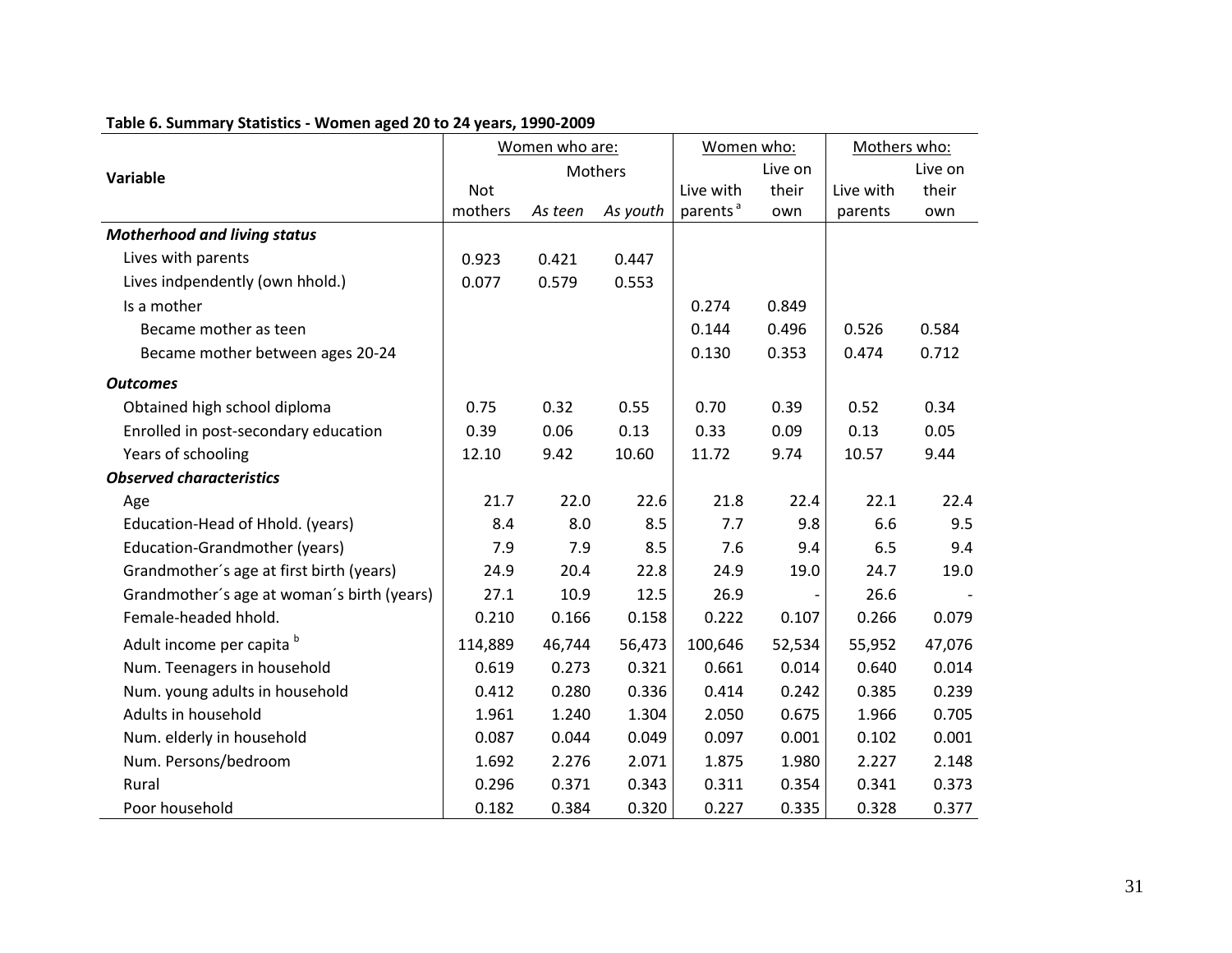| Num. Obs. | 34,139 |  |  | 12,748  14,361   43,752  17,496   12,018  15,091 |  |
|-----------|--------|--|--|--------------------------------------------------|--|
|           |        |  |  |                                                  |  |

Source: Chile's CASEN surveys (1990, 1992, 1994, 1996, 1998, 2000, 2003, 2006 and 2009). Includes women aged 20-24 years that are (i) not mothers, (ii) who became mothers in adolescence, or (iii) became mothers as youths aged 20-24. Observed characteristics include woman's age, education of head of household, education of grandmother, age at first birth of grandmother, grandmother's age when woman was born, dummy variable for female head of household, number of teens in household (age 13-19), number of youth (age 20-24) in household, number of adults (age 25-59) in household, and number elderly (age 60+) in household, household density (persons per bedroom), dummy for rural location, and household poverty status. All differences across groups of motherhood status are statistically significant.

<sup>a</sup> Lives with parents: young women that report being the daughter of the head of the household. Lives independently: young women who report being the head of the household, or the spouse of the head of household.

b Monthly adult income per capita includes income earned by household members aged 25 and older, divided by total household members, in 2009 Chilean pesos. Exchange rate 2009: CLP560/US\$.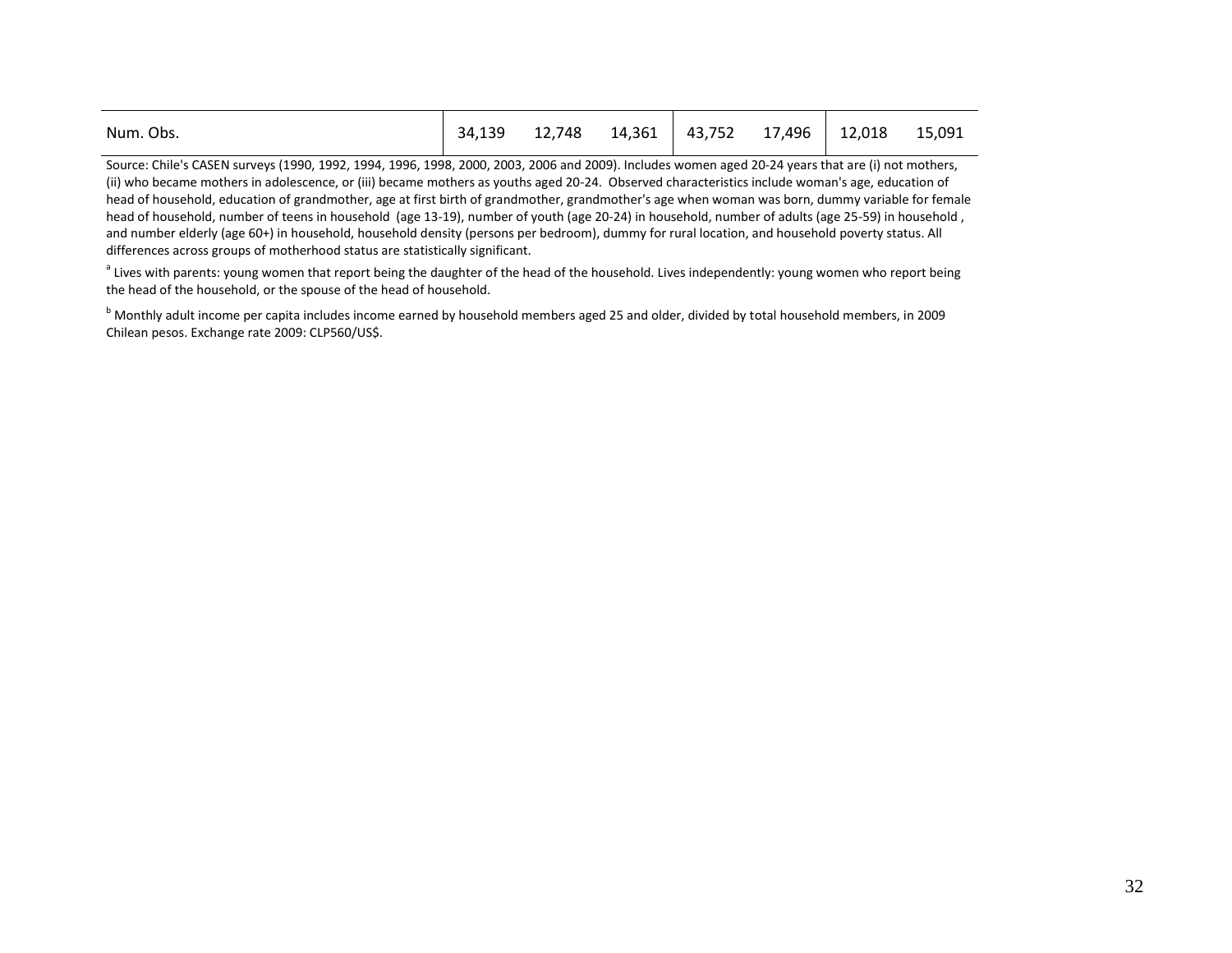|                                            | All Women |           | <b>Sisters</b> |           |             |           |         |           |                     |
|--------------------------------------------|-----------|-----------|----------------|-----------|-------------|-----------|---------|-----------|---------------------|
| Variable                                   |           |           | All            |           | Not Mothers |           | Mothers |           | t-test <sup>a</sup> |
| <b>Outcomes</b>                            | Mean      | Std. Dev. | Mean           | Std. Dev. | Mean        | Std. Dev. | Mean    | Std. Dev. |                     |
| Obtained high school diploma               | 0.70      | 0.460     | 0.68           | 0.47      | 0.74        | 0.44      | 0.51    | 0.50      | ***                 |
| Enrolled in post-secondary education       | 0.33      | 0.468     | 0.31           | 0.46      | 0.37        | 0.48      | 0.11    | 0.32      | ***                 |
| Years of schooling                         | 11.72     | 3.159     | 11.61          | 3.16      | 12.00       | 3.17      | 10.49   | 2.84      | ***                 |
| <b>Observed characteristics</b>            |           |           |                |           |             |           |         |           |                     |
| Age                                        | 21.790    | 1.4       | 21.711         | 1.385     | 21.619      | 1.376     | 21.977  | 1.379     | ***                 |
| Education-Head of Hhold. (years)           | 7.705     | 4.4       | 7.827          | 4.446     | 8.189       | 4.534     | 6.784   | 4.003     | ***                 |
| Education-Grandmother (years)              | 7.568     | 4.3       | 7.626          | 4.256     | 7.958       | 4.338     | 6.663   | 3.853     | ***                 |
| Grandmother's age at first birth (years)   | 24.871    | 6.3       | 23.548         | 5.303     | 23.713      | 5.262     | 23.069  | 5.393     | ***                 |
| Grandmother's age at woman's birth (years) | 26.941    | 7.0       | 25.264         | 6.007     | 25.478      | 6.004     | 24.641  | 5.972     | ***                 |
| Female-headed hhold.                       | 0.222     | 0.416     | 0.194          | 0.395     | 0.176       | 0.381     | 0.245   | 0.430     | ***                 |
| Adult income per capita b                  | 100646    | 208,908   | 86,795         | 186,765   | 100,545     | 210,734   | 47,094  | 72,463    | ***                 |
| Num. Teenagers in household                | 0.661     | 0.816     | 1.121          | 0.893     | 1.111       | 0.894     | 1.148   | 0.891     | $***$               |
| Num. young adults in household             | 0.414     | 0.620     | 0.712          | 0.716     | 0.721       | 0.719     | 0.685   | 0.706     | $***$               |
| Adults in household                        | 2.050     | 0.814     | 2.055          | 0.749     | 2.083       | 0.760     | 1.974   | 0.713     | ***                 |
| Num. elderly in household                  | 0.097     | 0.330     | 0.054          | 0.240     | 0.054       | 0.242     | 0.052   | 0.233     |                     |
| Num. Persons/bedroom                       | 1.875     | 0.972     | 2.145          | 1.085     | 2.007       | 0.988     | 2.545   | 1.242     | ***                 |
| Rural                                      | 0.311     | 0.463     | 0.322          | 0.467     | 0.310       | 0.462     | 0.356   | 0.479     | ***                 |
| Poor household                             | 0.227     | 0.419     | 0.275          | 0.446     | 0.236       | 0.425     | 0.384   | 0.486     | ***                 |
| Num. Persons in Household                  | 5.083     | 1.765     | 5.937          | 1.786     | 5.606       | 1.648     | 6.892   | 1.823     | ***                 |
| Num. Obs.                                  | 43752     |           | 16448          |           | 12217       |           | 4231    |           |                     |

**Table 7. Summary Statistics - All women and sisters aged 20 to 24 years, 1990-2009**

Source: Chile's CASEN surveys (1990, 1992, 1994, 1996, 1998, 2000, 2003, 2006 and 2009). Observed characteristics include woman's age, education of head of household, education of grandmother, age at first birth of grandmother, grandmother's age when woman was born, dummy variable for female head of household, number of teens in household (age 13-19), number of youth (age 20-24) in household, number of adults (age 25-59) in household , and number elderly (age 60+) in household, household density (persons per bedroom), dummy for rural location, and household poverty status. All differences across groups motherhood status are statistically significant.<sup>a</sup> Mean test performed under the null hypotheis of equality of means between sisters that are mothers and sisters that are not mothers. \*\*\*\*p<0.01, \*\*p<0.05, and \*p<0.1. <sup>b</sup> Monthly adult income per capita includes income earned by household members aged 25 and older, divided by total household members, in 2009 Chilean pesos. Exchange rate 2009: CLP560/US\$.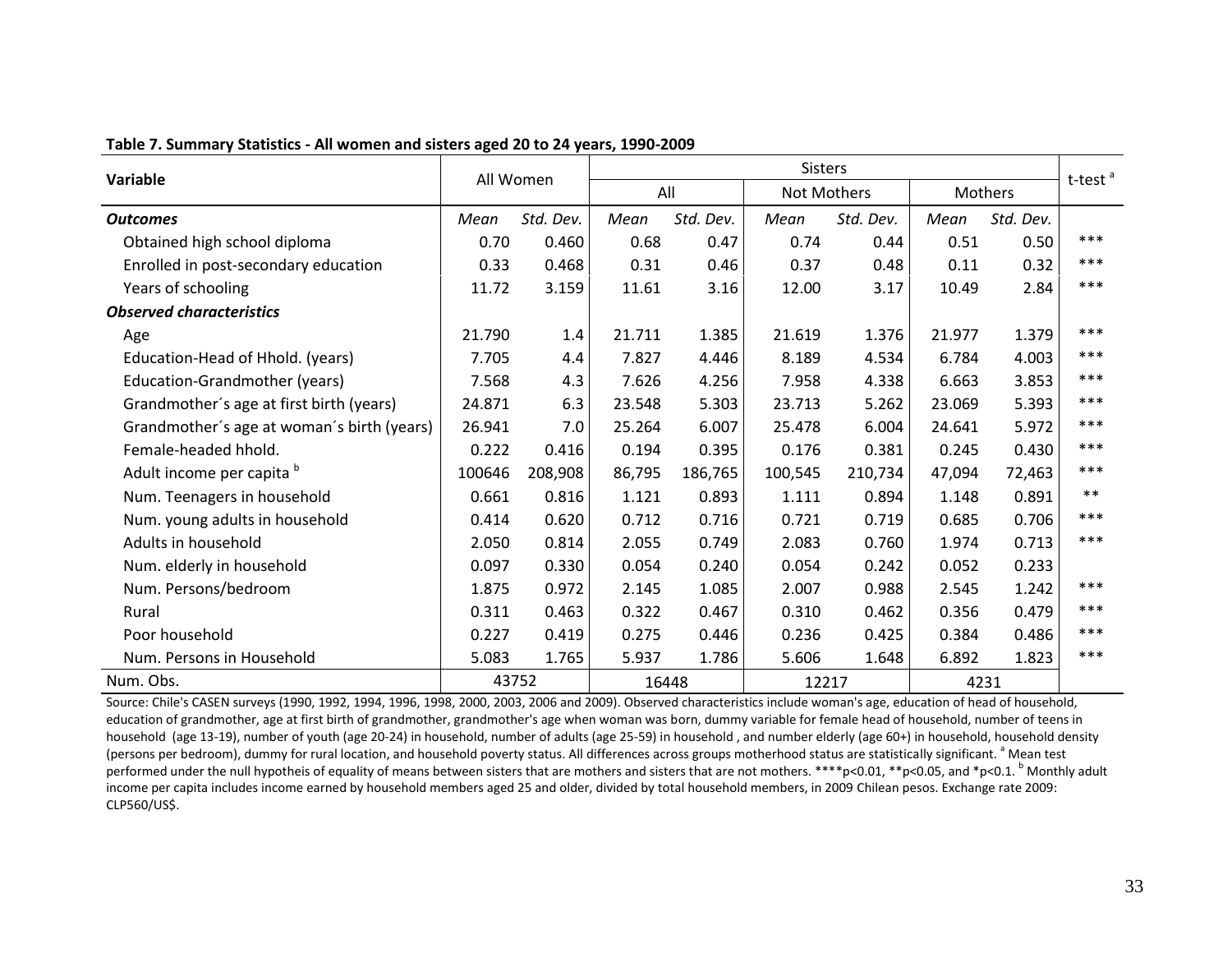| Table 8. Effect of adolescent motherhood on education outcomes |  |
|----------------------------------------------------------------|--|
|----------------------------------------------------------------|--|

|                                                      |                                  | Full sample                      |                                  |                                  | Mothers                          |                               |                                  | Teen Mothers and non mothers     |                                  |
|------------------------------------------------------|----------------------------------|----------------------------------|----------------------------------|----------------------------------|----------------------------------|-------------------------------|----------------------------------|----------------------------------|----------------------------------|
| Outcome:                                             | (1)                              | (2)                              | (3)                              | (4)                              | (5)                              | (6)                           | (7)                              | (8)                              | (9)                              |
|                                                      | OLS                              | Matching                         | <b>Sisters</b>                   | OLS                              | Matching                         | <b>Sisters</b>                | <b>OLS</b>                       | Matching                         | <b>Sisters</b>                   |
| Obtained high school diploma                         | $-0.2214***$<br>(0.007)          | $-0.2234***$<br>(0.008)          | $-0.1186***$<br>(0.020)          | $-0.1614***$<br>(0.009)          | $-0.1575***$<br>(0.012)          | $-0.0930**$<br>(0.041)        | $-0.2382***$<br>(0.007)          | $-0.2419***$<br>(0.008)          | $-0.1263***$<br>(0.022)          |
| Mean outcome                                         | 0.704                            | 0.705                            | 0.679                            | 0.532                            | 0.533                            | 0.509                         | 0.715                            | 0.716                            | 0.689                            |
| Marginal effect (coefficient/mean)                   | $-31%$                           | $-32%$                           | $-17%$                           | -30%                             | $-30%$                           | $-18%$                        | -33%                             | $-34%$                           | $-18%$                           |
| Enrolled in post-secondary education<br>Mean outcome | $-0.1612***$<br>(0.005)<br>0.331 | $-0.1574***$<br>(0.005)<br>0.330 | $-0.0854***$<br>(0.015)<br>0.305 | $-0.0494***$<br>(0.007)<br>0.131 | $-0.0442***$<br>(0.007)<br>0.131 | $-0.0161$<br>(0.024)<br>0.115 | $-0.1880***$<br>(0.006)<br>0.355 | $-0.1731***$<br>(0.006)<br>0.355 | $-0.1058***$<br>(0.018)<br>0.328 |
| Marginal effect (coefficient/mean)                   | -49%                             | $-48%$                           | $-28%$                           | -38%                             | $-34%$                           | $-14%$                        | -53%                             | $-49%$                           | $-32%$                           |
| Years of schooling                                   | $-1.0922***$<br>(0.036)          | $-1.0980***$<br>(0.046)          | $-0.4525***$<br>(0.117)          | $-0.7316***$<br>(0.044)          | $-0.7100***$<br>(0.065)          | $-0.3472$<br>(0.217)          | $-1.1927***$<br>(0.037)          | $-1.1485***$<br>(0.050)          | $-0.5102***$<br>(0.137)          |
| Mean outcome                                         | 11.8                             | 11.8                             | 11.6                             | 10.6                             | 10.6                             | 10.5                          | 11.9                             | 11.9                             | 11.7                             |
| Marginal effect (coefficient/mean)                   | -9%                              | -9%                              | -4%                              | -7%                              | -7%                              | $-3%$                         | $-10%$                           | $-10%$                           | -4%                              |
| Number of observations                               | 41,516                           | 41,393                           | 16,428                           | 11,271                           | 11,236                           | 4,228                         | 36,127                           | 36,012                           | 14,388                           |
| Treated observations                                 |                                  | 5,871                            |                                  |                                  | 5,858                            |                               |                                  | 5,869                            |                                  |

Data: Chile's CASEN surveys (1990, 1992, 1994, 1996, 1998, 2000, 2003, 2006 and 2009). Robust standard errors in parentheses; mean of outcome variable in italics. \*\*\*, \*\*, and \* indicate statistical significance at the 1%, 5% and 10% levels, respectively.

OLS and Matching samples: women aged 20-24 years living with their parents. Additional controls include: woman's age, education of head of household, education of grandmother, age at first birth of grandmother, grandmother's age when woman was born, dummy variable for female head of household, number of teens in household, number of youth (age 20-24) in household, number of adults (age 25-59) in household , and number elderly (age 60+) in household, household density (persons per bedroom), dummy for rural location, woman's year of birth fixed-effects, municipality (comuna) fixed effects and full set of region-year controls. Sisters fixed effects samples: young sisters aged 20-24 years living with parents. Additional controls include: young woman's age, woman's year of birth fixed-effects, and a sisters fixed effect.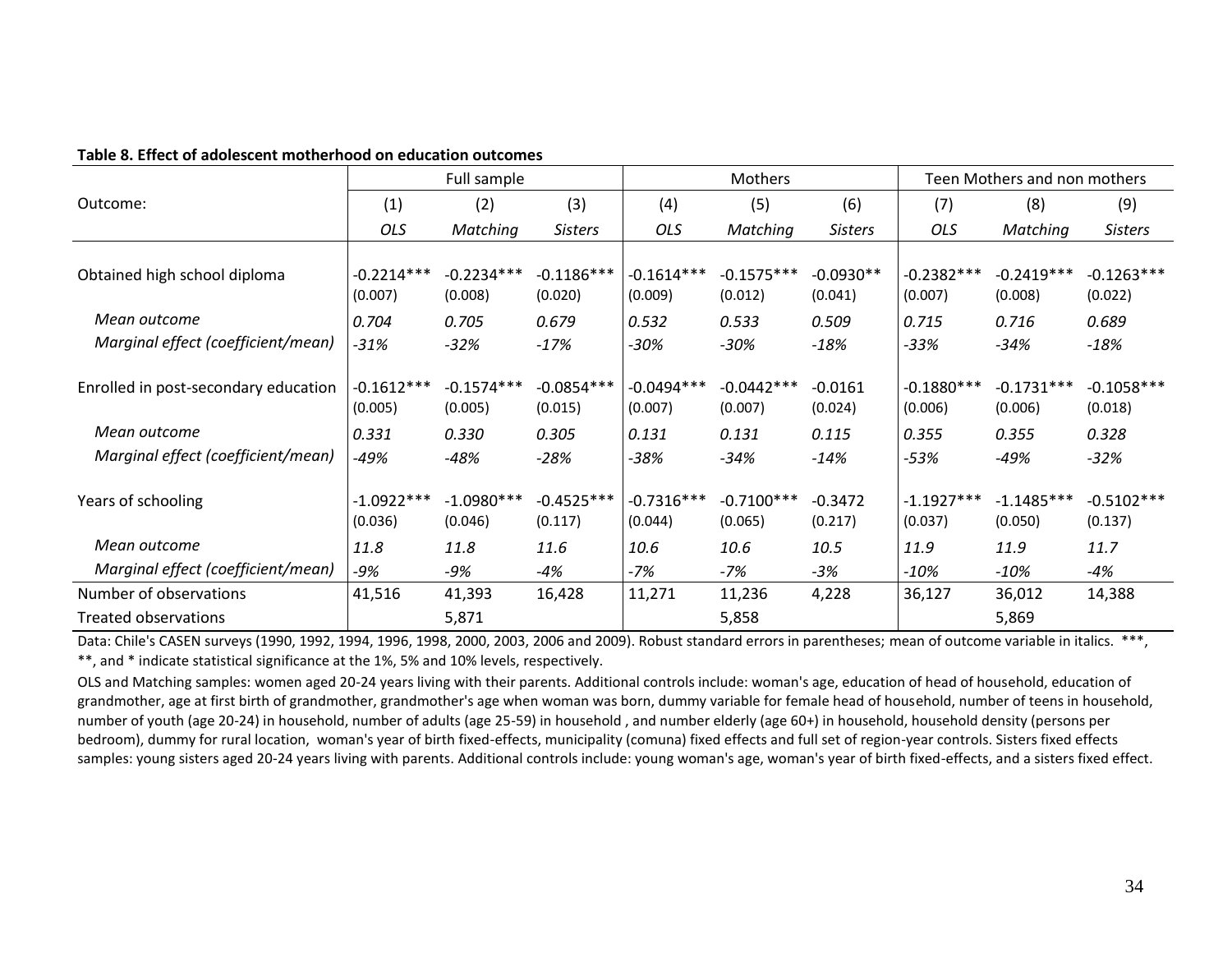|                                          |              |              | All women    |                |              |              | Mothers    |                |
|------------------------------------------|--------------|--------------|--------------|----------------|--------------|--------------|------------|----------------|
| Outcome:<br>Obtained high school diploma |              | <b>OLS</b>   |              | <b>Sisters</b> |              | <b>OLS</b>   |            | <b>Sisters</b> |
|                                          | (1)          | (2)          | (3)          | (4)            | (5)          | (6)          | (7)        | (8)            |
|                                          | Poor         | Not poor     | Poor         | Not poor       | Poor         | Not poor     | Poor       | Not poor       |
|                                          | $-0.2285***$ | $-0.2055***$ | $-0.1539***$ | $-0.0958***$   | $-0.1757***$ | $-0.1486***$ | $-0.1117*$ | $-0.0535$      |
|                                          | (0.012)      | (0.008)      | (0.033)      | (0.022)        | (0.017)      | (0.011)      | (0.060)    | (0.050)        |
| Mean                                     | 0.495        | 0.766        | 0.478        | 0.755          | 0.374        | 0.610        | 0.359      | 0.602          |
| Marginal effect (coefficient/mean)       | -46%         | $-27%$       | $-32%$       | $-13%$         | $-47%$       | $-24%$       | $-31%$     | -9%            |
|                                          |              |              |              |                |              |              |            |                |
| Enrolled in post-secondary education     | $-0.1002***$ | $-0.1815***$ | $-0.0696***$ | $-0.0952***$   | $-0.0216***$ | $-0.0615***$ | 0.016      | $-0.0385$      |
|                                          | (0.006)      | (0.007)      | (0.020)      | (0.021)        | (0.007)      | (0.009)      | (0.031)    | (0.035)        |
| Mean                                     | 0.135        | 0.388        | 0.129        | 0.372          | 0.047        | 0.172        | 0.041      | 0.160          |
| Marginal effect (coefficient/mean)       | -74%         | $-47%$       | $-54%$       | -26%           | -46%         | $-36%$       | 39%        | $-24%$         |
| Years of schooling                       | $-1.0802***$ | $-1.0217***$ | $-0.3219$    | $-0.5453***$   | $-0.8697***$ | $-0.6219***$ | $-0.3038$  | $-0.3837$      |
|                                          | (0.069)      | (0.041)      | (0.212)      | (0.146)        | (0.095)      | (0.051)      | (0.290)    | (0.293)        |
| Mean                                     | 10.3         | 12.2         | 10.2         | 12.1           | 9.6          | 11.1         | 9.5        | 11.1           |
| Marginal effect (coefficient/mean)       | $-11%$       | -8%          | $-3%$        | -4%            | -9%          | -6%          | $-3%$      | $-3%$          |
| Number of observations                   | 9,422        | 32,094       | 3,497        | 8,996          | 3,696        | 7,575        | 1,453      | 2,401          |

#### **Table 9. Effects of adolescent motherhood on education outcomes, by poverty status**

Data: Chile's CASEN surveys (1990, 1992, 1994, 1996, 1998, 2000, 2003, 2006 and 2009). Robust standard errors in parentheses; mean of outcome variable in italics. \*\*\*, \*\*, and \* indicate statistical significance at the 1%, 5% and 10% levels, respectively.

OLS samples: women aged 20-24 years living with their parents. Additional controls include: woman's age, education of head of household, education of grandmother, age at first birth of grandmother, grandmother's age when woman was born, dummy variable for female head of household, number of teens in household, number of youth (age 20-24) in household, number of adults (age 25-59) in household , and number elderly (age 60+) in household, household density (persons per bedroom), dummy for rural location, woman's year of birth fixed-effects, municipality (comuna) fixed effects and full set of region-year controls. Sisters fixed effects samples: sisters aged 20-24 years living with parents. Additional controls include: woman's age, woman's year of birth fixed-effects, and a sisters fixed effect.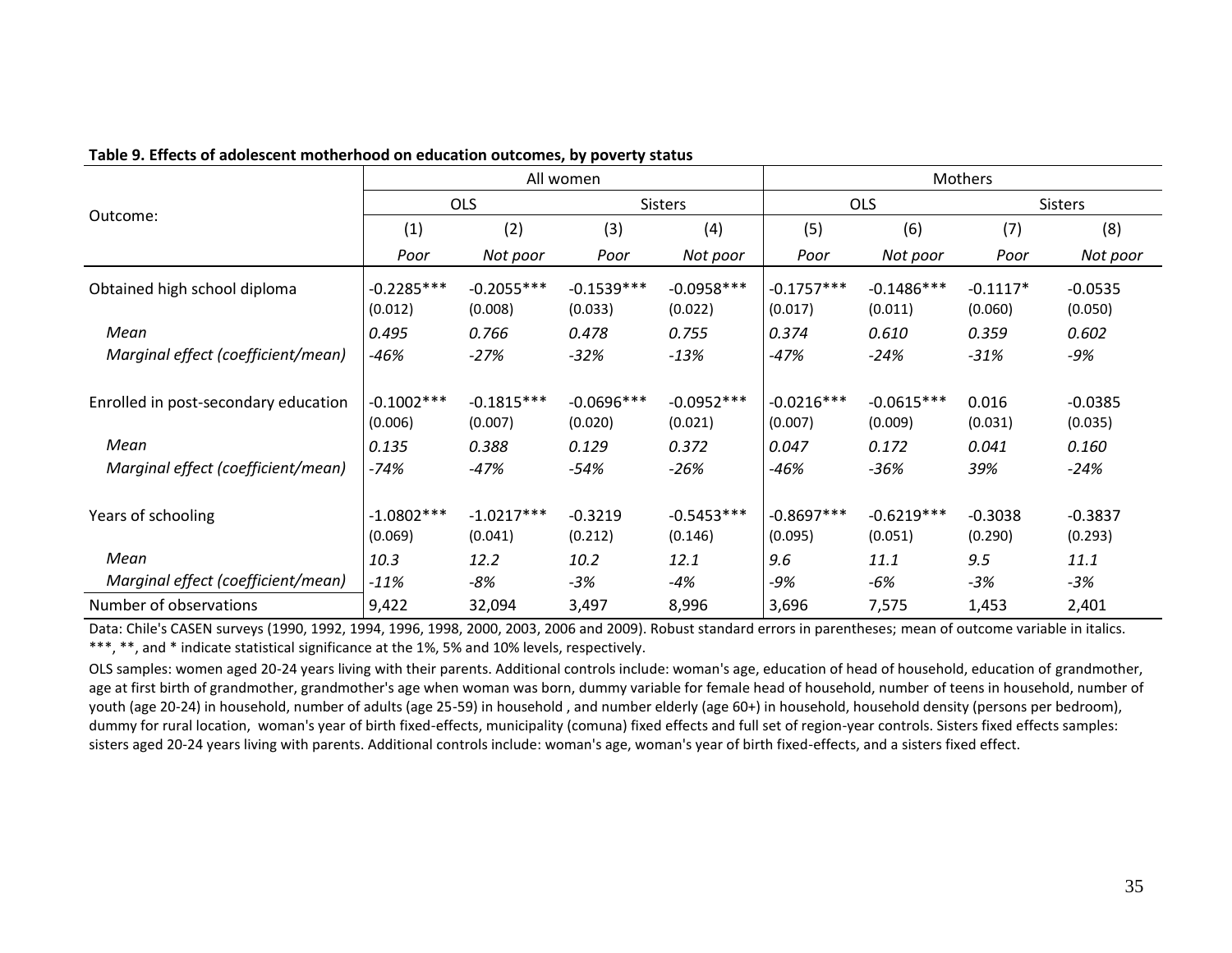#### **Table 10. Effect of adolescent motherhood on education outcomes, by grandmother's education level**

*(Low = <12 years of schooling; High = 12 or more years of schooling)*

|                                           | All women               |                         |                          |                         | <b>Mothers</b>          |                         |                        |                      |
|-------------------------------------------|-------------------------|-------------------------|--------------------------|-------------------------|-------------------------|-------------------------|------------------------|----------------------|
|                                           | <b>OLS</b>              |                         | <b>Sisters</b>           |                         | <b>OLS</b>              |                         | <b>Sisters</b>         |                      |
| Outcome:                                  | (1)                     | (2)                     | (3)                      | (4)                     | (5)                     | (6)                     | (7)                    | (8)                  |
|                                           | Low                     | High                    | Low                      | High                    | Low                     | High                    | Low                    | High                 |
| Obtained high school diploma              | $-0.2362***$<br>(0.007) | $-0.1329***$<br>(0.016) | $-0.1298***$<br>(0.022)  | $-0.0594$<br>(0.038)    | $-0.1669***$<br>(0.010) | $-0.1229***$<br>(0.020) | $-0.1151**$<br>(0.045) | 0.1004<br>(0.074)    |
| Mean                                      | 0.630                   | 0.934                   | 0.603                    | 0.927                   | 0.476                   | 0.851                   | 0.451                  | 0.853                |
| Marginal effect (coefficient/mean)   -37% |                         | $-14%$                  | $-22%$                   | $-6%$                   | $-35%$                  | $-14%$                  | $-26%$                 | 12%                  |
| Enrolled in post-secondary                |                         |                         |                          |                         |                         |                         |                        |                      |
| education                                 | $-0.1424***$<br>(0.005) | $-0.2615***$<br>(0.019) | $-0.0721***$<br>(0.015)  | $-0.1774***$<br>(0.052) | $-0.0436***$<br>(0.006) | $-0.1051***$<br>(0.027) | $-0.0133$<br>(0.023)   | $-0.0115$<br>(0.142) |
| Mean                                      | 0.217                   | 0.683                   | 0.190                    | 0.683                   | 0.084                   | 0.402                   | 0.065                  | 0.406                |
| Marginal effect (coefficient/mean)        | $-66%$                  | $-38%$                  | $-38%$                   | -26%                    | -52%                    | -26%                    | $-20%$                 | -3%                  |
| Years of schooling                        | $-1.0969***$<br>(0.038) | $-1.0386***$<br>(0.083) | $-0.4488$ ***<br>(0.127) | $-0.4874*$<br>(0.261)   | $-0.7567***$<br>(0.049) | $-0.5929***$<br>(0.105) | $-0.4419*$<br>(0.228)  | 0.5294<br>(0.508)    |
| Mean                                      | 11.1                    | 13.8                    | 11.0                     | 13.8                    | 10.2                    | 12.7                    | 10.1                   | 12.7                 |
| Marginal effect (coefficient/mean)        | $-10%$                  | $-8%$                   | $-4%$                    | -4%                     | -7%                     | -5%                     | $-4%$                  | 4%                   |
| Number of observations                    | 31,381                  | 10,135                  | 12,582                   | 3,846                   | 9,578                   | 1,693                   | 3,615                  | 613                  |

Data: Chile's CASEN surveys (1990, 1992, 1994, 1996, 1998, 2000, 2003, 2006 and 2009). Robust standard errors in parentheses; mean of outcome variable in italics. \*\*\*, \*\*, and \* indicate statistical significance at the 1%, 5% and 10% levels, respectively.

OLS samples: women aged 20-24 years living with their parents. Additional controls include: woman's age, education of head of household, education of grandmother, age at first birth of grandmother, grandmother's age when woman was born, dummy variable for female head of household, number of teens in household, number of youth (age 20-24) in household, number of adults (age 25-59) in household , and number elderly (age 60+) in household, household density (persons per bedroom), dummy for rural location, woman's year of birth fixed-effects, municipality (comuna) fixed effects and full set of region-year controls. Sisters fixed effects samples: sisters aged 20-24 years living with parents. Additional controls include: woman's age, woman's year of birth fixedeffects, and a sisters fixed effect.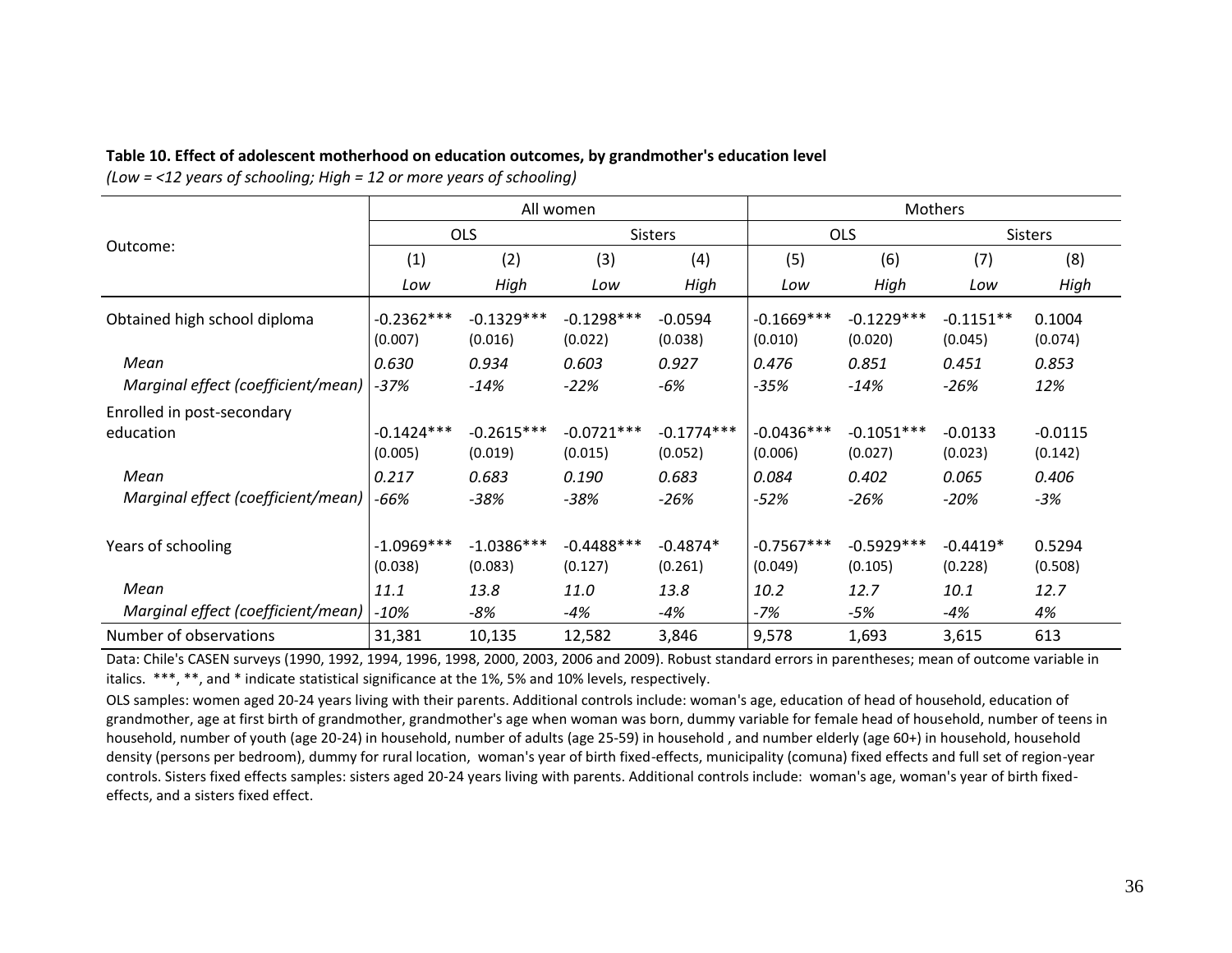### **Appendix A: Matching estimates**

| Table A1: Logit model for prediction of teen motherhood |                    |             |  |
|---------------------------------------------------------|--------------------|-------------|--|
| Variables                                               | <b>Teen Mother</b> |             |  |
| Age                                                     | $-0.0095$          |             |  |
|                                                         | 0.013              |             |  |
| Education-Head of Hhold. (years)                        | $-0.034$           | ***         |  |
|                                                         | 0.006              |             |  |
| <b>Education-Grandmother (years)</b>                    | $-0.0396$          | ***         |  |
|                                                         | 0.006              |             |  |
| Grandmother's age at first birth (years)                | $-0.0206$          | ***         |  |
|                                                         | 0.006              |             |  |
| Grandmother's age at woman's birth (years)              | 0.0092             |             |  |
|                                                         | 0.006              |             |  |
| Female-headed hhold.                                    | 0.085              | $\ast$      |  |
|                                                         | 0.045              |             |  |
| Log adult income per capita                             | $-0.0436$          | ***         |  |
|                                                         | 0.005              |             |  |
| Num. teenagers in household                             | $-0.2544$          | ***         |  |
|                                                         | 0.021              |             |  |
| Num. young adults in household                          | $-0.2748$          | ***         |  |
|                                                         | 0.026              |             |  |
| Num. adults in household                                | $-0.2965$          | ***         |  |
|                                                         | 0.034              |             |  |
| Num. elderly in household                               | $-0.2419$          | ***         |  |
|                                                         | 0.063              |             |  |
| Num. Persons/bedroom                                    | 0.4698             | ***         |  |
|                                                         | 0.015              | **          |  |
| Rural                                                   | $-0.0869$          |             |  |
|                                                         | 0.041              |             |  |
| Constant                                                | 0.3859             |             |  |
|                                                         | 0.426              |             |  |
| Observations                                            | 41,393             |             |  |
| Log likelihood                                          |                    | $-15380.48$ |  |
| <b>Comuna Fixed Effects</b>                             | Yes                |             |  |
| <b>Number of Comunas</b>                                | 319                |             |  |

Data: Chile's CASEN surveys (1990, 1992, 1994, 1996, 1998, 2000, 2003, 2006 and 2009). Robust standard errors in parentheses; mean of outcome variable in italics. \*\*\*, \*\*, and \* indicate statistical significance at the 1%, 5% and 10% levels, respectively. Additional controls include: woman's year of birth fixed-effects, municipality fixed effects and full set of region-year controls.